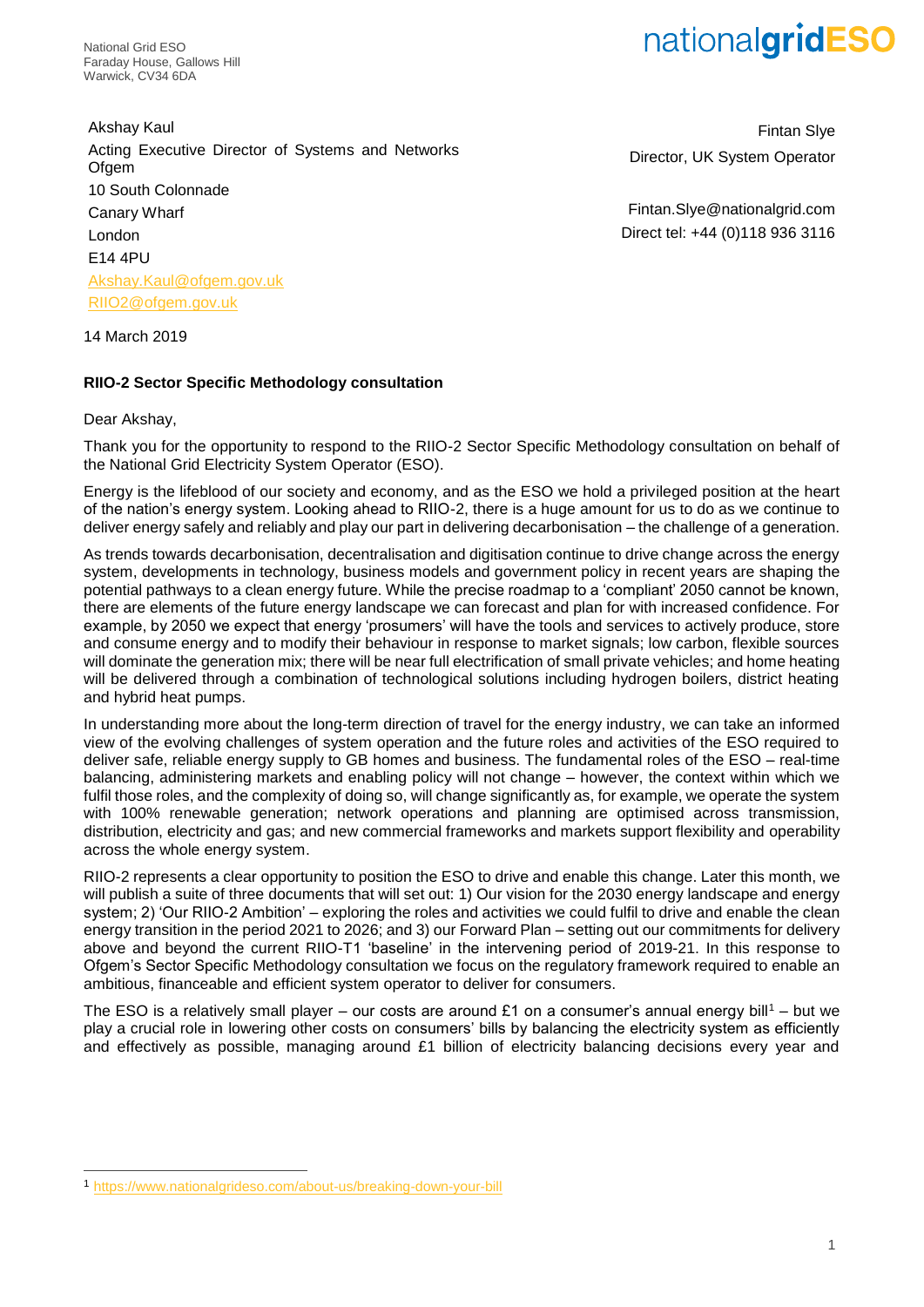facilitating markets worth over £35bn a year<sup>2</sup>. We estimate that our 2018/19 network development recommendations could save consumers between £1.8bn and £2.6bn over the next 11 years<sup>3</sup>.

We welcome Ofgem's decision to introduce a bespoke price control for the ESO in RIIO-2. This reflects the separation of the ESO from National Grid's Electricity Transmission Owner business, and the fact that we are an asset-light, service-focused business, different from the other RIIO-2 companies.

Our overarching priority as the ESO is to deliver for consumers. We fully support the following objectives, which we understand underpin Ofgem's proposals for the ESO RIIO-2 price control:

- To undertake enhanced engagement with stakeholders throughout the price control, ensuring they are at the heart of what we do.
- To provide flexibility in the regulatory framework so we can be agile and responsive to stakeholder and consumer needs, while giving us certainty to plan and invest for the long-term.
- To focus on the benefits we can deliver across the wider energy system and for consumers, through our ability to influence and reduce overall industry costs.
- To ensure financial security to mitigate against risk, enable recovery of our costs and ensure the ESO is financeable as a standalone business.

However, we believe that the proposed regulatory framework set out by Ofgem in the ESO Annex will not deliver on these objectives unless some specific and critical changes are made. Our response sets out why this is the case, and proposes those changes needed in the key areas of 1) funding model; 2) length of price control; and 3) incentives. We believe these changes build on the work done to date and will deliver a framework that aligns strongly with our shared objectives for the ESO in RIIO-2.

# **Remuneration model**

 $\overline{a}$ 

*The remuneration or funding model for the ESO should provide appropriate ex ante certainty around baseline outputs, costs and returns, while creating flexibility for the ESO and Ofgem to respond to unforeseen changes in the energy landscape and stakeholder needs. Ofgem's cost pass-through model, with disproportionate ex post cost assessment and disallowance risk, is not the optimal framework through which to create this balance of certainty and flexibility.* 

We welcome Ofgem's objective of creating flexibility within our framework to allow the ESO to be responsive to stakeholders and invest within the price control period, in order to deliver for consumers and customers. However, we believe the proposed funding model will have the opposite effect in practice.

Ofgem's proposals cannot be accurately described as a pass-through arrangement because they include a disallowance mechanism and evaluative financial incentives, meaning that our revenues are at risk. We cannot know the risk we are running in this model because assessment is undertaken ex post, with significant discretion for Ofgem to decide the outcome. This uncertainty increases our and others' perception of the ESO's investment risk, with two impacts:

- a) Making us risk-averse, reducing our capacity to be innovative and ambitious, which will likely reduce the benefits we deliver across the energy system.
- b) Putting upward pressure on the cost of raising capital for the ESO. This has been referenced in Moody's recent ratings action press release in relation to the initial rating of the  $ESO<sup>4</sup>$ .

We also do not consider ourselves a business that simply passes through costs, nor do we believe that is what our stakeholders want from us. Where we are best placed, we should manage risk and costs on behalf of industry and consumers – doing so drives us to be innovative and ambitious.

In terms of risk and return, we welcome Ofgem's recognition that we hold different risks across our activities, and that we should have different margins to reflect these. We agree with the proposal for a funding model that groups our activities into 'layers' based on similar risks. The margin values could vary for the different layers, and could be applied on either internal or external costs. For example, for our role as Revenue Collection Agent

<sup>&</sup>lt;sup>2</sup> "Market value of traded electricity for inland consumption", page 33

[https://assets.publishing.service.gov.uk/government/uploads/system/uploads/attachment\\_data/file/736148/DUKES\\_2018.p](https://assets.publishing.service.gov.uk/government/uploads/system/uploads/attachment_data/file/736148/DUKES_2018.pdf) [df](https://assets.publishing.service.gov.uk/government/uploads/system/uploads/attachment_data/file/736148/DUKES_2018.pdf)

<sup>&</sup>lt;sup>3</sup> This is the suggested saving against a counterfactual where the TOs do not build according to our recommendations <https://www.nationalgrideso.com/insights/network-options-assessment-noa>

<sup>4</sup> [https://www.moodys.com/research/Moodys-assigns-Baa1-rating-to-National-Grid-Electricity-System-Operator--](https://www.moodys.com/research/Moodys-assigns-Baa1-rating-to-National-Grid-Electricity-System-Operator--PR_396553) [PR\\_396553](https://www.moodys.com/research/Moodys-assigns-Baa1-rating-to-National-Grid-Electricity-System-Operator--PR_396553)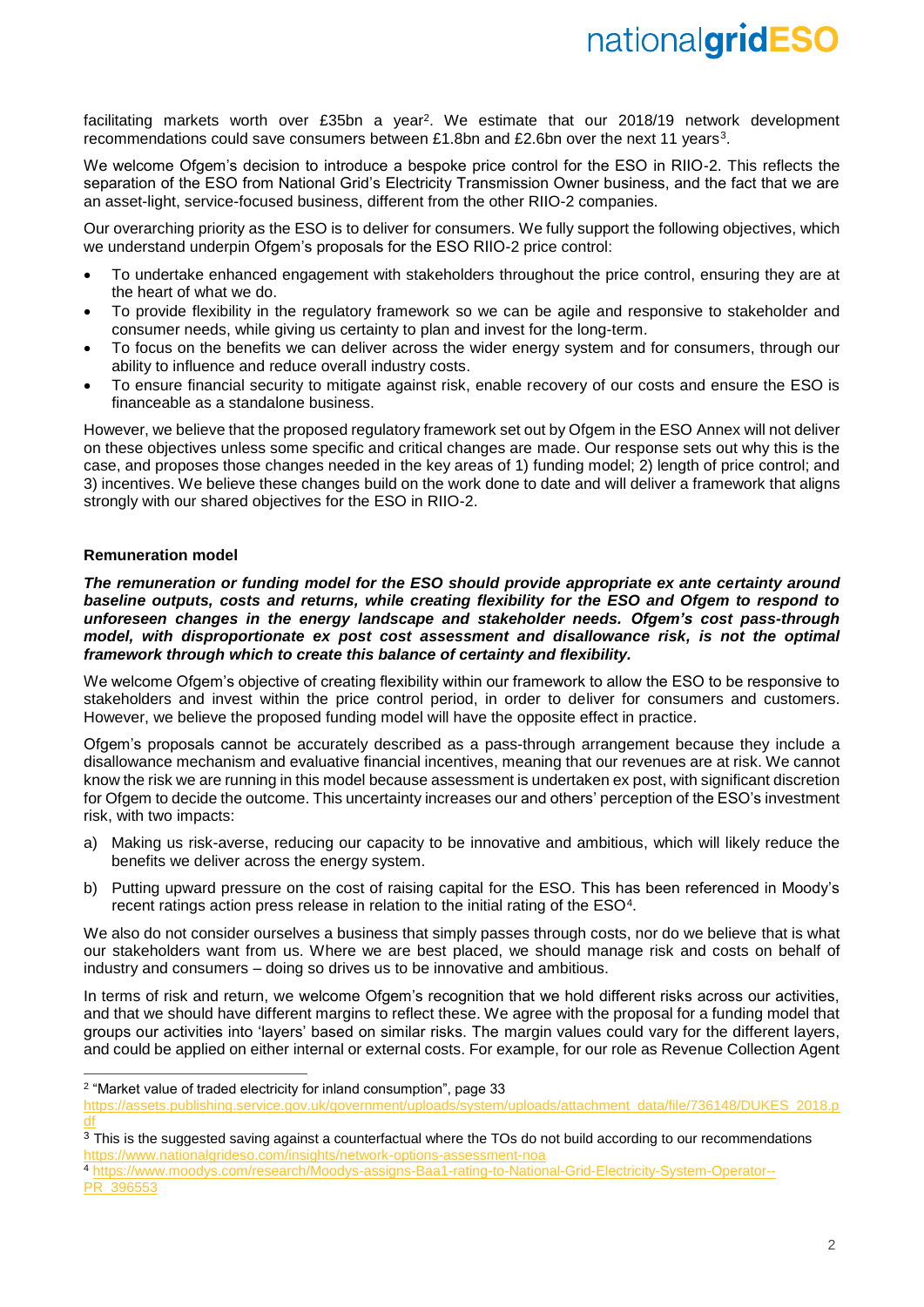on behalf of the industry, we think it would be appropriate to have a margin on the very significant amounts we transact that present a large cashflow risk to us.

We support the principle that reasonably incurred costs should attract a margin, and therefore propose adjustments to Ofgem's model to more clearly allow for this. We also agree with Ofgem's principle that our costs should be fully funded; this must be applied to all ESO costs, including our legacy Regulatory Asset Value (RAV), interest charges, financial security costs (e.g. working capital) and external costs.

Building from Ofgem's proposed remuneration model, our response sets out a revised model that we believe meets our and Ofgem's objectives. Our model proposes ex ante approved business plan funding, with a sharing factor to drive cost-efficiency, plus a 'flexibility mechanism' that enables the ESO to be responsive to changes in the landscape and to meet changing stakeholder and consumer needs. Every two years, new costs incurred under the flexibility mechanism would be subject to an ex post proportionate review by Ofgem, with the potential for disallowance of expenditure that meets an agreed definition of 'demonstrably inefficient'. Upon review, efficiently incurred recurring expenditure would be included in the business plan funding for the rest of that price control period, with the relevant margin applied. The model is explained in more detail on pages 11-15.

## **Duration and price control process**

*The length of the ESO's price control should balance flexibility with appropriate certainty to enable longer-term investments for the benefit of consumers. A two-year business planning cycle creates unnecessary uncertainty around our baseline costs, as well as significant administrative burden for the ESO, stakeholders and Ofgem.*

We welcome Ofgem's intent to encourage the ESO to look over the long term and work on at least a five-year business planning horizon. This is also supported by many of our stakeholders.

We recognise that there is value for stakeholders and consumers in creating the flexibility to adjust to deliver new activities and investments not foreseen at the start of the price control; we believe this flexibility can be enabled without resetting the full price control every two years. Providing longer-term certainty for parameters of the price control that are well understood, scrutinised and agreed ex ante – including (but not limited to) margins, business plan costs to deliver baseline outputs, and multi-year capex investments – will enable us to innovate and invest in the right areas with confidence. Full re-opening of our baseline costs every two years would risk under-investment in areas that could deliver benefits over the longer term, as well as create an unnecessary burden on stakeholders, Ofgem and the ESO.

We propose that the price control is five years, with the potential for proportionate reviews undertaken on a more frequent basis under pre-specified circumstances. Such reviews would focus only on the most material changes in cost, new investments or significant changes in the external environment. We believe this approach is proportionate and will provide an appropriate balance between certainty (to deliver benefits) and flexibility (to respond to the changing landscape).

#### **Incentives**

*Incentives are an important element of the regulatory framework for the ESO, driving us to deliver benefits for consumers in a manner that exceeds the 'baseline' level of performance funded through the remuneration model. Changes are required to the existing regime to ensure the ESO is incentivised – through a coherent package of funding model and incentives – to take risks and innovate in areas where significant additional consumer benefits can be created.* 

We agree that an incentive scheme should continue to be used to encourage the ESO to take appropriate risks and innovate to deliver benefits beyond baseline expectations. Stakeholders we have spoken to also support the continuation of incentives. Given the interaction between the funding model and incentives framework in driving our behaviours and ultimately our revenues, we believe they must be developed in parallel to ensure an overall coherent framework.

The existing evaluative incentive framework is broad in its scope and lacks clear focus on the areas where the ESO can create most value for consumers. To be most effective, the incentives designed for the ESO in RIIO-2 should have clear success criteria, predictable financial outcomes for pre-agreed delivery of outcomes, and be focused on the areas where we can deliver most additional benefits for consumers.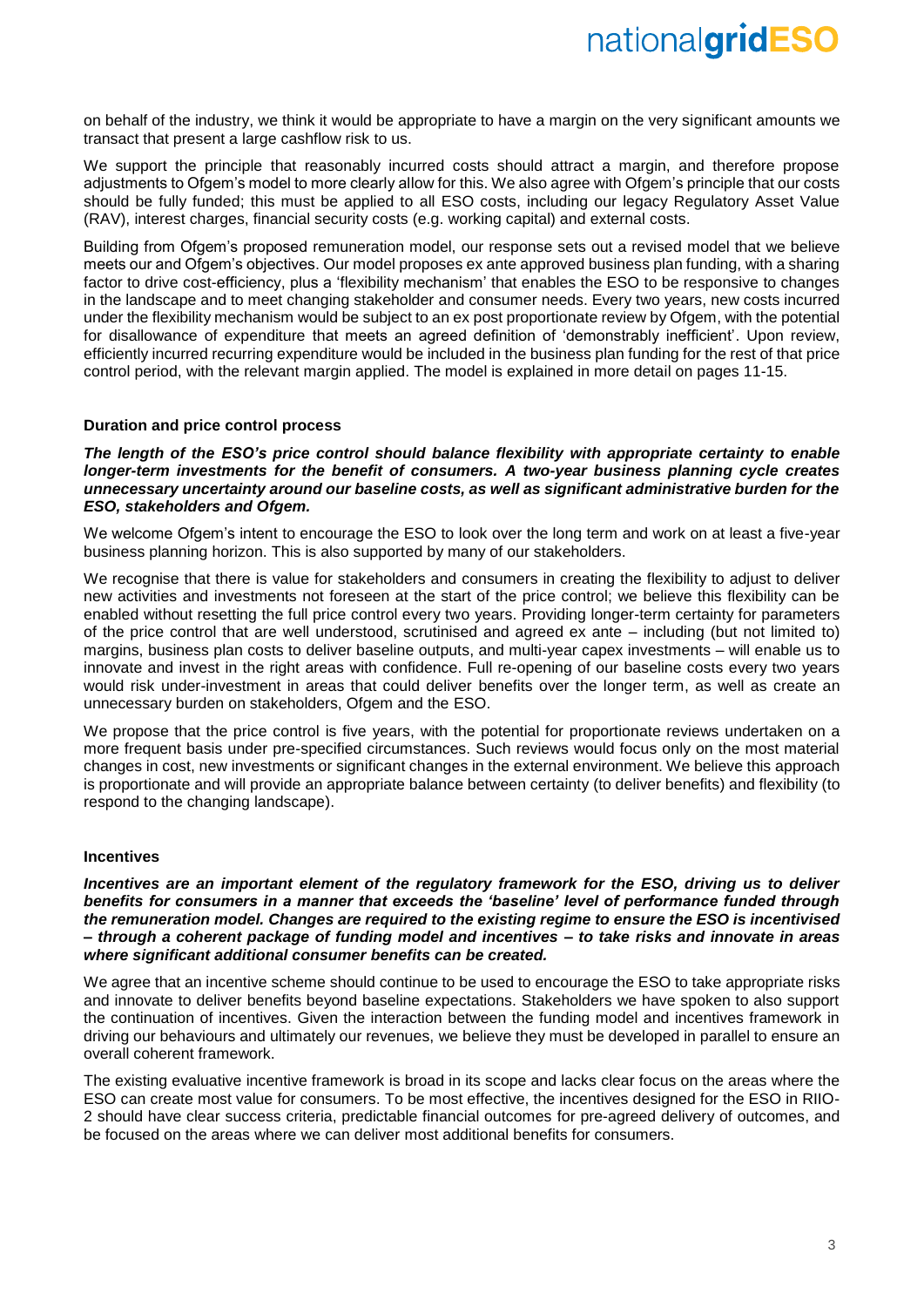## **Other areas covered in our response to Ofgem's consultation**

On competition in transmission assets, we are fully supportive of the introduction of competition in the delivery of onshore transmission infrastructure, in a way that maximises value for consumers. We believe this is best achieved through a model that competes at the early stages of project development. Early models facilitate the introduction of truly innovative solutions and therefore have the potential for greatest consumer benefits.

If a late model is pursued, Ofgem could expand its list of potential organisations to run preliminary works beyond its proposal for one of the ESO, TOs or Ofgem. We do not currently possess the skills or expertise needed to carry out preliminary works (e.g. consenting), and significant investment in resource would be needed to develop these. It may be more cost-effective for the role to be undertaken by a party that already has the necessary skills.

We enclose in this document our detailed responses to these and additional topic areas including innovation, whole system, other finance proposals, cyber resilience and physical security, as well as responses to questions in the Electricity Transmission Sector Methodology document. This document responds to the specifics of the Ofgem consultation, in light of what stakeholders have been telling us, but does not provide the comprehensive stakeholder feedback that will come in our RIIO-2 Ambition document later in March.

To conclude, RIIO-2 is a unique opportunity to harness the legal separation of the ESO and deliver a regulatory framework appropriate for an ambitious, innovative organisation at the heart of the GB energy system. The framework must work as a coherent, holistic package to ensure the ESO is financeable, incentivised to innovate and invest on behalf of consumers, and can earn a fair return for the risks we hold.

We look forward to continuing to work with Ofgem, customers and stakeholders over the coming months, as the design of RIIO-2 for the ESO is further developed and finalised.

Yours Sincerely,

[By e-mail]

Fintan Slye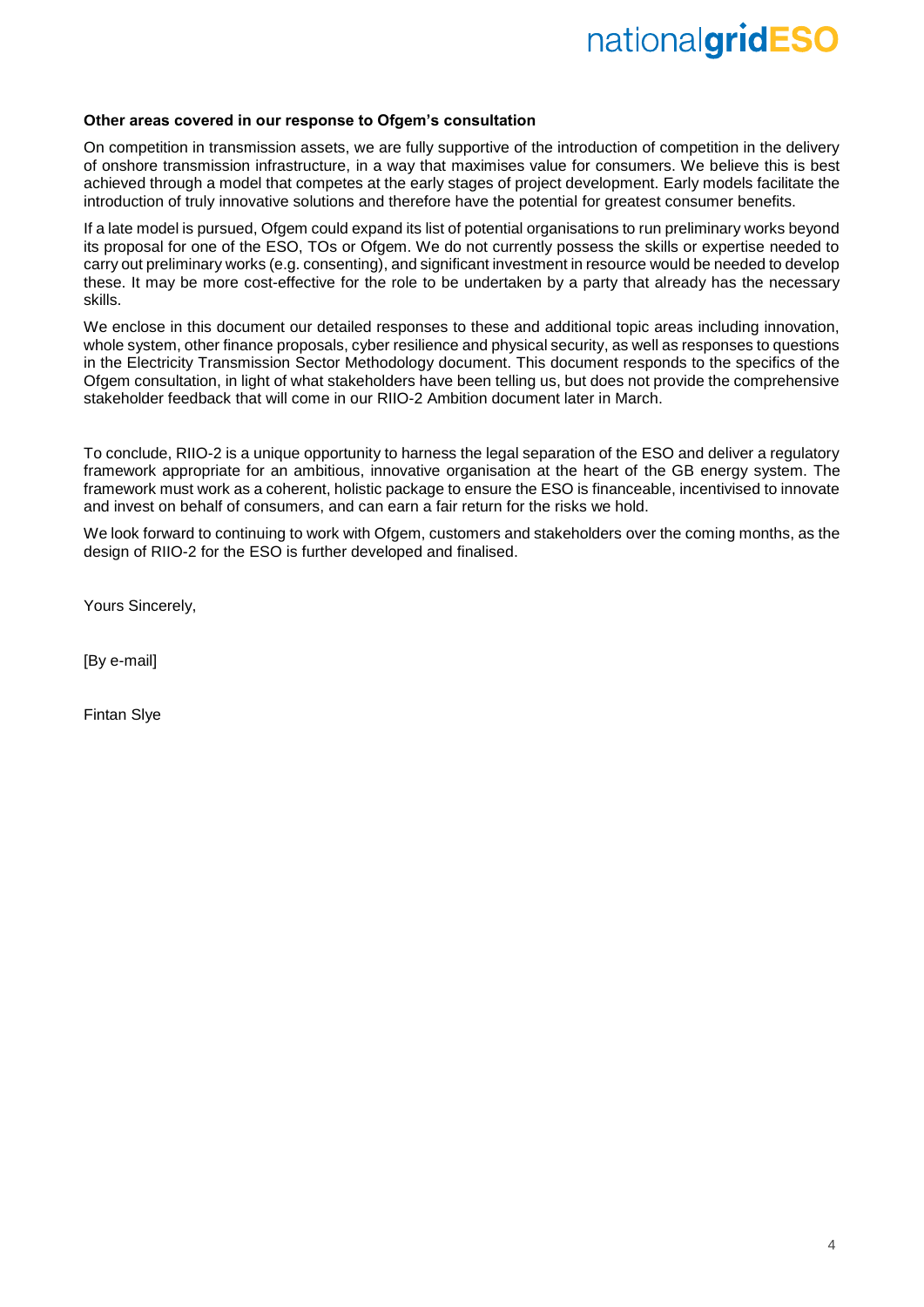# **ESO RESPONSE TO OFGEM'S RIIO-2 SECTOR SPECIFIC METHODOLOGY CONSULTATION**

## **Achieving a reasonable balance in RIIO-2**

#### *Core document: Chapter 11, p.125-131*

We support Ofgem's intention to create a bespoke regulatory framework to enable the ESO to be more flexible, responsive and outward-focused to deliver benefits across the energy system. We recognise the effort that is required to develop a framework, and our response seeks to build positively on the proposals laid out to date.

We believe the current proposals move away from the core incentive and innovation RIIO principles and risk not achieving the intention outlined above. The proposals **remove the ongoing efficiency incentive** that drives continuous improvement and innovation, revealing information about our costs. In addition, we are concerned with three key aspects of the proposed framework: the widening of regulatory discretion; disproportionality in the scrutiny of our costs; and lack of detail on key elements of the framework.

**Increasing regulatory uncertainty due to the widening of discretion** with a cost disallowance mechanism makes it harder for us to assess the likely financial outcomes for the ESO in taking the initiative to innovate and do things differently. This is compounded by the potential for a downside adjustment applied through the evaluative incentive scheme, e.g. if there was a noticeable impact on performance from trying something new.

The proposed approach means that the **allocation of risk between ESO and consumers is only known ex post**. This uncertainty will drive us to be more cautious and less ambitious, which we believe runs counter to the intent for the ESO to be more responsive and flexible that we have heard from stakeholders and Ofgem.

**Increasing the regulatory burden** through frequent full reviews and multiple tools for scrutinising our costs appears disproportionate to mitigate the risk that we spend inefficiently. Our operational baseline costs are small compared to the Transmission Owners (TOs), largely predictable in nature, and in previous controls the sharing arrangement has provided a simple incentive for us to manage costs (over a longer price control). This has avoided the need for detailed scrutiny by third party audits or a disallowance mechanism. The consultation proposals focus us inward on justifying our internal costs to Ofgem on a frequent and detailed basis, rather than encouraging us to focus on the benefits we can deliver across the energy system and for consumers.

**There is a lack of detail** in the consultation's ESO Annex, and a lack of clarity in the applicability of the proposals to the ESO in the Core Document. This means we have found it challenging to provide a complete and comprehensive response. For example, we are unable to comment on the balance of risk vs return, because there is insufficient detail in the consultation about the level of return Ofgem is considering for the ESO, how margins would be set or how discretion will be used in assessing incentives and cost disallowance.

**We would like to work with Ofgem and stakeholders further to develop our framework** to find the right balance across all these areas, to best enable us to deliver for consumers and stakeholders, including investors and debt holders. We have sought to build on the proposals in our response to move the discussion forward; however, we require further detail from Ofgem on several areas, including (but not limited to):

- Methodology for setting of margins so we can finance our activities, including evaluation of risk
- Mechanism for the recovery of legacy RAV
- Approach for the return on, and return of, future capital expenditure
- Proposed design for funding to support ESO innovation
- Cost disallowance mechanism
- Evaluative incentive scheme
- Expected treatment for external costs, including the Black Start disallowance
- Ongoing industry changes that may affect the ESO role or risk profile, e.g. changes to charging arrangements

We have structured our response to reflect the order in which topic areas are set out in the consultation, starting with the ESO Annex and then addressing additional proposals in the Core Document and Finance Annex. This is not an indication of priority.

We also enclose five annexes providing financial context on the ESO, more detail on cost assessment, remuneration and other finance proposals, and responses to some questions in the Electricity Transmission Sector Methodology document.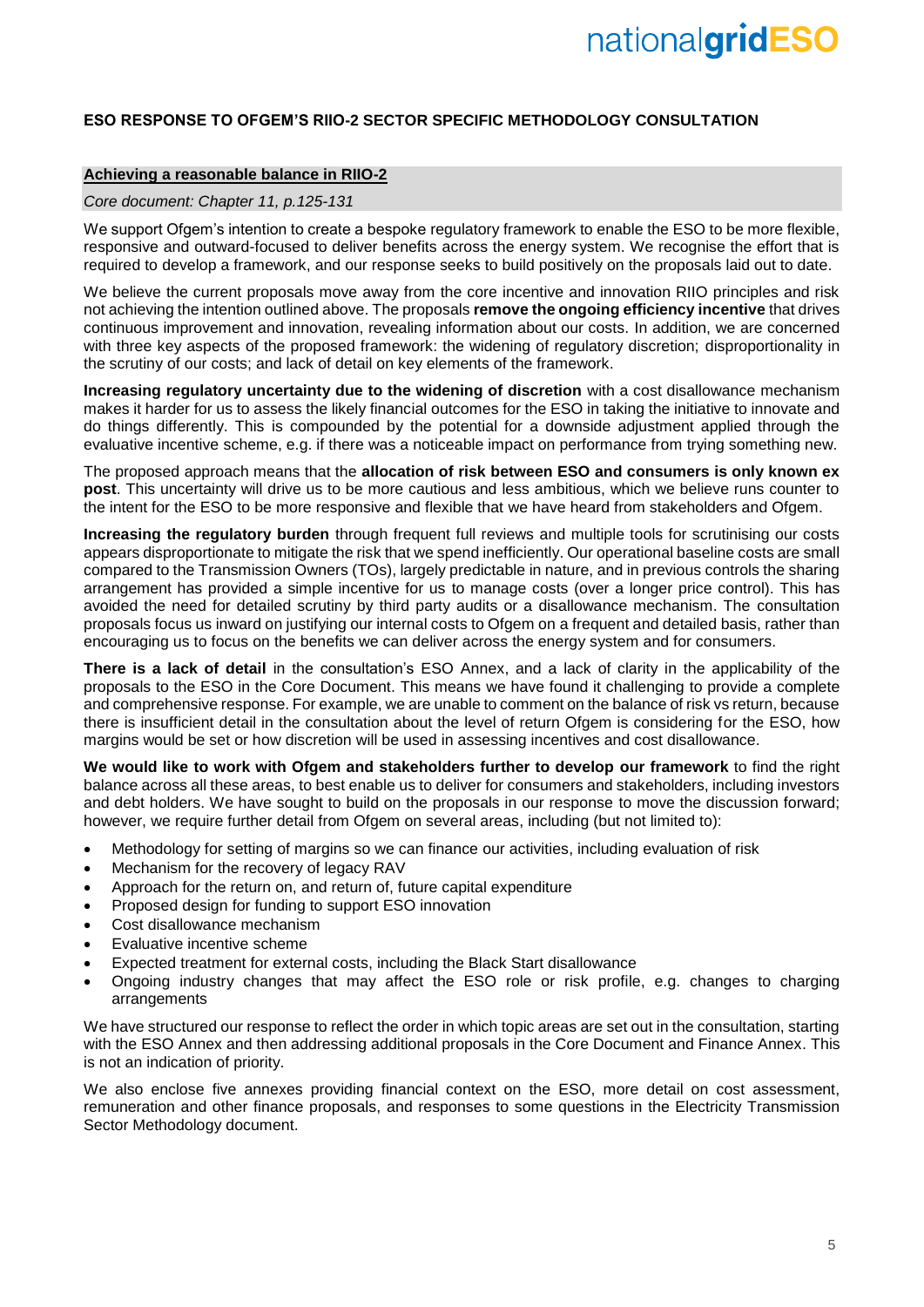### **ESO Roles and Principles**

**ESOQ1: Do you agree with our proposal to maintain the current roles and principles framework for RIIO-2?**

**ESOQ2: Do you agree with our proposals to keep the ESO's code administration, EMR delivery body, data administration, and revenue collection functions in place for RIIO-2? Do you believe that any of these functions (or any other functions) should be opened up to competition, either now or in future?**

- It is likely that the existing Roles and Principles framework will need to be re-shaped to work alongside an activity-based funding model. Development of the funding model and incentive framework should take place in parallel to ensure the resulting model is coherent and effective.
- The ESO is delivering on our activities efficiently and effectively; we therefore welcome Ofgem's proposals to keep all the ESO's current activities in place for RIIO-2.

The Roles and Principles were created to provide a framework for an interim incentive scheme, which will need to be reconsidered in the context of a new funding model and price control process for the ESO. Ofgem has proposed an activity-based funding model for the ESO, and we think the Roles and Principles should be reshaped to align with that in parallel. This will enable a stronger link between our activities and our incentives. We would welcome further discussions with Ofgem and stakeholders as the ESO's funding model and incentive framework are developed in more detail.

We welcome Ofgem's proposals to keep all the ESO's current activities in place for RIIO-2. Our Forward Plan and RIIO-2 Ambition documents published later in March will set out how we are improving our delivery of these activities, and how we will continue to do so.

ESOQ3 is answered on pages 17-19 in the Competition section.

## **Price control process**

**ESOQ4: Do you agree with our proposal to move to a two-year business planning cycled price control process for the ESO? If not, please outline your preferred alternative, noting any key features (e.g. uncertainty mechanisms or re-openers) that should be included.**

- We share Ofgem's intention to encourage the ESO to look over at least a five-year business planning horizon.
- We do not agree with the proposal for a full re-opening of the price control every two years, as it would create undue regulatory uncertainty and an unnecessary burden on stakeholders, Ofgem and the ESO in proportion to the potential benefits.
- Longer-term certainty is required for some elements to enable us to innovate and invest with confidence.
- We propose that the price control is five years, with the potential for proportionate reviews every two years focused on material changes in cost, new investments or changes in the external environment.
- We recognise the need to build in flexibility and propose an alternative model through which to achieve this.

Our understanding of Ofgem's proposal to move to a two-year price control is that Ofgem would expect the ESO to take a view out for five years, and possibly beyond, with costs agreed for a two-year period. While we have understood from recent discussions with Ofgem that the proposal for a two-year business planning cycle is not intended to be a full price control review, we believe that essentially it would be, as it would constitute a full review of all our agreed business plan costs.

We share Ofgem's intention to encourage the ESO to look out over at least a five-year business planning horizon, and agree with the need to build in flexibility in the context of a rapidly changing energy system. We and our stakeholders fully support this intention, but providing longer-term certainty for most elements is necessary to enable us to innovate and invest with confidence. We do not believe the proposal for a two-year business planning cycle is appropriate for the following reasons:

- **Uncertainty in allowed costs will stifle our ability to deliver.** A high frequency of cost reviews creates uncertainty and risks under-investment to deliver transformational change and benefits over the longer term, as the commitment to future spend depends on the review process. This is a concern that has also been raised by some stakeholders, including generators and major users.
- **A two-year control significantly increases regulatory uncertainty.** Revisiting fundamental parameters of the price control (e.g. margin levels) every two years would create significant uncertainty that would be viewed negatively by investors and credit rating agencies. The impact of such uncertainty can be seen in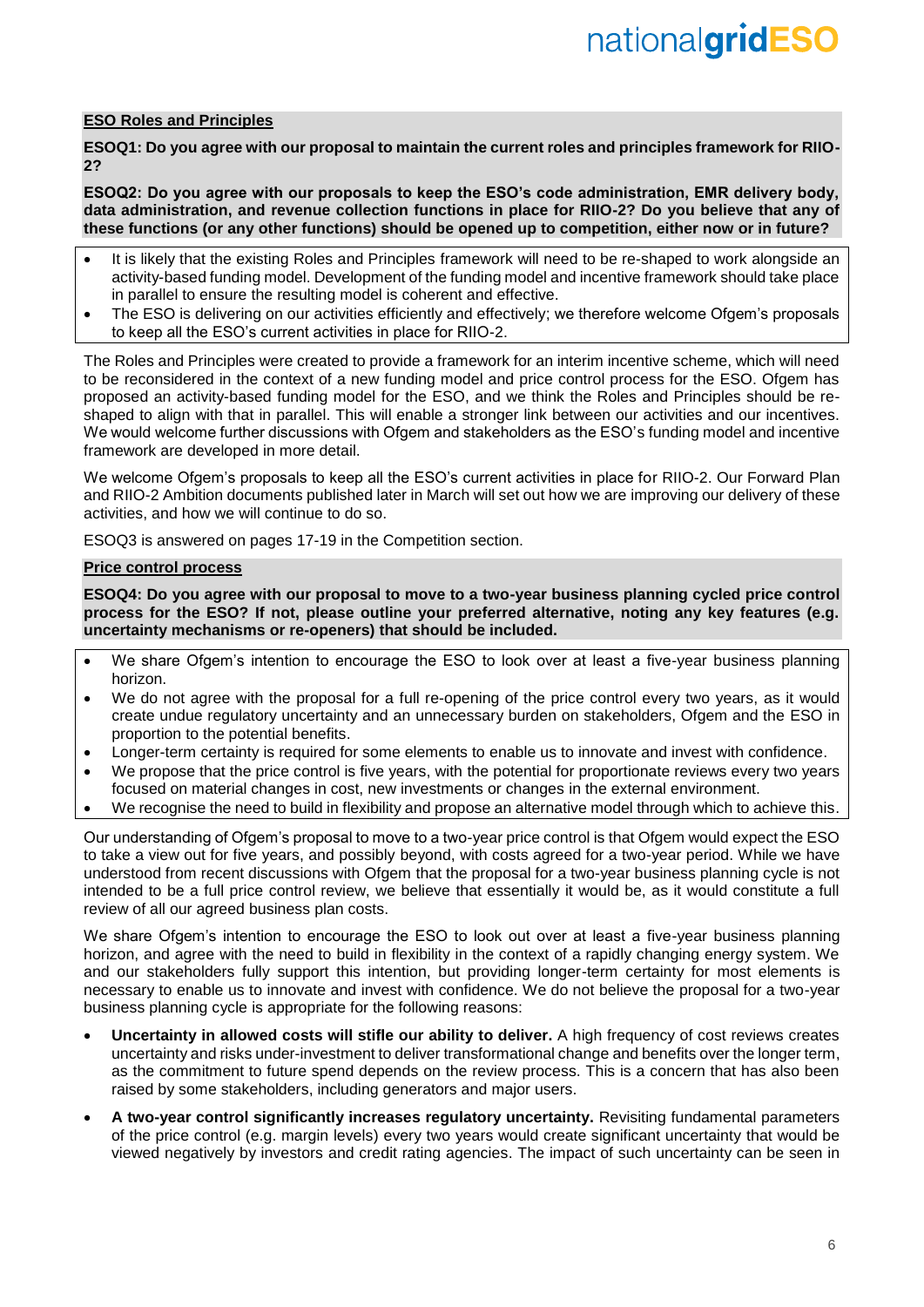Moody's recent press release<sup>5</sup> assigning a rating to the standalone ESO, as it states that the rating is constrained by the ongoing changes to the regulatory framework.

• **A two-year control adds significant regulatory burden on the ESO, stakeholders and Ofgem.** Reopening all our costs on a two-year basis would significantly increase the regulatory burden on the ESO, stakeholders and Ofgem by increasing the frequency of planning, analysis and evidence gathering, stakeholder engagement and reporting, which will require additional resources. Our baseline operational costs are typically predictable; therefore, we do not see the benefit in re-opening these costs every two years. The diagram below illustrates what a two-year business planning process could look like.



*Indicative process for a two-year business planning cycle*

#### **Our proposal**

-

We want to be able to plan with confidence over the longer term so that we can learn, adjust and deliver benefits while avoiding uncertainty that constrains long-term ambition; we are consistently hearing requests from stakeholders for longer-term thinking and investment from the ESO.

We therefore propose setting parameters of the price control over a longer timeframe, including (but not limited to) margin levels, recovery of capital expenditure and baseline costs as agreed at the start of the price control. This will enable us to innovate and invest with confidence, delivering continuous improvement and efficiency benefits for consumers.

We propose that this price control timeframe is five years, with more frequent proportionate reviews on a twoyearly basis to provide flexibility. These would focus on:

- a. material changes in costs, e.g. triggered by new innovative investments or significant changes in the external environment
- b. reviewing incentives success criteria through the Forward Plan

We also anticipate the continuation of an annual iteration process that will calculate changes to our revenues as a result of incentive performance, revenue collection timing impacts and cost sharing adjustments etc.

If implemented on a two-yearly basis, the first 'proportionate review' would align with the beginning of RIIO-ED2, when it is reasonable to assume that there may be changes to our costs or activities. We have proposed a fiveyear price control as a reasonable timeframe that provides a balance of flexibility and certainty. We would

<sup>5</sup> [https://www.moodys.com/research/Moodys-assigns-Baa1-rating-to-National-Grid-Electricity-System-Operator--](https://www.moodys.com/research/Moodys-assigns-Baa1-rating-to-National-Grid-Electricity-System-Operator--PR_396553) [PR\\_396553](https://www.moodys.com/research/Moodys-assigns-Baa1-rating-to-National-Grid-Electricity-System-Operator--PR_396553)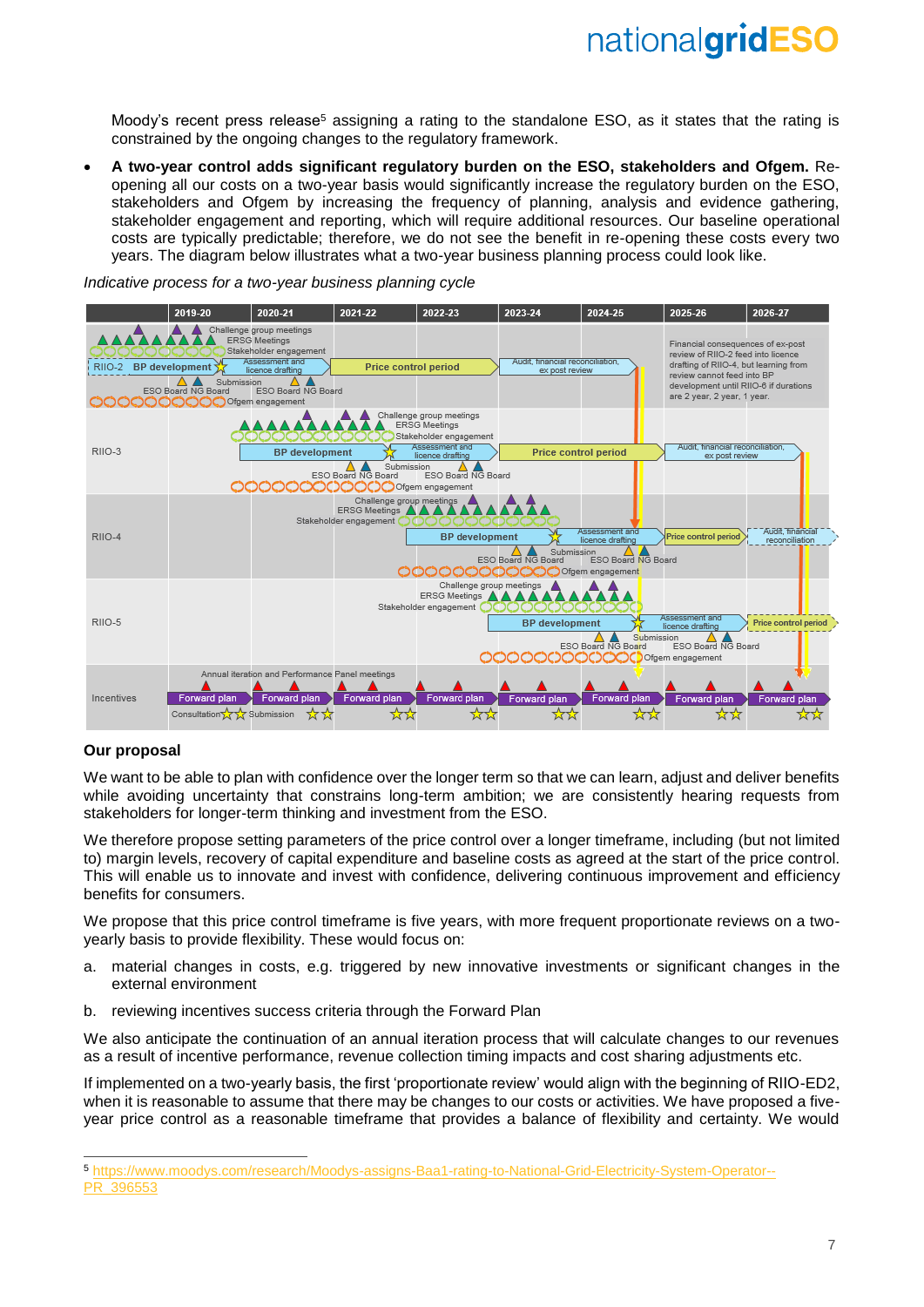welcome a conversation with Ofgem and stakeholders to consider potential benefits of aligning future ESO price controls with the price controls for TOs, Distribution Network Owners (DNOs), or separating from those cycles completely.

We noted earlier in our response that the length of price control, funding model and incentives must come together as a coherent package. We recognise that the pace of change across the system requires mechanisms to support and adapt to industry needs – this can be achieved through the mechanics of the funding model, rather than through a move to a two-year price control. We discuss amendments to the funding model, including a new flexibility mechanism for new activities or investments not anticipated when setting the business plan on pages 11-15 of this document, in response to Ofgem's proposed funding model.

*Indicative process for our proposed model in a five-year control*



We think this approach will provide sufficient ability to manage activity and investment uncertainties during a five-year price control, while ensuring stability of funding for our core activities.

### **ESOQ5: What stakeholder engagement mechanisms should be put in place for the ESO's business planning and ongoing scrutiny of its performance? Do you agree with our proposal to maintain, and build upon, the role of the Performance Panel?**

- Stakeholder engagement is critical to the development of our business plan.
- We propose publishing a Forward Plan on a two-yearly basis.

-

- We agree with the proposal to maintain and build upon the role of the Performance Panel, which should be considered once the design of the funding model and incentives are agreed.
- We will also continue to engage with stakeholders through various additional channels.

We are co-creating our plan with stakeholders: we provide information and receive input through many engagement channels, including bilateral meetings, webinars, workshops, thought-pieces, podcasts and monthly bulletins. We have also set up our ESO RIIO-2 Stakeholder Group (ERSG)<sup>6</sup>, which provides regular constructive challenge to the creation of our plan. We will continue to use these channels to co-create and test our business plan with stakeholders, many of whom have been positive about the approach we are taking.

We see benefits in continuing with publishing a Forward Plan to keep stakeholders updated and to enable transparency, and we suggest that this is on a two-yearly basis to align with the proportionate review cycle set

<sup>6</sup> [https://www.nationalgrideso.com/about-us/business-plans/future-planning-2021-onwards/have-your-say-on-our-future](https://www.nationalgrideso.com/about-us/business-plans/future-planning-2021-onwards/have-your-say-on-our-future-plans/eso-riio2-stakeholder-group)[plans/eso-riio2-stakeholder-group](https://www.nationalgrideso.com/about-us/business-plans/future-planning-2021-onwards/have-your-say-on-our-future-plans/eso-riio2-stakeholder-group)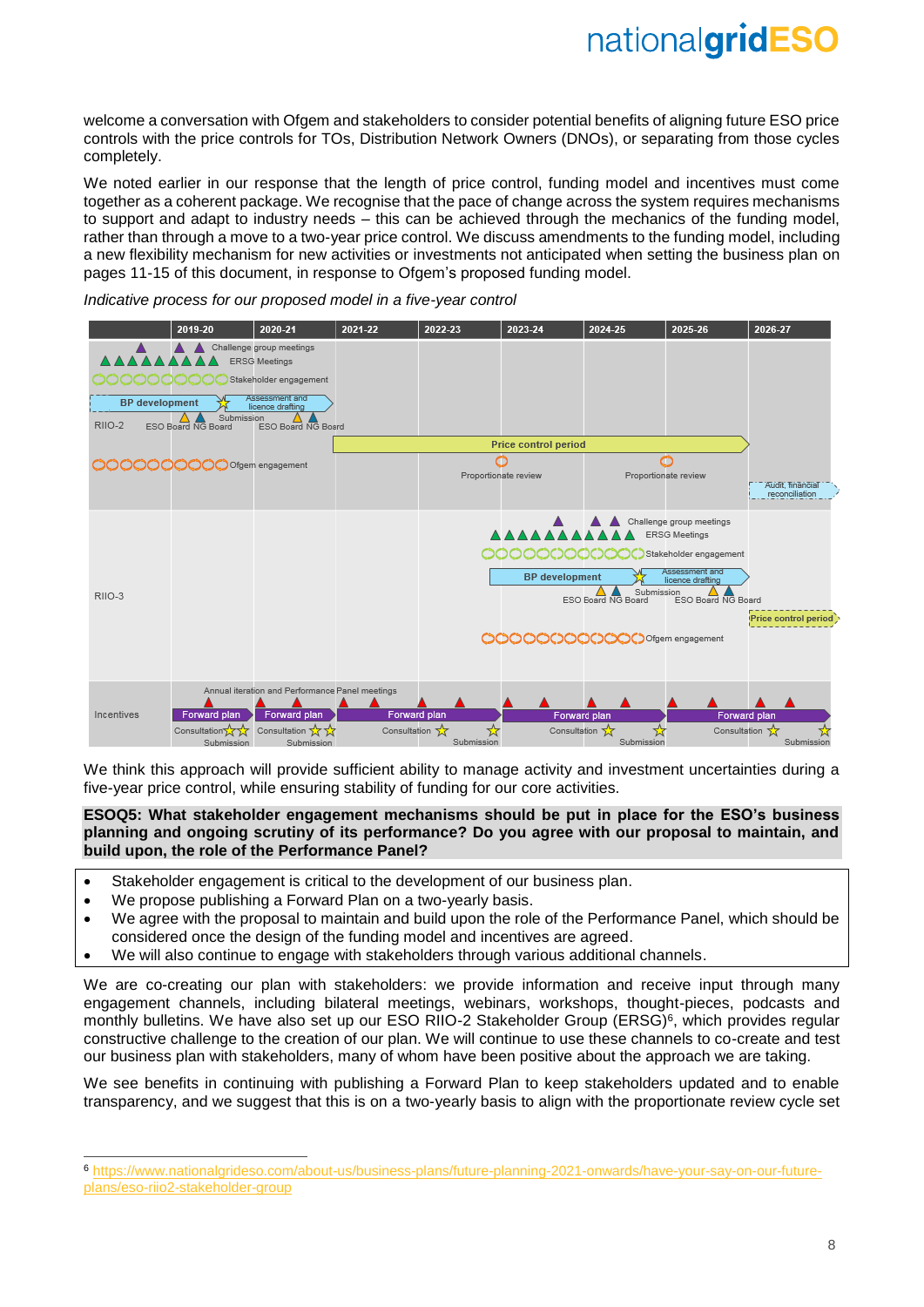out above. We agree with the proposal to maintain and build upon the role of the Performance Panel to provide ongoing challenge and scrutiny of our performance.

The ongoing role of the Panel should be considered once the funding model and incentives are agreed, but we have some suggestions for principles for the Panel on an enduring basis. It should:

- provide greater transparency on the relationship between performance outcomes and incentive outcomes, e.g. setting indicative relationships between variations in costs and likely incentive payments
- have clear roles, responsibilities and remit alongside Ofgem
- not be too labour-intensive for the ESO, Ofgem or any panel members
- balance time commitment from members against the quality and remit of assessment produced
- have consistent membership to build knowledge of the ESO and enhance the ongoing process
- learn lessons from the current Performance Panel

We are also finding input from ERSG valuable, and could see benefit in continuing with this group to challenge the development of our plans and potentially feed into the Performance Panel's review of our performance, subject to members' agreement.

## **Outputs and incentives**

### **ESOQ6: Do you agree with our proposed approach of using evaluative, ex ante incentives arrangements for the ESO?**

## **ESOQ7: Do you agree that we should continue to apply a single 'pot' of incentives to the ESO, and that this should be a symmetrical positive/negative amount? If not, why not?**

*Core Document: Chapter 4, p.23-31*

- We support the use of robust incentives to focus the ESO on areas that create most benefits for consumers, driving performance above baseline.
- Development of the funding model and incentive framework should take place in parallel to ensure the resulting model is coherent and effective.
- The current evaluative incentive framework does not provide a strong link between levels of performance and associated incentive outcome; the framework should be reconsidered.
- We propose reviewing the incentive framework and success criteria on a two-yearly basis.

We agree with the three overarching RIIO-2 outcomes set out by Ofgem in Chapter Four of the Core Document. These are:

- Network companies must deliver a high quality and reliable service to all network users and consumers, including those in vulnerable situations.
- Network companies must deliver a safe and resilient network that is efficient and responsive to change.
- Network companies must enable the transition towards a smart, flexible, low cost and low carbon energy system for all consumers and network users.

Stakeholders have told us they want to see strong incentives to encourage the ESO to be more ambitious across all three dimensions. We believe incentives should motivate the ESO to deliver improvements in the areas that create the most benefits for consumers; to drive performance beyond our delivery of baseline activities, which are funded by our remuneration model.

We believe a decision on continuing with the current evaluative, ex post incentive scheme cannot be made until the design of the funding model is agreed. We have three key suggestions for how incentives should be designed for RIIO-2, in parallel with the ESO's funding model:

- **A clearer structure for incentives**, with clear success criteria to enable investment to deliver desired outcomes. This could include re-introducing mechanistic incentives for areas that are easier to measure, while maintaining a clearly defined ex post evaluation for our overall incentive performance. We would describe the current scheme as broad and subjective, with insufficient clarity on what constitutes success. This is a view shared by many of our stakeholders.
- **Rewards broadly linked to the size of potential consumer benefits**. We understand Ofgem's concerns that the ESO's previous Balancing Services Incentive Scheme (BSIS) focused our attention too narrowly, and did not encourage beneficial actions across all activities. However, there are areas in which we have the potential to deliver far greater consumer benefits than others. For example, in our Mid-Year Report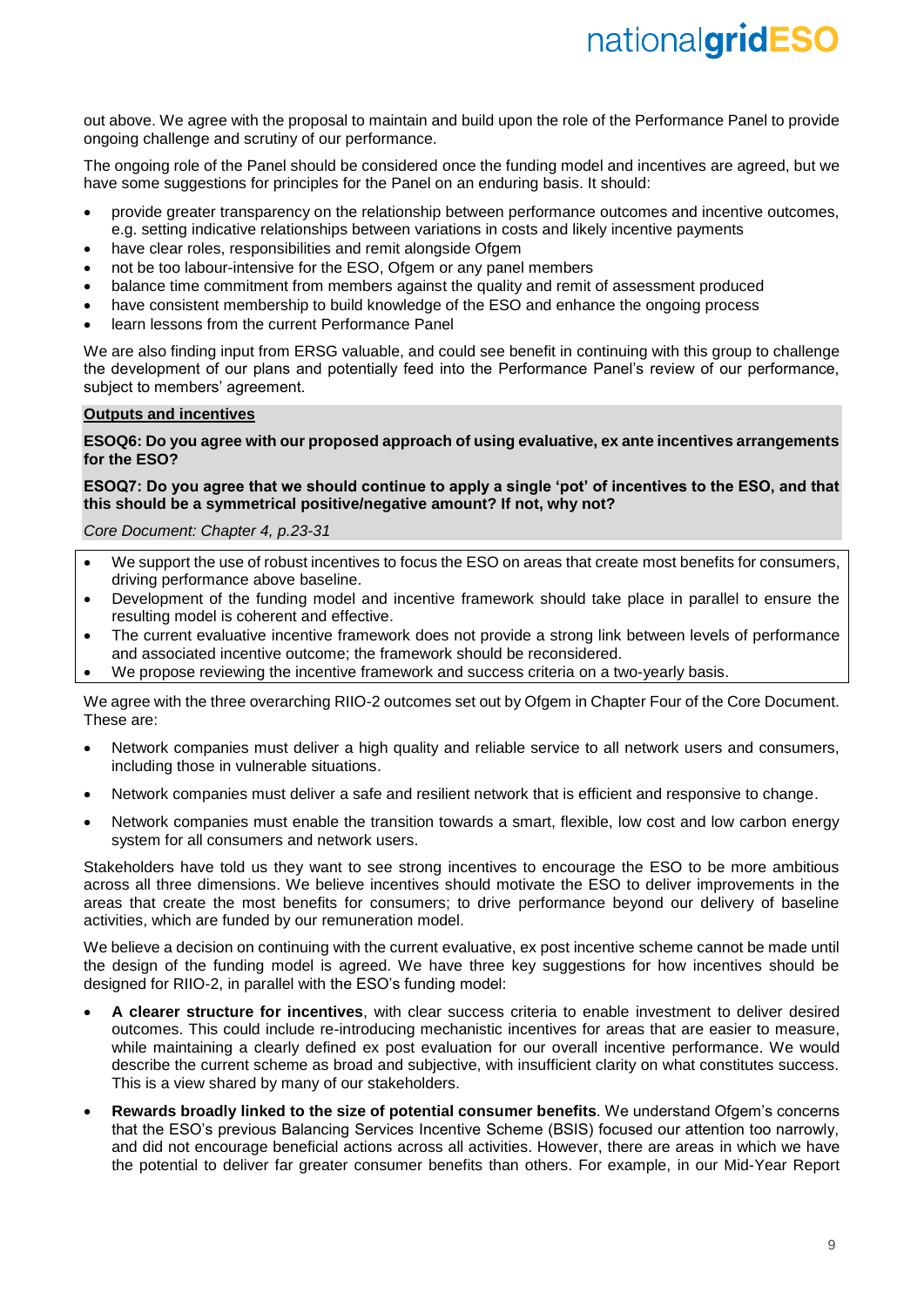published in October 2018<sup>7</sup> , over the next 1-2 years we estimated delivery of between £30-50m consumer value through improving competition in network investment (i.e. the NOA<sup>8</sup> process), and between £55-75m through activities to reform balancing services markets. We therefore propose dividing the overall incentives pot unequally between incentives to target those areas where we can deliver the most benefits.

• **Potential for asymmetric incentives where appropriate**. Depending on our funding model and agreed levels of return, a greater overall potential incentive upside may be more appropriate for a legally separate ESO. We need to remain financeable, but stakeholders want us to continue to have strong, realistic and transparent incentives to drive our behaviour. If we are only able to absorb a small incentive downside over the price control to remain financeable, having an overall symmetric incentive pot would limit the strength of incentives to deliver additional benefits. Positively-skewed upside incentives may be appropriate for those areas where we can deliver the greatest consumer benefits, or where they will be realised over a longer term.

In principle, we agree with the intention to bring all the ESO's incentives under one framework, although further thinking needs to be done as to how this will work depending on how incentives are to be designed. We need to ensure incentives are truly used to drive performance and not to provide remuneration for meeting our baseline costs and associated returns. In addition, we would like to explore with Ofgem the introduction of a symmetric incentive for Black Start, as opposed to a disallowance only (as currently exists), to encourage us to explore different approaches for the procurement of Black Start capability.

We would like to discuss the design of incentives further with Ofgem and stakeholders once we understand the rest of the regulatory framework in more detail.

## **Cost assessment**

**ESOQ8: Do you agree with our proposed approach to assessing the costs of the ESO under RIIO-2? Do you think we should assess costs on an activity-by-activity basis? How would you go about defining the activity categories? Are there alternative approaches we should consider?** 

**ESOQ9: Do you consider the types of cost assessment activities we outline in this chapter are the right ones? Are there additional activities you think we should consider?**

- It is critical to consider all the internal costs faced by the ESO in the assessment process.
- We fully support an appropriate level of ex ante and ex post cost assessment. We consider the full range of cost assessment approaches proposed by Ofgem to be disproportionate and value-destructive.
- The use and design of each cost assessment approach should reflect the value of the potential benefit or risk they are seeking to mitigate.
- We believe robust external benchmarking may be hard to develop quickly due to the unique nature of the ESO, but we would like to explore the options further with Ofgem.

We welcome Ofgem's intention to focus less on our internal costs, given they are small compared to the wider impacts our actions have on system costs – we represent around  $£1$  on the average annual consumer bill<sup>9</sup>. We therefore believe that the cost assessment process should reflect that desire, adopting a proportionate approach, while recognising the impact of even small increases in bills for the most vulnerable consumers. Annex A provides financial context on the ESO.

We consider the range of cost assessment approaches proposed by Ofgem to be comprehensive – third party audits, a cost trigger mechanism, benchmarking, cost benefit analysis (CBA), external audits, stakeholder assessment, identification of uncertainty and business plan expectations. However, if Ofgem are seeking to apply all of the mechanisms, we would consider this to be wholly disproportionate to the size of the ESO's internal cost base; this is a view supported by stakeholders.

In particular, the impact of applying some approaches needs careful consideration in the context of proportionate treatment and the intention to reduce focus on internal costs. We consider benchmarks to be highly effective, but developing benchmarks for ESO activities will require careful consideration of data availability and agreement of the appropriate methods to make them robust and insightful. Robust external benchmarking may be hard to develop quickly given the unique nature of the ESO business versus others carrying out the system operator (SO) role elsewhere: from a system operability perspective, we face different challenges compared to those faced by European SOs; and the role of the ESO is different to the defined role of other SOs in the US

-

<sup>7</sup> <https://www.nationalgrideso.com/document/128421/download>

<sup>8</sup> Network Options Assessment

<sup>9</sup> <https://www.nationalgrideso.com/about-us/breaking-down-your-bill>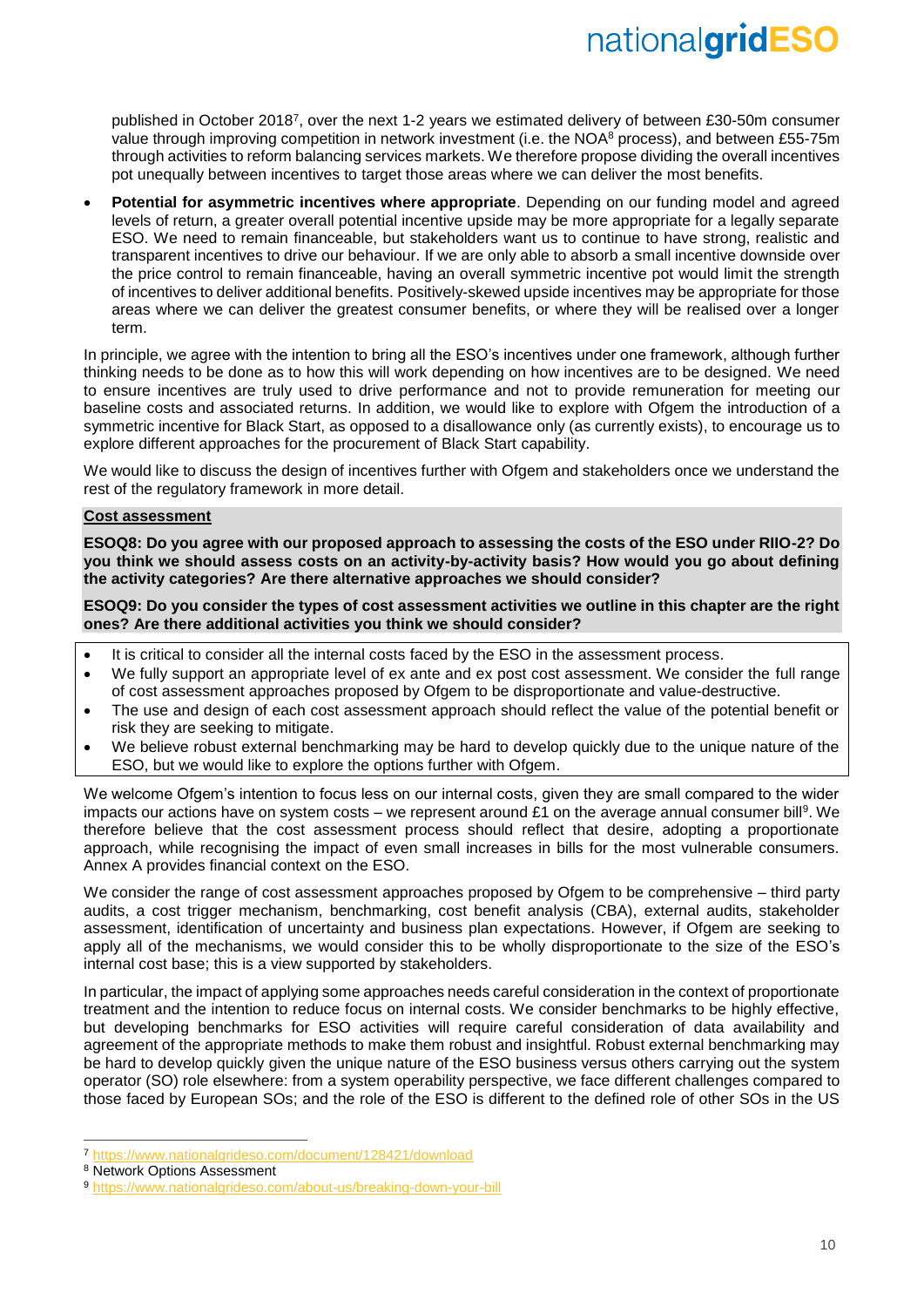and Europe. We would like to work with Ofgem and the Challenge Group to discuss and identify appropriate benchmarking approaches.

We do not consider external audits of our internal costs to be proportionate and would like to understand the specific risk Ofgem is seeking to mitigate by their introduction.

We agree that assessing costs on an activity-by-activity basis is proportionate if limited to the eight activities outlined in the consultation. Breaking ESO internal costs down beyond this level would require significant work in our financial systems to facilitate future reporting, as well as to provide historic comparators. The effort to disaggregate costs appears disproportionate, especially for the purpose, e.g. for benchmarking these subactivities. We would also question the cost benefit of this work. The relatively small size of sub-activities and materiality of any incremental efficiency benefit would naturally limit the reasonable costs to capture the data.

We note that the consultation is silent on a range of costs that would need to be assessed under any proposed arrangement. In particular, it is important to consider all the internal costs of the ESO including (but not limited to) legacy RAV, interest costs, additional security (e.g. working capital).

We have included more detailed thoughts on each of the cost assessment approaches in Annex B.

#### **Remuneration**

**ESOQ10: Do you agree with our proposed remuneration model for the ESO under RIIO-2? Do you think it provides the right incentives for the ESO to deliver value for money for consumers and the energy system? Are there other models you think are better suited?** 

**ESOQ11: Are there any risks associated with our proposed remuneration model that you do not think have been effectively captured and addressed? Do you think that we should put in place any of the mechanisms intended to provide additional security to the ESO outlined in this chapter – e.g. parent company guarantee, insurance premium, industry escrow or capital facility?**

**ESOQ12: Do you agree with our proposal relating to remove the cost sharing factor? Can you foresee any unintended consequences in doing so, and how could these be mitigated?** 

**ESOQ13: Do you agree with our proposal to introduce a cost disallowance mechanism for demonstrably inefficient costs? What criteria should we apply in considering what constitutes 'demonstrably inefficient'?**

*Overall:*

- We share Ofgem's objective to create a framework that is flexible and adaptable within a longer-term horizon and incentivises the ESO to take a central role in the energy transition.
- We disagree that Ofgem's remuneration model, as set out in the consultation, provides the right balance of incentives to deliver for consumers and the future energy system. Indeed, we believe the proposed model reduces the incentive on us to be innovative and efficient.
- There are substantive gaps in the description of the remuneration model that will need to be developed before we can offer a comprehensive response.

*In relation to 'cost pass-through, with ex post cost disallowance':*

- We disagree with the use of the term 'pass-through' as it does not accurately describe the proposals or the fact that we hold risk on behalf of the industry.
- We disagree with the ex post cost disallowance as set out in the model because it, along with the ex post evaluative incentive scheme, creates undue uncertainty for the ESO. Under the proposed model, the risk allocation between the ESO and consumers is not known - this reduces the certainty against which we can innovative and invest and leads to higher required cost of capital and reduced financeability. We propose an alternative remuneration model that seeks to reduce uncertainty to a more acceptable level.
- We agree with adopting a flexibility mechanism for new activities or investments not anticipated when setting the business plan to allow us to be agile in response to industry needs.

*In relation to 'activity-based layers, with margins linked to risk':*

- We agree with a funding model based on grouping activities into a small number of 'layers' to balance simplicity and transparency.
- We support the principle that all reasonably incurred costs should attract the relevant margin.
- We agree that the level of margin should adequately compensate us for the risk we hold associated with each individual layer and be applied to all efficiently incurred costs.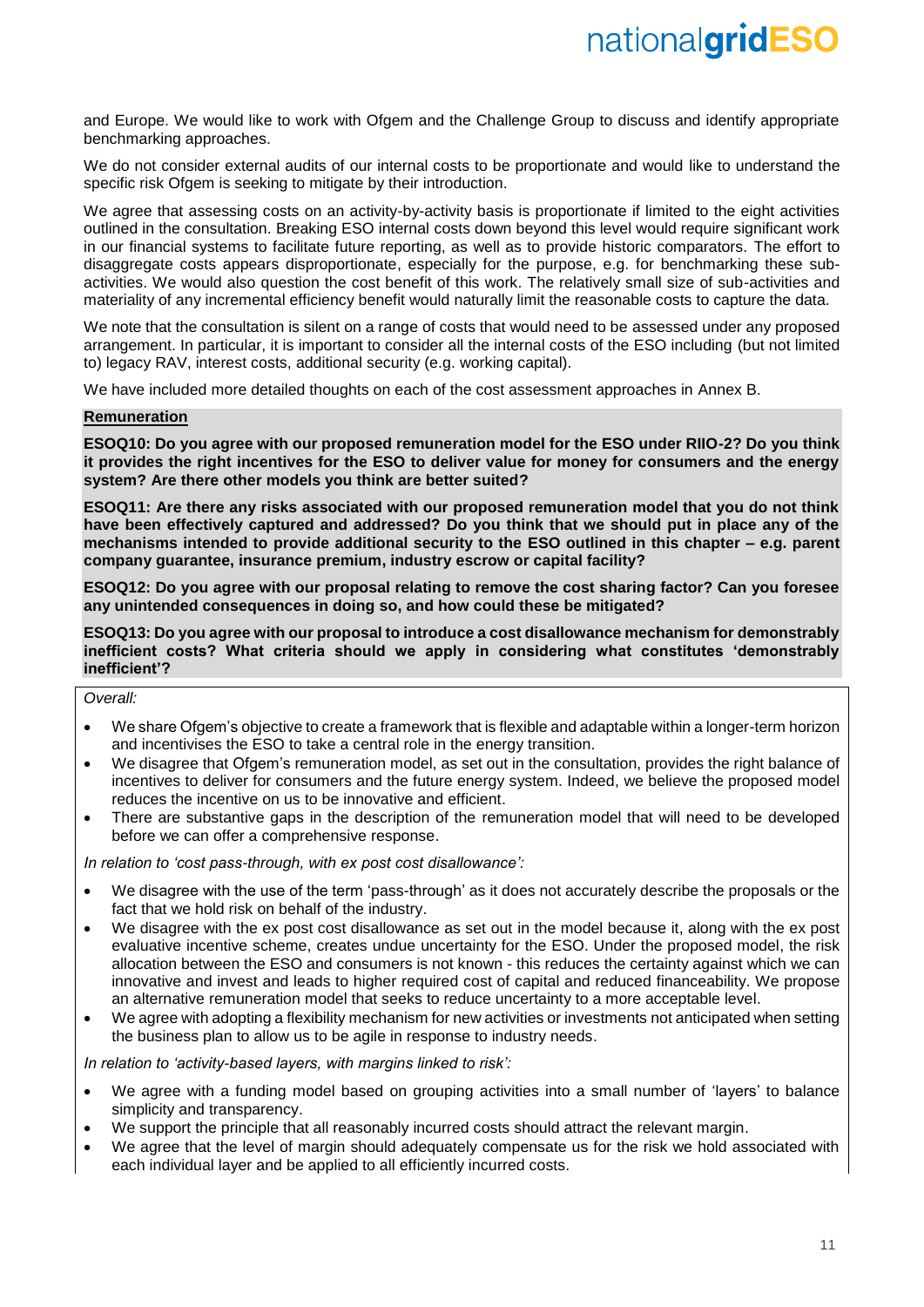• Tailoring the margin to each layer should include how it is applied, i.e. to a portion of internal or external costs as appropriate.

We welcome Ofgem's decision to design a new approach to funding and assessing the ESO's expenditure. We also share Ofgem's intention to create a framework that is flexible and adaptable within a longer-term horizon and incentivises us to take a central role in the energy transition. Such a framework is important to enable the 'ambitious ESO' that stakeholders want us to be.

The design of the ESO's funding model and incentives are fundamentally linked; both must work together to ensure that we are driven to deliver benefits for consumers, and that we are financeable and able to earn a fair return for the risks we hold.

We note that there are substantial gaps in the description of the proposed framework that will need to be developed before we can offer a comprehensive response and understand the overall balance of risk.

## **Risk and ambition**

Ofgem's proposals cannot accurately be described as a 'pass-through' arrangement because they include a disallowance mechanism and the evaluative incentive scheme, meaning that our revenues are at risk. We also do not consider ourselves a business that simply passes through costs, nor do we believe that is what our stakeholders want from us. Where we are best placed to do so, we should manage risk on behalf of industry and customers; doing so drives us to be innovative and ambitious. In Ofgem's proposals, this risk allocation would not be known until after the event (ex post), creating new levels of uncertainty.

We are comfortable with the concept of putting revenue at risk subject to the appropriate bounds and within a clearly defined set of rules. However, the current entirely discretionary nature of the disallowance and incentives creates a disproportionately high level of uncertainty. This has a number of impacts, including raising the uncertainty in revenues and thus increasing the returns investors (debt and equity) require; and creating aversion to undertaking anything other than the safest projects, which is not an outcome our stakeholders want.

Equally, we do not believe it is appropriate for the ESO to hold risk that we are unable to control. For example, our role as Revenue Collection Agent leaves the ESO exposed to the risk that a customer is unable to pay their debts in full. Ofgem have previously acknowledged that this risk is not entirely avoidable, even with the requirements that the customer is a signatory to one of the governing codes and that collection efforts have followed best practice and exhausted all reasonable means for resolution. In that case, Ofgem set out a route for the debt to be socialised across all parties<sup>10</sup>. We believe this route should be formally adopted and drafting should be included in the licence to give certainty for all parties on how the debt should be treated. This is particularly relevant at present due to the high number of counterparty failures that have occurred recently.

In Ofgem's proposals, costs may be disallowed, or revenue reduced through the incentives, based on discretionary ex post evaluation of the action or investment that was taken in good faith. For example, lower benefits may be realised than expected at the time the decision was made. Extending this to innovative investments where a project may fail to deliver, but where the learnings are invaluable, would require significant faith in the discretionary evaluation process to make that commitment.

This uncertainty will lead to heavy discounting of any estimate of benefits within a CBA analysis, raising the hurdle for investments and therefore supressing ambition.

# **Funding model**

-

We agree with a model based on grouping activities limited to 4-5 "layers" to balance simplicity and transparency. We also agree with the approach of setting margins by layer, and that each should be set to adequately compensate us for the risk we hold associated with that layer (i.e. avoiding cross-subsidy between layers).

The way in which the margin is applied to each layer should be tailored; in certain cases, it will be appropriate to apply the margin to external rather than internal costs. For example, we believe that for our role as Revenue Collection Agent, it is appropriate to apply a margin to the significant amounts we transact on behalf of the industry, which better reflects the correlation of the risk to amounts transacted rather than to our internal costs of providing the service.

<sup>&</sup>lt;sup>10</sup> Best practice guidelines for gas and electricity network operator credit cover - Conclusions document published by Ofgem 24 February 2005 [https://www.ofgem.gov.uk/publications-and-updates/best-practice-guidelines-gas-and-electricity](https://www.ofgem.gov.uk/publications-and-updates/best-practice-guidelines-gas-and-electricity-network-operator-credit-cover-conclusions-document)[network-operator-credit-cover-conclusions-document](https://www.ofgem.gov.uk/publications-and-updates/best-practice-guidelines-gas-and-electricity-network-operator-credit-cover-conclusions-document)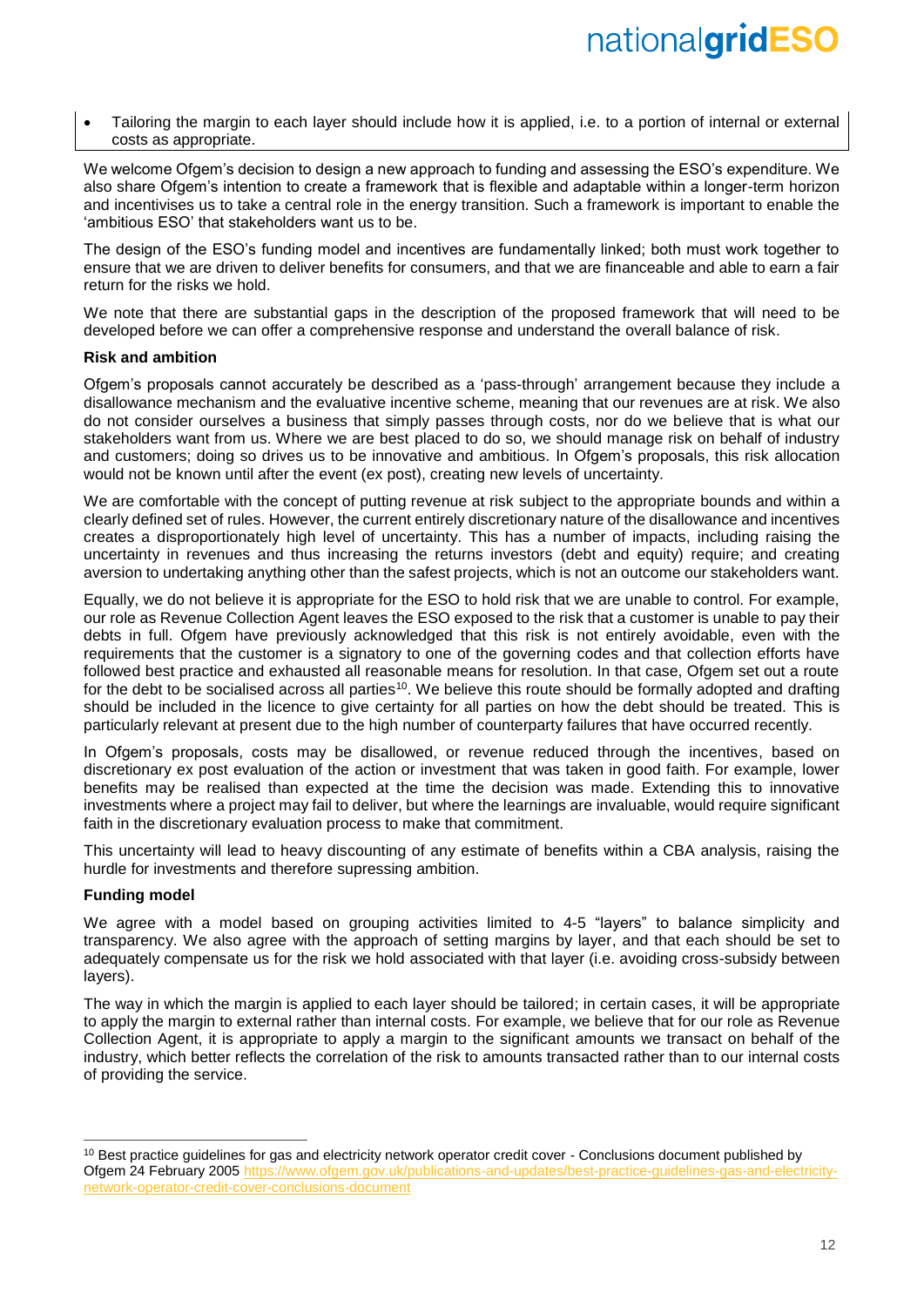We strongly support the principle that all reasonably incurred costs should attract the relevant margin. This means that all costs considered (either ex ante or ex post) as efficient should be treated the same and attract the appropriate margin, i.e. efficient spend above the ex ante budget would attract a margin.

There is little detail around how Ofgem proposes to define and apply margins, so we cannot take a view on the balance of risk against levels of return. However, we would strongly support setting the margin level on a longerterm basis to provide greater certainty for longer-term investment decisions. We have concerns in a number of areas of the consultation, including:

- **Remuneration of all ESO costs** Ofgem's proposals are silent on some of the ESO costs. We believe margins should be applied to all internal costs incurred by the ESO in delivering our activities, as well as some of our external costs. We cannot come to a full and evidenced view of the funding proposals before we understand the proposed approach for all the ESO's costs and assets: internal and external, costs outside of capital and operational expenditure<sup>11</sup>, and our capital assets. The ESO Annex does not adequately cover the remuneration of ESO costs.
- **Incentivising efficiency** we do not believe that Ofgem's proposed cost disallowance mechanism provides an effective incentive for cost-efficiency, and we propose the use of a sharing factor. We understand that Ofgem's concerns with a sharing factor are based on a view that the ESO might underspend in order to earn under the Totex Incentive Mechanism, at the expense of investing and delivering for consumers. ESO spend in T1 has been within 1% of allowed revenues<sup>12</sup>, indicating that this concern is unfounded.

We note the proposal for the ESO's internal costs to be recovered via BSUoS<sup>13</sup> for RIIO-2. We agree that this is appropriate for many of our costs, but there are some for which it may not be e.g. licence fees or a margin on TNUoS<sup>14</sup> amounts transacted. If it is appropriate to recover them via BSUoS, there are practicalities to consider around timing. We would welcome further engagement with Ofgem to discuss the recovery of the ESO's costs.

We have worked with consultants to develop a funding model proposal that seeks to build on Ofgem's, improving the incentivisation of efficiency and our ability to assess the likely financial impact of success or failure, by introducing ex ante agreement of business plan costs with sharing of efficiency savings, to encourage innovation and ambition and enable us to deliver greater long-term benefits to consumers.

# **Our proposal**

-

We have significant concerns that Ofgem's proposed remuneration model creates a large asymmetric downside risk for the ESO that would make us risk-averse and encourage us to focus on justifying our costs to the regulator, rather than delivering for customers and consumers. It would also significantly impact financeability.

We understand Ofgem's proposal is intended to free up the ESO to be more agile and ambitious, and to spend what we need to meet stakeholder expectations, with returns to reflect our risks and mechanisms to ensure consumers are protected from inefficient spend. We fully support these intentions.

We propose adjustments to the approach that seek to more explicitly recognise risk-sharing, to better allow us to assess the likely financial impact of success or failure.

We provide a high-level overview of an alternative funding model proposal below, which we have developed with consultants and would like to discuss further with Ofgem. The key components of our proposal are as follows:

- **Activity-based model** breaking the ESO down into groups of activity "layers" with similar risk. We propose having no more than four or five layers to balance simplicity and transparency.
- **Ex ante business plan costs** agreeing business plan costs ex ante, plus margins for all layers, funding everything set out in our business plan – i.e. baseline activities – thus strengthening incentives to be efficient and innovate.
- **Sharing factor** adjusting the 100% sharing factor of the disallowance mechanism for baseline revenues and reducing this to an agreed sharing factor for variation in the business plan costs. This will drive us to spend efficiently, sharing the risks and benefits of that spending with consumers. This could be softer on

<sup>&</sup>lt;sup>11</sup> These costs include: Ofgem fees, business rates, contingent capital<br><sup>12</sup> https://www.ofgem.gov.uk/publications-and-updates/rijo-et1-financia

<sup>1-</sup>model-following-annual-iteration-process-2018:

The SO element can be seen by selecting "NGET TO" on the User Interface sheet, and then looking at rows 136 to 138 of the System Operator sheet to see our historic totex performance

<sup>&</sup>lt;sup>13</sup> Balancing Services Use of System charges

<sup>14</sup> Transmission Network Use of System charges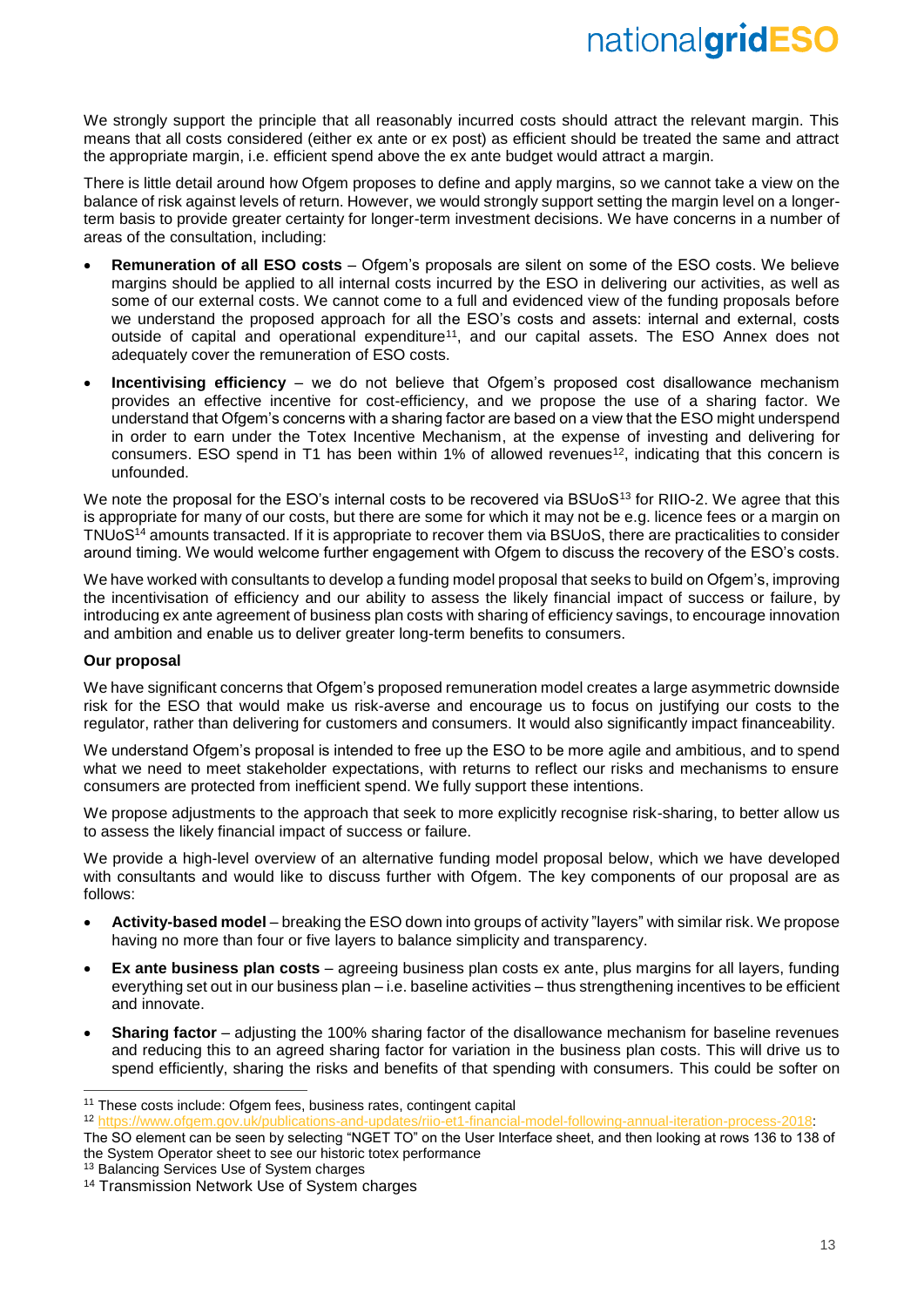underspend than on overspend, to avoid the risk of encouraging the ESO to underspend on activities that are in consumers' interests.

- **Deadband** within which the sharing factor would not apply. This would minimise the administrative burden on Ofgem and the ESO and ensure we do not focus disproportionately on our internal costs to meet the exact agreed business plan costs. The deadband could be relatively narrow, e.g. +/-1% of the business plan costs.
- **Flexibility mechanism** for new activities or investments that were unknown when setting the business plan. This would enable the ESO to spend immediately as needed, without waiting for approval from Ofgem in the next price control. Given the likely lead-time of significant spend, we could give Ofgem sight of our internal investment case process on an ongoing basis, which would enable Ofgem to carry out 'soft reviews' before major costs are incurred and stop the project if it deems it to be unnecessary or inefficient.

The investment would be subject, at the next proportionate review, to ex post assessment and a potential disallowance for 'demonstrably inefficient' spend. Ofgem's early engagement in the planning would give the ESO more comfort to invest and the opportunity to incorporate any feedback received. If approved and enduring, this additional investment would be added into the baseline costs. The baseline revenue amount would be reset, but not re-opened entirely, and the additional investment would become subject to margins and the sharing factor for the rest of the price control.

- **Disallowance** should be an exception the framework should have a presumption of allowance unless proven inefficient. Disallowance should be applicable only to investment made under the flexibility mechanism. It should not be applicable to ex ante agreed baseline costs. Any evaluation of efficiency must consider only the information available at the time of the decision and must demonstrate 'beyond reasonable doubt' that there is inefficiency. The wider impact of a disallowance on how the ESO may regard taking risk in the future would also need to be considered. Ofgem has previously noted that disallowance mechanisms were not "our preference in normal circumstances" and therefore should be considered by exception<sup>15</sup>.
- **Margins** margins to reflect and remunerate us for the risk we hold in delivering each activity layer, with different margins for different layers to reflect the level of risk. The margins may be applied to a portion of internal or external costs as appropriate: for example, for our revenue collection role on behalf of the industry, we think it would be appropriate to have a margin on the very significant amounts we transact that present a large cashflow risk to us. Therefore, we propose that, for external costs, a margin on the amounts passed through would be more appropriate than a margin on the internal costs involved in running the activity, as currently proposed by Ofgem. This is consistent with the approach used in the recent price control and Competition Markets Authority (CMA) determinations for System Operator Northern Ireland (SONI), and the administration fee currently allowed under RIIO-T1 for the "Assistance for Areas with High Distribution Costs Scheme" set out in Standard Condition C20 of the current licence.

We envisage that the baseline margin would be set to recognise the risks we hold across our business, including overall baseline cost uncertainty, any cost disallowance risk and risk of fines (this baseline margin would necessarily be different depending on whether it applied to internal or external costs). The margin for risk would be additive to each layer according to its specific risks, e.g. bad debt risk and cash timing risks. We note that the inclusion of significant discretion in any cost disallowance and incentive arrangements means outcomes are less predictable, and margins would necessarily be higher than in more structured sharing arrangements. A full evaluation of the ESO's risks should be undertaken prior to setting margins.

We have built upon Ofgem's illustration of the application of margins by applying our example descriptions of funding layers. To populate the illustration, we have examined margins from a range of relevant industries, for example using IT-focused data network providers and data processors as a reference for real-time balancing, who might earn 10-15% margin. We have also looked at similar overall businesses, noting that SONI and EirGrid have margins on internal costs in the range of 11-14%.

We recognise that the risk for specific layers may be very different if we are looking at the ESO overall or at specific activities; this is intended as illustrative only. We have applied these illustrative benchmarks to Ofgem's diagram to further support stakeholder engagement and discussion of this topic:

 $\overline{a}$ 

<sup>15</sup> <https://www.ofgem.gov.uk/sites/default/files/docs/2013/02/ofgem-jan-workshop-slides.pdf>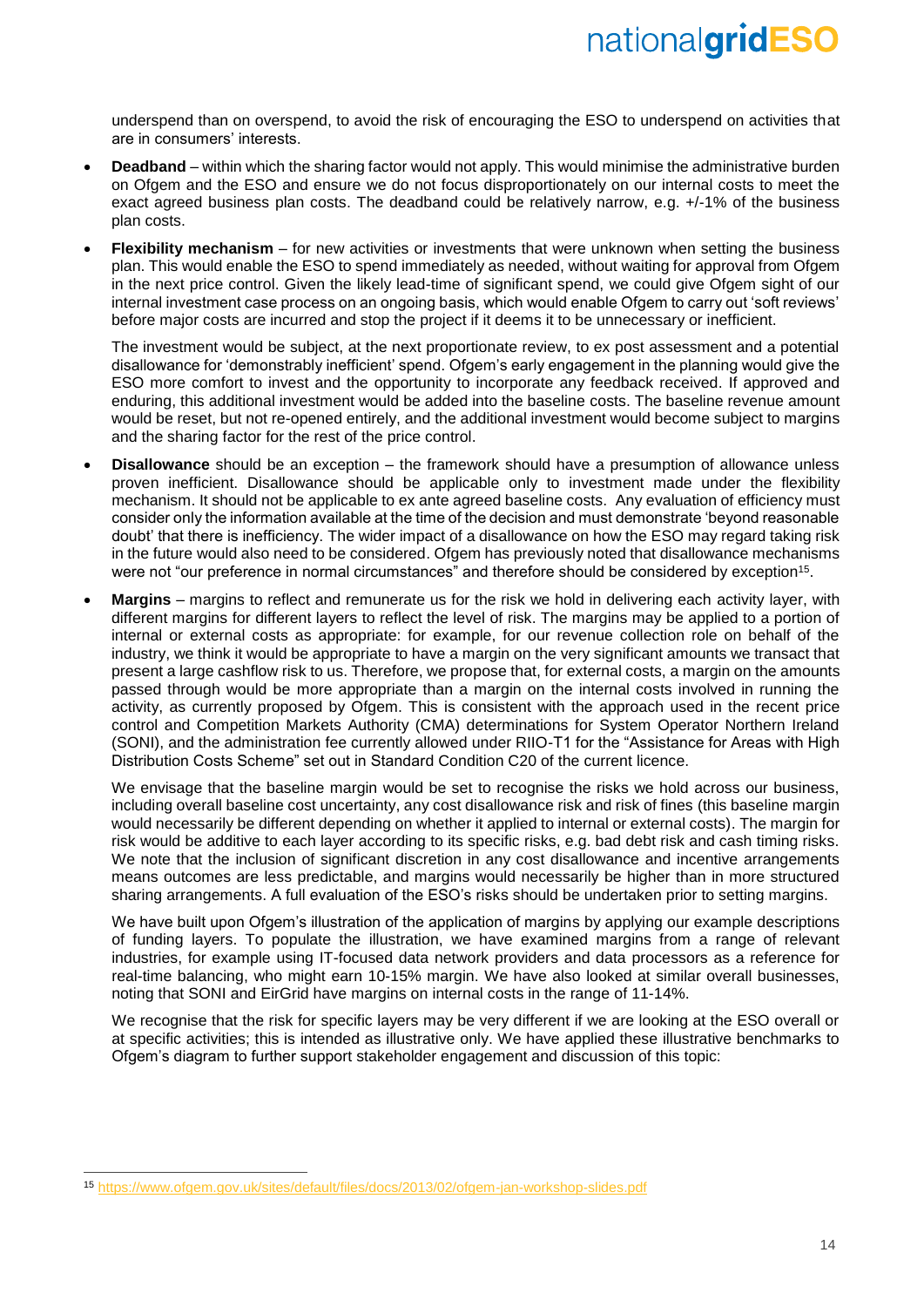

To be robust, any benchmark needs to carefully examine the comparability of similar organisations and the risk they hold versus the final funding arrangements for the ESO.

We believe these proposals more effectively incentivise us to deliver benefits across the energy system than those set out in the consultation.

Annex C sets out more detail on some of the elements described in this section, including a matrix showing proposed activity-based layers and the different costs that would need to be remunerated. It also outlines our views on Ofgem's other proposals in the consultation for additional security arrangements, as well as initial views on the treatment of external costs and legacy items.

We also have views on Ofgem's proposals for additional financial items, including cost of debt, financeability and cashflow floor, corporation tax and pensions. These are set out later in our response on pages 23-27 and in Annex D.

We would like to work with Ofgem to develop our proposal to a create an effective framework for the future.

# **Innovation**

**ESOQ14. Do you agree with our proposals to retain an innovation stimulus for the ESO, but tailor aspects of this innovation stimulus to take account of the nature of the ESO business?** 

## **ESOQ15. What ESO-specific issues should we consider in the design of the ESO innovation stimulus package**

### *Core Document: Chapter 8, p.65-75*

- We agree with the proposal to retain an innovation stimulus and tailor some elements to the ESO.
- As part of the SO, we see benefit in running projects that include the ESO and GSO.
- We agree with our innovation funding being recovered through BSUoS.
- We propose that the ESO should be able to spend a higher proportion of funding internally to remove barriers to smaller projects.
- We support the principle of carrying out more innovation as BAU, but there must continue to be a ringfenced stimulus for higher-risk projects in the form of a continued NIA or similar.
- We agree with the proposal to replace the NIC with a new strategic funding pot.

We agree with Ofgem's proposal to retain the innovation stimulus for RIIO-2, with a tailored approach for the ESO to recognise the unique nature of our business and specific challenges. The areas in which we believe arrangements should be tailored for the ESO are as follows: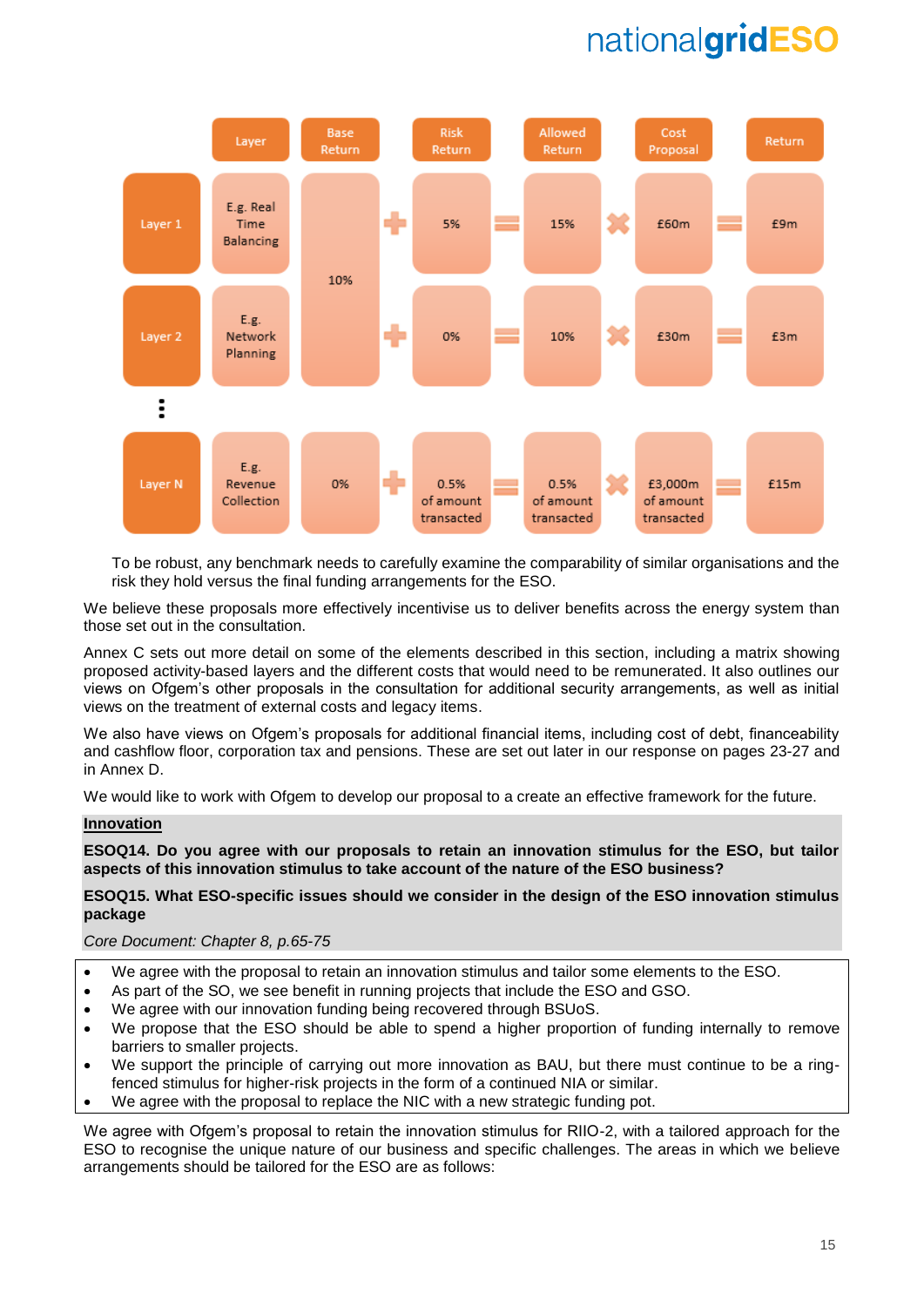- **Whole energy system** the ESO innovation function is made up of staff able to work across both the Gas and Electricity System Operator businesses, and is therefore ideally placed to tackle the energy system transformation across the gas and electricity systems. We would see benefit in being able to pursue dualfuel projects to further accelerate the low carbon agenda.
- **Benefits** the way we assess benefits is on a system-wide basis. We believe quality of innovation should be assessed using both financial impacts and non-financial benefits. We advocate agreeing and articulating a wide definition of benefits that will include not just direct efficiencies on our cost base, or on BSUoS and TNUoS, but also on environmental impacts, improvements in safety and reliability, increased quality of service, and learning that will reduce long-term operational risks associated with the exposure to lower Technology Readiness Level (TRL) solutions.
- **Recovery Mechanisms**  we welcome the proposal for having our innovation funding calculated and recovered through a different mechanism to other licensees, i.e. through BSUoS.
- **Funding internal/external split** ESO innovation projects are normally significantly lower cost than TO or DNO projects due to the nature of our activities (i.e. typically no enduring physical assets); but the fixed costs of innovation (e.g. legal work to set up contracts/ management/ processes/ IT) remain the same, and therefore make up a higher percentage of the overall cost compared with other licensees. Enabling the ESO to spend more funding internally – such as 50% - would allow the internal management costs to be fully supported through innovation project budgets each year.

We also have views on the innovation proposals set out in Ofgem's Core Document:

• **Undertaking more innovation as BAU –** we cautiously support this, although to be successful the cost of innovation would need to be fully integrated into business plans; this would require detailed estimation of resourcing required. Appropriate and agreed benefit-tracking would need to be in place to monitor results fairly. Innovation must also be carefully encouraged through the right incentives, to drive the ESO to take appropriate risks in pursuing innovative ways of delivering results. Ofgem's proposal for a wide-ranging cost disallowance mechanism does not provide this supporting environment.

We are concerned that this approach would leave little flexibility for addressing any new challenges that may arise after business plans are agreed, and would reduce the chance of pursuing longer-term benefits, as it would limit our scope to lower risk, higher TRL projects that typically solve immediate challenges. Lower TRL, higher risk projects that are more research-based and looking to solve long-term issues would not be funded, as it is impossible to accurately forecast the outputs and resources required.

- **Innovation Roll-out Mechanism (IRM) –** in its current form, we have found IRM difficult to access, even though implementation can often be the most expensive part of the project lifecycle. Implementation funding could be a discrete portion of a licensee's innovation stimulus: set aside only for projects where there are wider system or consumer benefits, or where the licensee will not sufficiently benefit through existing incentives and implementation has not been included in the existing capital plan for Information Systems (IS).
- **Network Innovation Competition (NIC) –** we agree with Ofgem's proposal to replace the NIC with a new funding mechanism structured around solving the most significant strategic challenges for the energy system. The challenge will be in reaching agreement on the areas that these projects should focus on. We believe there should be a separate piece of work owned by the Energy Networks Association (ENA), and supported by industry, to propose these focus areas.
- **Network Innovation Allowance (NIA) –** we believe there should be continuation of the NIA or a similar mechanism. It is critical that there is a ring-fenced budget to allow for higher risk, lower TRL projects that would not pass internal investment criteria. It is important that we have certainty over NIA funding to ensure continuity of projects beyond the end of T1; otherwise, licensees will undertake only short-term, low risk projects (i.e. successful results are guaranteed) in the run up to end of this price control.
- **Third-party access –** we cautiously support third-party involvement in NIC projects; however, we see some risks in third parties having direct access to NIC funding. An independent arbitrator would be needed to filter proposals that have technical merit aligned to the new focus areas, meet governance requirements and can deliver sufficient consumer benefit. This arbitrator would also need to decide which proposal to select if there is duplication of ideas, while ensuring proposals don't adversely affect licensees' networks and existing planned activities.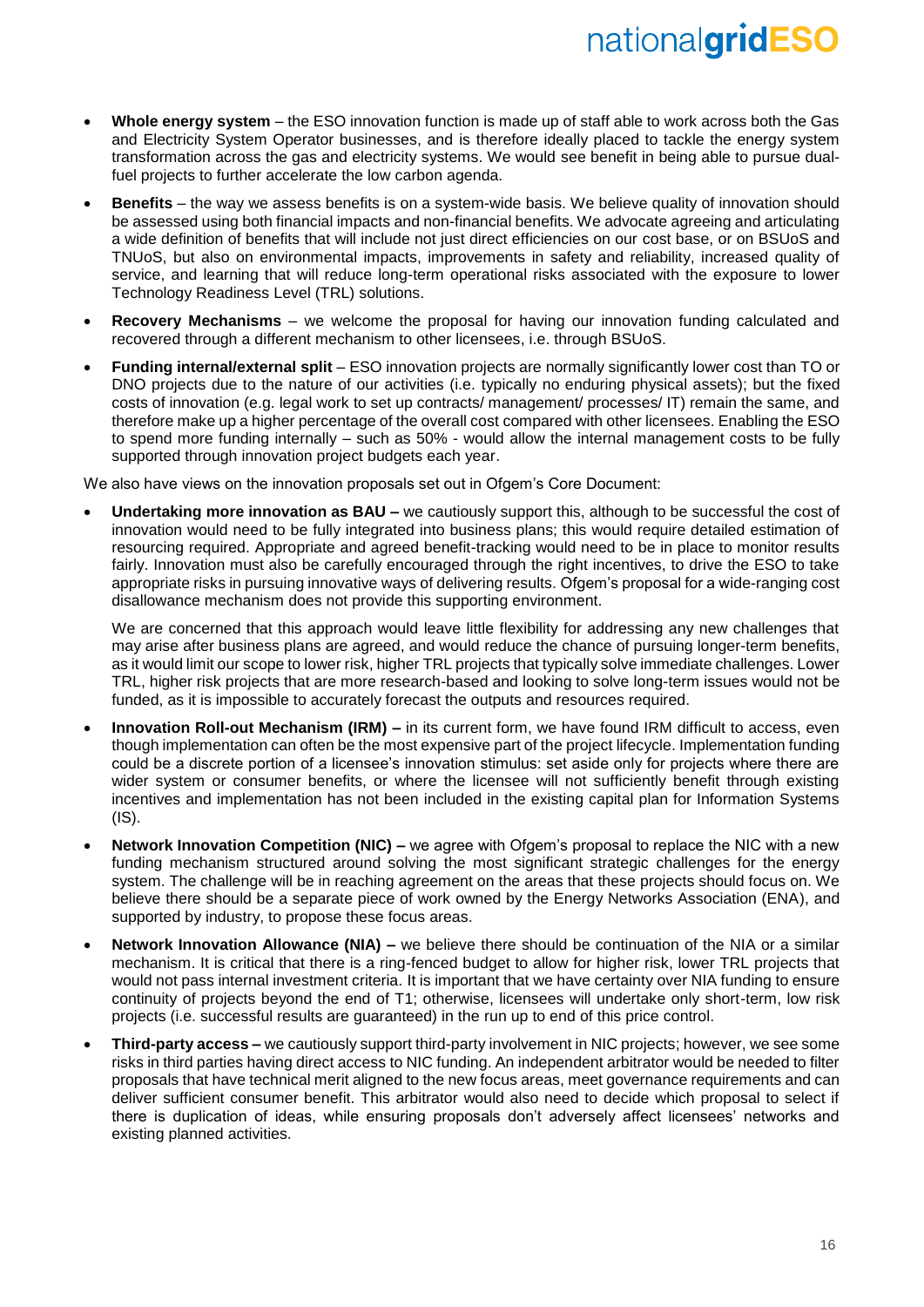• **Proposals prior to the commencement of RIIO-ED2 –** We would like to understand Ofgem's proposals for electricity distribution companies in more detail, to ensure that approaches are complementary to those being applied to the ESO and others, avoiding any barrier to wider collaboration and innovative activities.

## **Appeals**

## **Do you have any view on our proposed approach for considering the extent to which a successful appeal has consequences, if any, on other components of the price control?**

*Core Document: Chapter 2, p.15-16*

- We do not agree with deviations from the established licence modifications appeals mechanism in primary legislation and the Competition Markets Authority (CMA) rules.
- We do not agree with the introduction of a discretionary mechanism.

Ofgem's proposed approach to the consequences of successful appeals is not clear and is therefore difficult to comment on in detail. We strongly object to deviations from the established licence modification appeals mechanism that is enshrined within primary legislation and the CMA Rules.

We would be concerned if a discretionary mechanism was introduced under which Ofgem could seek to change aspects of the price control that had not been considered in a CMA appeal. The potential re-opening of elements of a price control presents unacceptable uncertainty and risk. The mechanism appears to circumvent the existing statutory licence modification process and therefore fall outside the CMA appeals process.

The suggestion that changes could be made to aspects of the price control of non-appealing licensees is also concerning. It is not clear on what basis Ofgem could impose such changes when a price control package has already been accepted by a non-appealing licensee. This would undermine the certainty of that price control package.

We consider that any consequences of a successful CMA appeal should be addressed through the appellant and respondent as part of the appeals mechanism set out in legislation and the CMA rules, and should not extend to aspects of the price control that have not been considered in the appeal.

# **Competition**

# **ESOQ3. Do you consider the ESO is best placed to run early and late competitions?**

*Core Document: Chapter 8, p.75-84*

- We support the introduction of competition in network development wherever possible.
- We believe Ofgem should adopt early models as they facilitate innovation and therefore can deliver greater consumer benefits.
- Late models could lead to further delays and therefore increased constraint costs, which should be considered in Ofgem's impact assessment.
- The ESO does not currently have the skills or expertise to carry out preliminary works in a late model approach; we suggest that Ofgem explores a wider range of organisations that already have these skills.
- We believe that a two-phase assessment process is a more practical and cost-effective way to run the early model than the proposed two-tender model approach.

The ESO fully supports the introduction of competition in network development. This has the potential to unlock significant benefits for consumers, and we are currently working with a wide range of stakeholders to develop processes to facilitate this. In RIIO-2 we will be enabling competition between TOs, DNOs and market participants to provide network solutions wherever there is potential for consumer benefits.

We are also committed to supporting Ofgem to introduce the Competitively Appointed Transmission Owner (CATO) regime. To inform thinking on this, we have reviewed the projects that would have been competed had the CATO regime been in place. We would welcome the opportunity to discuss these real-life examples in further detail with Ofgem to help inform the development of the regime.

We believe the greatest consumer benefits can be realised by running competitions in the early stages of project design so that the full benefits from innovation in design and delivery can be realised. Early models facilitate the introduction of truly innovative solutions. The Government's Transforming Infrastructure Performance<sup>16</sup> strategy

-16

[https://assets.publishing.service.gov.uk/government/uploads/system/uploads/attachment\\_data/file/664920/transforming\\_in](https://assets.publishing.service.gov.uk/government/uploads/system/uploads/attachment_data/file/664920/transforming_infrastructure_performance_web.pdf) [frastructure\\_performance\\_web.pdf](https://assets.publishing.service.gov.uk/government/uploads/system/uploads/attachment_data/file/664920/transforming_infrastructure_performance_web.pdf)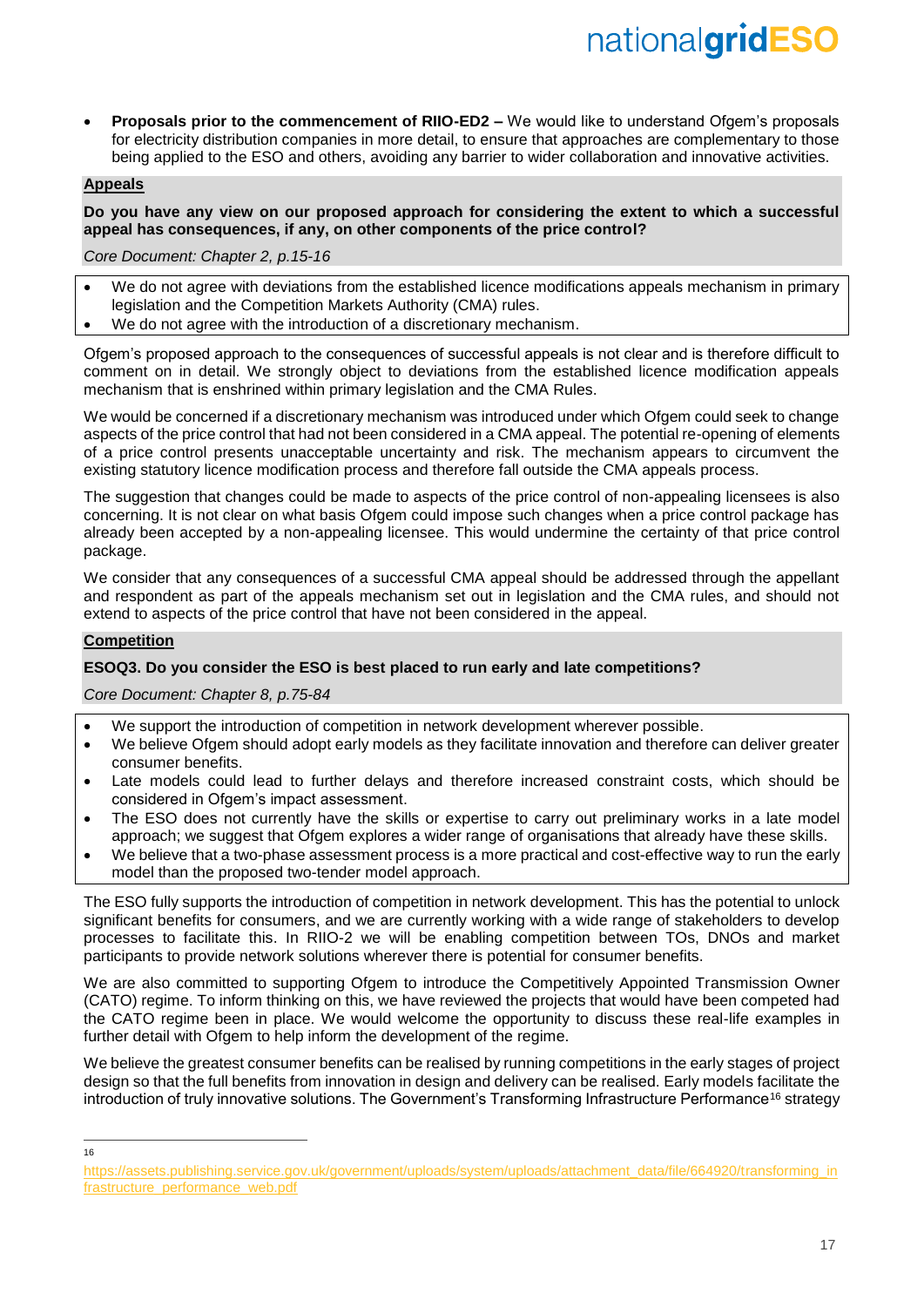promotes the use of innovation in national infrastructure because it has the potential to deliver infrastructure faster, deliver higher performance at lower costs, and can boost the productivity of the whole construction sector.

We have not identified any significant barriers that would have prevented the early model being used for the projects we have reviewed; we therefore think that Ofgem should focus on developing early models as its main approach.

## **Late model impact assessment**

We would like to share some concerns we have with the costs and benefits set out in the late model impact assessment (IA). To help illustrate our points, we have used the two Eastern Link projects as examples. These have a combined value of £2.5 to £3.5bn.

In the IA. Ofgem appears to have used the RIIO-T1 incumbent prices to assess the savings that can be achieved. While the IA suggests that maximum savings of £473-662m could be achieved on the Eastern Links projects, we believe the proposed reduction in cost of capital for the TOs in RIIO-2 could reduce the scope for savings. We also understand that the IA does not take into account the cost of constraints due to delays. Delaying the completion dates for the two Eastern Links projects by 12 months would increase costs by £525m to £870m, and could outweigh the potential benefits. It is therefore imperative that any design in the process for introducing competition does not introduce delays to the completion date of the project. While all models of competition increase the length of the project development process due to the tender, we think the early model could minimise delays, and therefore costs, as different stages of the project can be run concurrently.

Currently, the TOs carry out preliminary works, i.e. pre-construction. In the consultation, Ofgem has suggested that the ESO could carry out this work in the future if the late model is pursued. We do not currently possess the skills or expertise needed to carry out preliminary works, and significant investment in resource would be needed to develop these; it may be more cost-effective for the role to be undertaken by a party that already has the necessary skillsets. There is also a risk that having a different company preparing the project to the company delivering it dilutes accountability, particularly to the local communities directly affected by transmission build. It also reduces the winning company's ability to capitalise on its own delivery expertise.

Overall, we believe the potential benefits that can be gained through the early model far outweigh the benefits from the late model, with limited additional cost or risk.

#### **Ofgem's early model criteria**

We have applied Ofgem's early model criteria to the current projects that meet the competition criteria and do not see any insurmountable issues.

- **Contestability** for the majority of projects there will be different potential solutions (i.e. the type of solution is contestable). On the rare occasions where the nature of the solutions is clear we suggest Ofgem considers pragmatic approaches. For example, if the project has limited contestability the TO will gain little advantage from undertaking the preliminary work, so could potentially undertake this activity.
- **Time-criticality** we believe the early model will introduce fewer delays. The early model allows for quicker delivery as it allows various stages of project development to run concurrently. This is not possible under the late model, which can cause increased delays and costs.
- **Value –** we do not believe there is a need for a different value threshold between the early and late model.
- **Certainty of system need** changing system need is a risk for the CATO regime, regardless of the tender model. It is true that in the early model the system need could change or disappear after the tender is complete. We would expect significant change that makes the tender invalid to be rare. Overall, we believe that the early model benefits would outweigh this risk.

#### **Running the competition**

While a two-stage process as outlined in Appendix 2 of the consultation could be used for the very early model, we think there is a more practical option. Running two tenders is likely to create further delay and therefore increase constraint costs, and potentially could result in higher rewards needed for innovative ideas because they would not receive the value of building and owning the asset.

We suggest considering an alternative 'two-phase' approach like those used in the US and Canada. This would involve one formal tender but two stages of assessment. Successful bidders in Phase 1 could further refine their bids, potentially with expert input from the ESO, before the final assessment.

We suggest adding 'process expertise' to the criteria set out for determining who is appropriate to run the competition, as some elements of the process will require specific skills and knowledge. For example,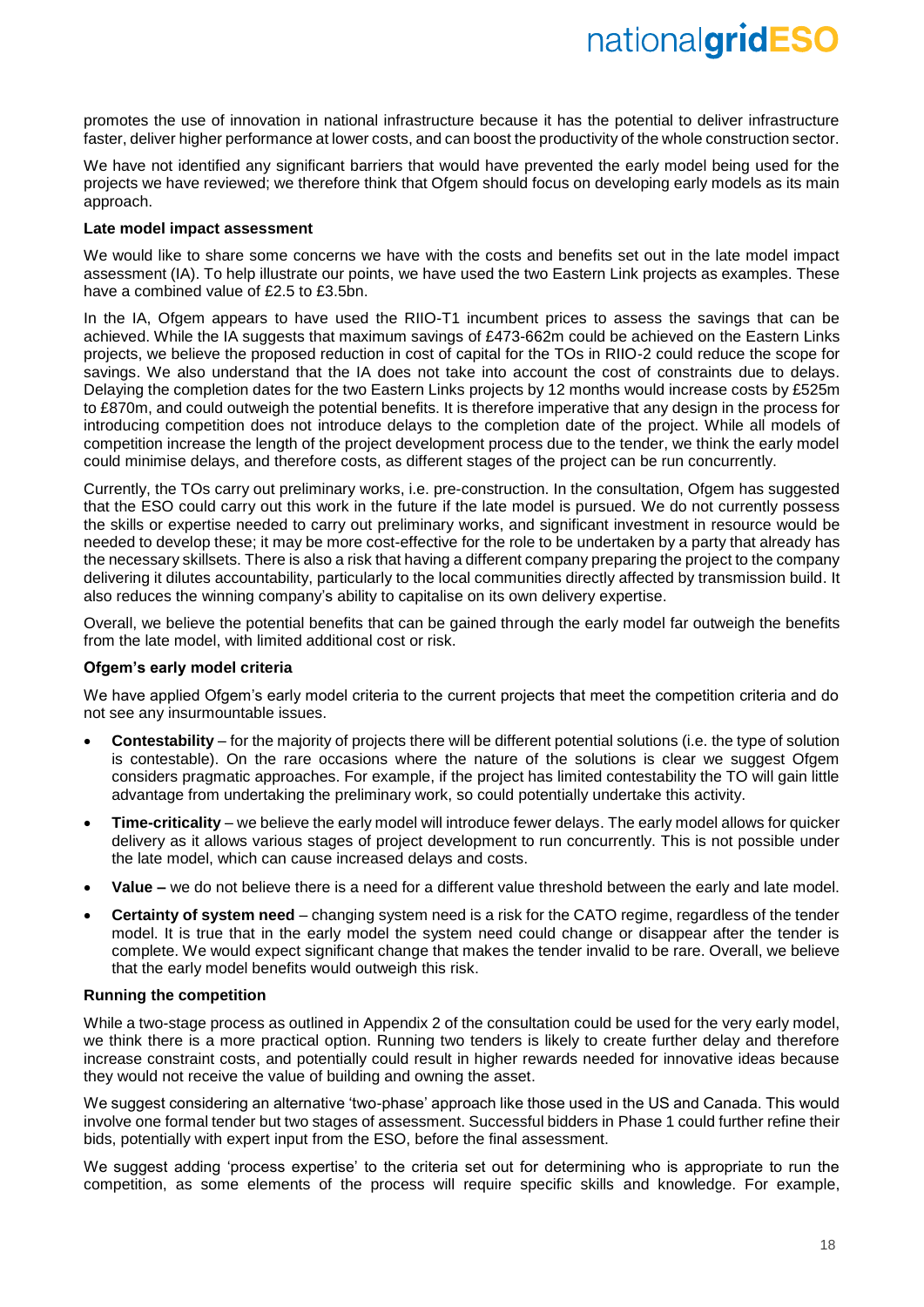preliminary work requires specific skills and expertise that are very different to the 'technical proficiency' required to plan the networks.

In addition, Ofgem could expand its list of potential organisations to run these processes. The current organisations do not meet Ofgem's criteria for late model preliminary works – TOs are not neutral, and neither Ofgem or the ESO have the necessary expertise. There are, for example, other existing organisations that are neutral and have consenting expertise, such as gas distribution networks or Highways England/Scotland.

### **Competition in the gas sector**

The ESO is happy to support Ofgem and network companies to explore the introduction of competition into the gas network where this will provide benefits to consumers, noting that there are fewer gas projects compared to electricity. However, the exact role we could play would need further consideration. We could, for example, provide support and best practice around areas such as communicating system needs to third parties. We do not have expertise in the specific areas suggested by Ofgem; therefore, there would be little value in the ESO undertaking a formal role in these areas.

## **Native competition**

In exploring how network companies can use competition to find alternatives to network investment or as a price finder. Ofgem should ensure the approach it adopts complements the ESO's network development processes. The ESO is currently introducing competition to find the most economic solutions to transmission network needs. It is important to ensure the competitive processes of different companies don't conflict; Ofgem should consider how any incentives, funding arrangements or assigned roles and responsibilities can promote collaborative working and overall network benefits. Any incentives aimed at promoting collaboration should be objective and clear enough to reward different parties for their input.

# **Whole system**

*Core Document: Chapter 5, p.32-39*

- We agree with a stronger focus on whole energy system issues and actions in RIIO-2.
- We agree with Ofgem's definitions of the blockers to delivering whole system outcomes, but ask for further clarity on the definition of whole system when used in different contexts.
- We agree with applying Ofgem's narrow and broad scope to appropriate areas in the price control and offer thoughts on where the narrow and broad scopes could apply.
- We note that the broad scope becomes increasingly relevant as we and others look within the electricity sector, and across transportation and heat, to drive the decarbonisation agenda. For the ESO in particular, the broad definition is important to our ability to forecast and manage the system efficiently and effectively.
- In principle, we agree with the mechanisms Ofgem has proposed. We seek clarity on how they would interact with other mechanisms in the price control, and would like to discuss them further with Ofgem and the other RIIO companies to develop appropriate detail and application.
- Ofgem should ensure funding mechanisms support whole system network development, including those applied to the TOs.

We support a stronger focus in RIIO-2 on optimising actions across the whole energy system. Across the industry, whole energy is widely considered an area of high value, with the ENA recently starting a whole energy system workstream that we are chairing as the SO. We hold a unique position within the industry, with a holistic view across gas and electricity and distinctive skills and stakeholder relationships that can add significant value to the development of the whole energy system. Having a more coordinated approach between different parties in the energy system can deliver a wide range of consumer benefits: increased system stability, faster incorporation of low carbon technologies, and reduced costs through parties working together to determine the optimal places to invest in the energy network.

We ask for more clarity around the term 'whole system' and what this means. As we set out in our response to Ofgem's Framework consultation last year, our view is that 'whole electricity system' should be used to refer to anything that crosses the electricity transmission and distribution boundary. Anything that expands that to cover more than one fuel should be referred to as 'whole energy system', with clarity on the scope of the term provided in every instance. We ask Ofgem to clearly set out terms and definitions for different areas of whole system in their May document, and to encourage a culture of being more specific about which areas of whole system are being referred to in industry discussions and activities.

We agree with Ofgem's definition of the blockers to delivering whole energy system outcomes. We have developed a set of key focus areas that we believe should be prioritised. Through our enhanced engagement, stakeholders have agreed that these are the right areas for the industry to focus on: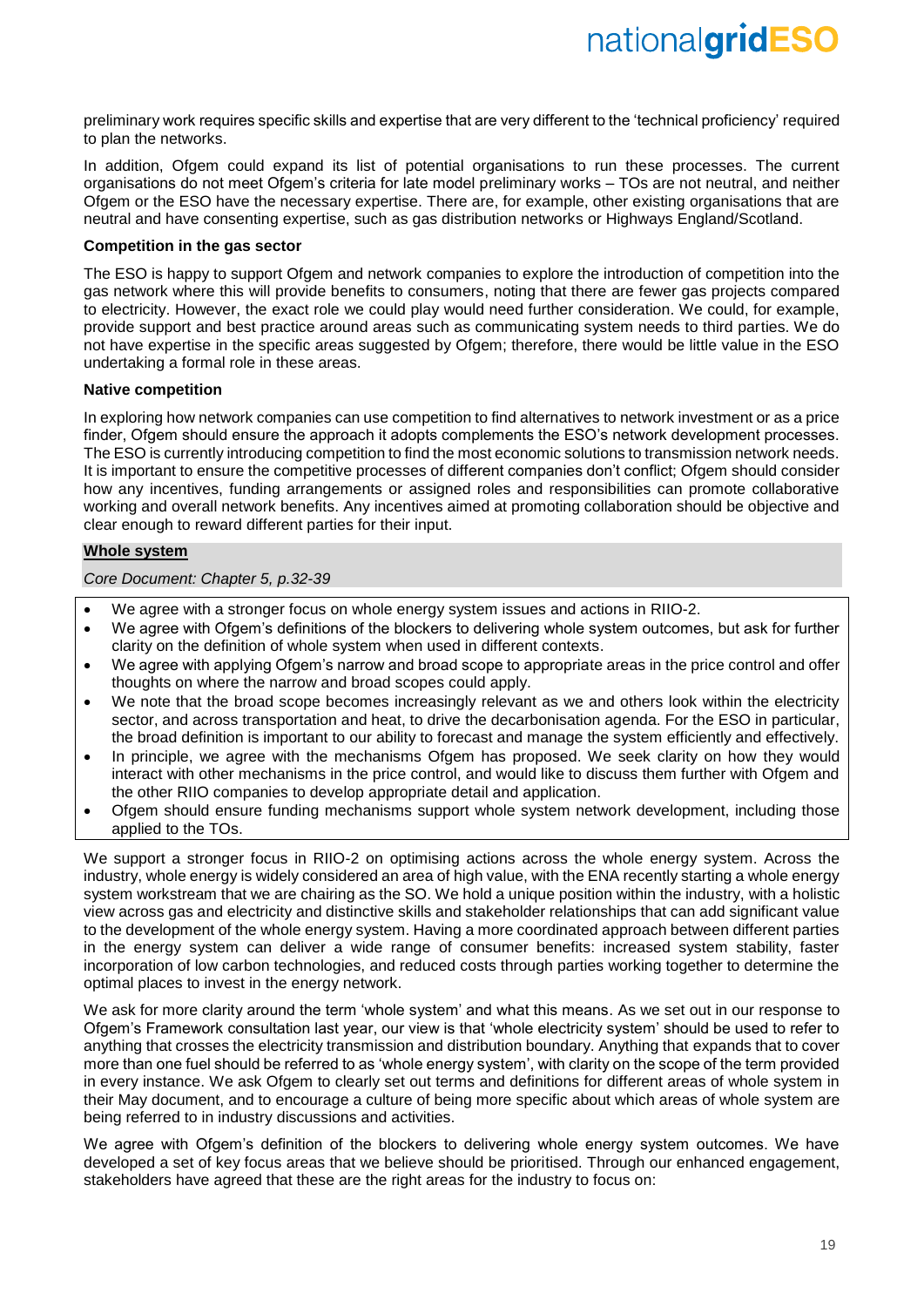- **Markets** *–* promote and facilitate the use of economically rational price signals and coherence across different markets within the energy industry.
- **Operability** *–* maintain system operability by assessing the impact of volatile and unpredictable gas and electricity supply and demand patterns using a common set of assumptions.
- **Innovation and Technology** consider opportunities and implications across energy sectors not solely on the specific market or network that is directly impacted.
- **Governance** agile licence and code governance arrangements that are reflective of the number and variety of market participants, and appropriate frameworks that enable policy change to be considered across energy vectors.

In its consultation, Ofgem proposes definitions of a narrow and broad scope<sup>17</sup>. We agree that, for RIIO-2, there is value in having two different scopes that can be applied to various aspects of the price control.

Our view is that the narrow scope should apply where a prescriptive set of rules is needed to precisely define the parameters in which a company operates, e.g. in setting outputs and revenues, in setting metrics to measure performance and in network investment recommendations.

According to the analysis we undertake as part of producing FES<sup>18</sup>, there is likely to be limited impact from heat, waste and hydrogen over a five-year RIIO-2 period (2021-2026). Any changes that do occur are unlikely to warrant fundamental changes to the core RIIO framework design to support this. Therefore, while we think the narrow scope will be sufficient for most aspects of RIIO-2, the impact of the transport sector on RIIO companies should be monitored.

We propose that the broad scope is applied to future-looking activities and innovation in technology and ways of working, e.g. producing scenarios for analysis and consulting on them, supporting policy and industry decisions with whole energy analysis, and for projects eligible for funding through Ofgem's proposed whole system discretionary funding pot. These are areas where it is in consumers' interest for the RIIO companies to look as broadly as possible to realise benefits.

There are also areas within the price control where both the narrow and broad scope could be applicable, for example in network investment. Here, the broad scope could apply when considering scenarios for future gas and electricity flows that drive the need for capacity, while the narrow scope could apply to the investment recommendation process.

# **Proposed mechanisms**

In principle, we agree with the mechanisms Ofgem has proposed to encourage collaboration and optimisation across the energy system. However, more clarity is needed on how these mechanisms would interact with other elements of the price control before we can provide a fully considered view. Our initial thoughts are set out below.

• **Business plan incentive** *–* we agree that RIIO companies should demonstrate consideration for the whole energy system through their business plans. With several companies seeking whole energy system outcomes, there needs to be a degree of coordination. Therefore, the incentive should encourage RIIO companies to develop proposals that complement existing activities, such as the ESO's NOA.

We note that the proposal for a business plan incentive is not intended to apply to the ESO. We agree that a separate incentive may not be appropriate for the ESO for RIIO-2, given this is a new framework and there is limited ability to assess what good looks like, although we are testing this as far as we can through stakeholder feedback. We would expect any future business planning cycles to allow for such an incentive. We will still show how we will consider whole energy system issues and actions in our business plan and Forward Plans.

• **Ensuring network innovation has a whole system focus** – we believe the ESO is well placed to address whole energy system challenges, based on the activities we already undertake in carrying out analysis and sharing future energy insights. As highlighted in our response to the innovation chapter, we support Ofgem's proposal for introducing a new network innovation funding pot in place of the NIC. This funding pot could enable whole energy system modelling projects and ring-fenced funding for specific cross-fuel projects.

 $\overline{a}$ 

<sup>&</sup>lt;sup>17</sup> A narrow scope for coordination of investment planning and operational delivery between the ESO, GSO and the four network sectors (gas and electricity transmission, gas and electricity distribution); and a broad scope that includes other parts of the energy system (e.g. heat), as well as other sectors (e.g. transport, waste)

<sup>18</sup> http://fes.nationalgrid.com/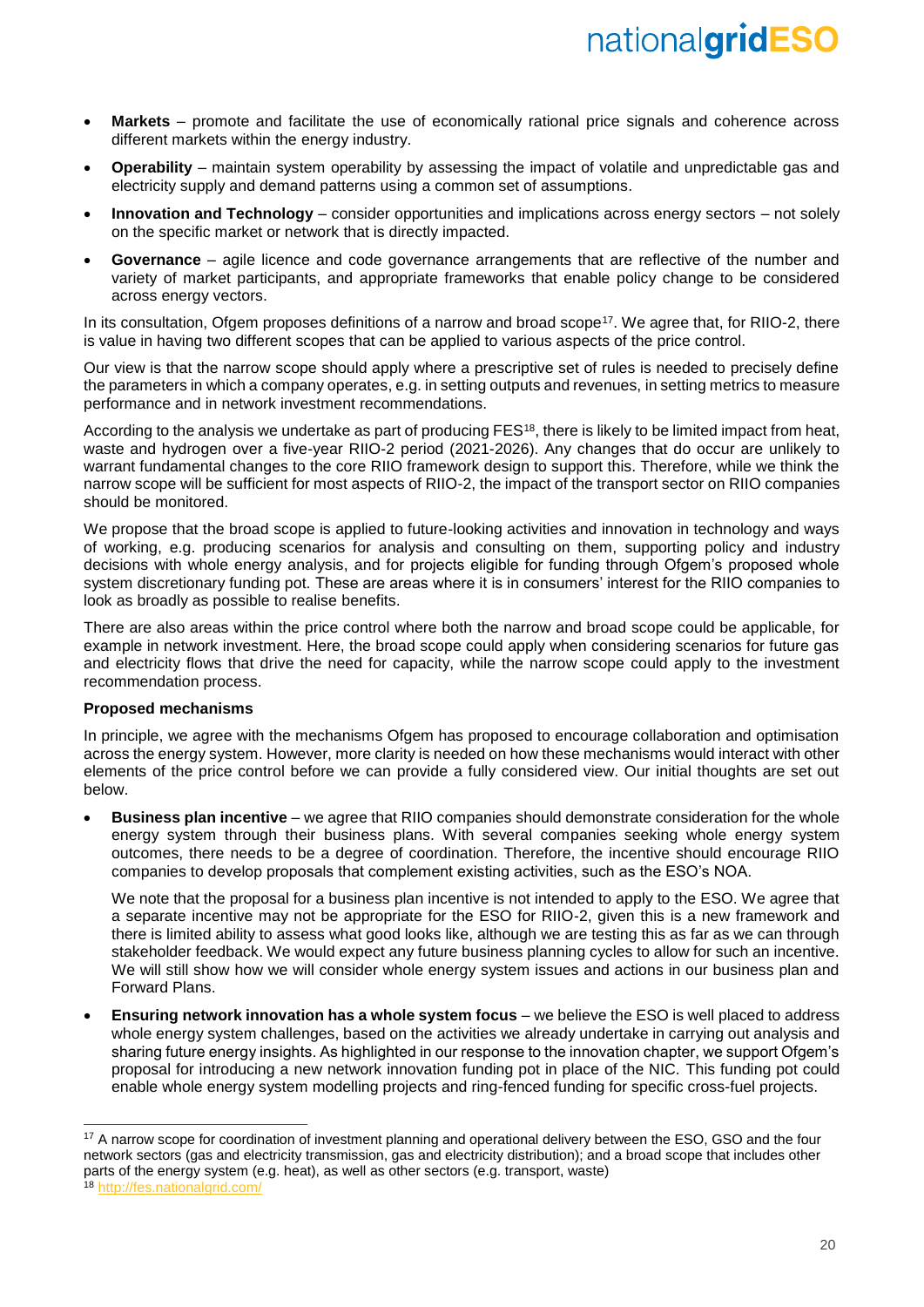• **Coordination and information sharing incentive** – we agree that greater sharing of information and coordination will facilitate optimal whole energy outcomes. For example, receiving good quality information, on time, from relevant parties would help improve the quality and timeliness of ESO outputs. There is an opportunity to design an incentive that encourages other parties to improve information sharing with the ESO. There should be careful consideration of the design of any information sharing and coordination incentive: how it is funded, who is paying for it, legal restrictions and any potential requirement to design mechanisms to defend against the risk of gaming. Areas that this incentive could provide benefits in are: outage planning between the ESO and TOs, network planning, system design, generator compliance, data modelling and information sharing across the ESO and GSO.

We think there is potential for the broad scope to apply here. For example, while Ofgem cannot incentivise car manufacturers to share information with the ESO, Ofgem could place an incentive on the ESO to share information with the wider industry; it would be available to car manufacturers so they can take it into account in creating their business and investment plans.

• **Refining or formalising funding routes** *–* the ESO is working with stakeholders to identify the most efficient solutions to transmission issues, including solutions from TOs, DNOs and market participants. However, current frameworks are not designed to support this holistic approach as each of these groups has different funding arrangements. We agree that it would be helpful to enable us to allocate or trigger funding to enable solutions, e.g. through the NOA process. It is not always clear which party is accountable and therefore should be funding these solutions. For example, an issue may manifest on the transmission network, but there may be occasions where distribution networks are a significant contributing factor. Ofgem should consider clearly defining accountabilities or developing a funding approach that is agnostic of these boundaries and allocates costs in an appropriate manner, e.g. a discretionary funding mechanism administered by the ESO.

As part of this, we agree that Ofgem needs to provide greater clarity on, and set out limitations for, the use of the term 'directly remunerated services'. In considering how regulated businesses should be remunerated fairly, Ofgem should be mindful to ensure that companies have sufficient motivation to invest in the resources needed to submit bids that may not be successful.

The ENA outlined initial thinking on potential routes for different solutions last year. We ask that Ofgem works with us, the ENA and market participants to continue developing this thinking. The thinking on this issue also needs to feed into, and reflect, developments through the charging review.

• **Aligned incentives** – we agree that incentive outcomes could be aligned to drive companies to achieve a common goal, designed separately for each licensee to fit in with their individual incentive scheme. For example, there is potential for an aligned incentive between the ESO and TO, and potentially with the DNOs, for connections. The ESO and TO could each have an incentive to reduce the amount of time it takes to produce a connection offer, aligned to drive complementary behaviours and outcomes. Currently, the only incentive that encourages the ESO and TO to work well together is the Customer Satisfaction Incentive (CSAT), which focuses on customer satisfaction between each licensee and its customers; not an improved working relationship that could result in a quicker connections process. This is also proposed to be removed for the ESO going forward.

The National Grid TO has recently published a note outlining its thoughts on potential ESO-TO incentives within system access planning to reduce constraint costs<sup>19</sup>. While there is potential value in this, there would need to be careful consideration around their design and the behaviours they would drive. When considering incentives that could reduce constraint costs, we suggest carrying out a CBA in advance to determine if the costs of investing in resource and capabilities outweigh the potential benefits.

• **Whole system discretionary funding mechanism** – we support Ofgem's proposal for a whole energy system discretionary funding mechanism, and suggest that this is made available to the ESO as well as the other RIIO companies. This could provide funding for transformational ways of working that are not eligible for innovation funding, for example the Regional Development Programmes. In the future, we think such a mechanism could drive coordination and efficiency across the RIIO companies, e.g. to facilitate standardised data sharing, or for funding cross-network solutions identified by the NOA.

# **Physical security**

 $\overline{a}$ 

*Core Document: Chapter 6, p.51-52*

<sup>•</sup> We agree with maintaining the existing scope of costs that fall under physical security.

<sup>19</sup> [https://www.ofgem.gov.uk/system/files/docs/2018/12/18-12-17\\_nget\\_thoughts\\_on\\_so-to\\_incentives.pdf](https://www.ofgem.gov.uk/system/files/docs/2018/12/18-12-17_nget_thoughts_on_so-to_incentives.pdf)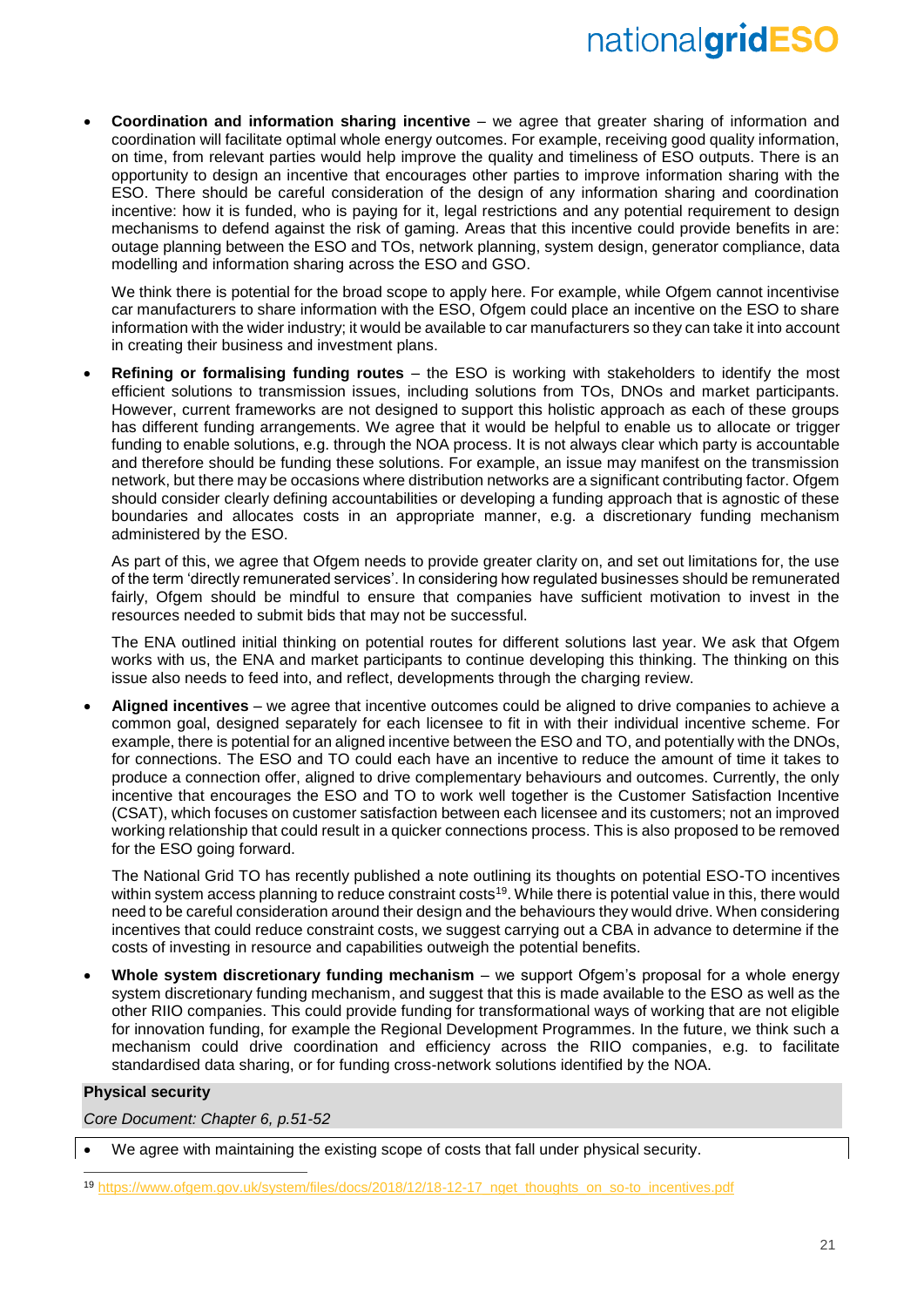- We agree with the proposal of ex ante allowances for Physical Security Upgrade Programme (PSUP) works.
- We agree with the proposal to introduce a specific re-opener for PSUP.

We agree with Ofgem's proposal to maintain the existing scope of costs that fall under physical security, given ongoing management and operational costs still exist. We think the Government requirements to protect our control rooms through the Physical Security Upgrade Programme<sup>20</sup> (PSUP) agreement remain valid, and therefore so do the costs associated with monitoring, maintaining and upgrading the security equipment.

We agree with the approach for ex ante allowances for PSUP work, in line with our proposals for an ex ante agreement on all investment set out in our business plan. We believe that the partial replacement of capital equipment should be considered in line with the asset life estimates that are defined in the technical security specification.

While the requirements for physical security upgrades are now clearer than at the start of RIIO-T1, we agree that there may still be changes in Government policy during the price control, resulting in changes to investment needs. Therefore, we agree with the proposal to include a specific re-opener to deal with changes in costs associated with PSUP. This allows for uncertainty such as unplanned location moves of the control rooms. It makes sense for the re-opener to align with PSUP assessment commitments, so there could be one every three to four years, which could be linked to the next two-yearly proportionate review. As there is the possibility for a list review<sup>21</sup> within the next 12 months, there are likely to be two re-opener windows within a five-year RIIO-2 period to align with this.

## **Cyber resilience**

*Core Document: Chapter 6, p.52-55*

- We agree with categorising costs for cyber resilience as a direct result of the Network and Information Systems (NIS) regulations, but we would like a clear definition of the distinction between BAU and above BAU.
- We agree with the proposed approach of ex ante 'use it or lose it' allowances, and we see cyber resilience fitting into one of the activity layers we have proposed for our funding model.
- We agree with the proposal to introduce a specific re-opener for cyber resilience costs.

We agree with categorising costs for cyber resilience as a direct result of the introduction of the Network and Information Systems (NIS) regulations<sup>22</sup>. However, 'above BAU' is a broad category that needs to be more clearly defined, with a clear distinction between BAU and above. Above BAU costs should be categorised further as appropriate, for example:

- Refresh of technology at end of useful life
- Upgrades to technology
- Emergency response to emerging threat
- Proactive new capability
- Additional resources

 $\overline{a}$ 

This approach would set out the rationale for investments more clearly. Any costs incurred between now and RIIO-2 in accordance with the NIS Regulations should also be considered for recovery through the re-opener process.

We agree with Ofgem's proposed approach for an ex ante allowance, in line with our proposals for an ex ante agreement on all costs set out in our business plan. We see cyber resilience fitting into one of the activity layers we have proposed for our funding model. Agreed ex ante business plan costs for cyber resilience enables us to deliver against our strategic business plan, react to threats more effectively and reinvest any cost-reducing efficiencies we find in delivery. An established reporting process should be implemented to inform progress to plans, including a requirement for explanation for the rationale behind any deviations from plans.

We agree with the proposal to introduce a specific re-opener for cyber resilience costs. Due to the uncertain nature of cyber security and the response required to mitigate emerging threats, a re-opener will allow the ESO to respond to threats on an as-needed basis. We suggest this re-opener could be assessed as part of the same two-yearly process to undertake proportionate reviews.

<sup>&</sup>lt;sup>20</sup> PSUP is a government-directed national programme designed to enhance the physical security of CNI sites

 $21$  A review of the sites/assets that qualify in accordance with requirements

<sup>&</sup>lt;sup>22</sup> A set of Government regulations to ensure that UK operators in energy, transport, water, health and digital infrastructure are prepared to deal with the increasing number of cyber threats.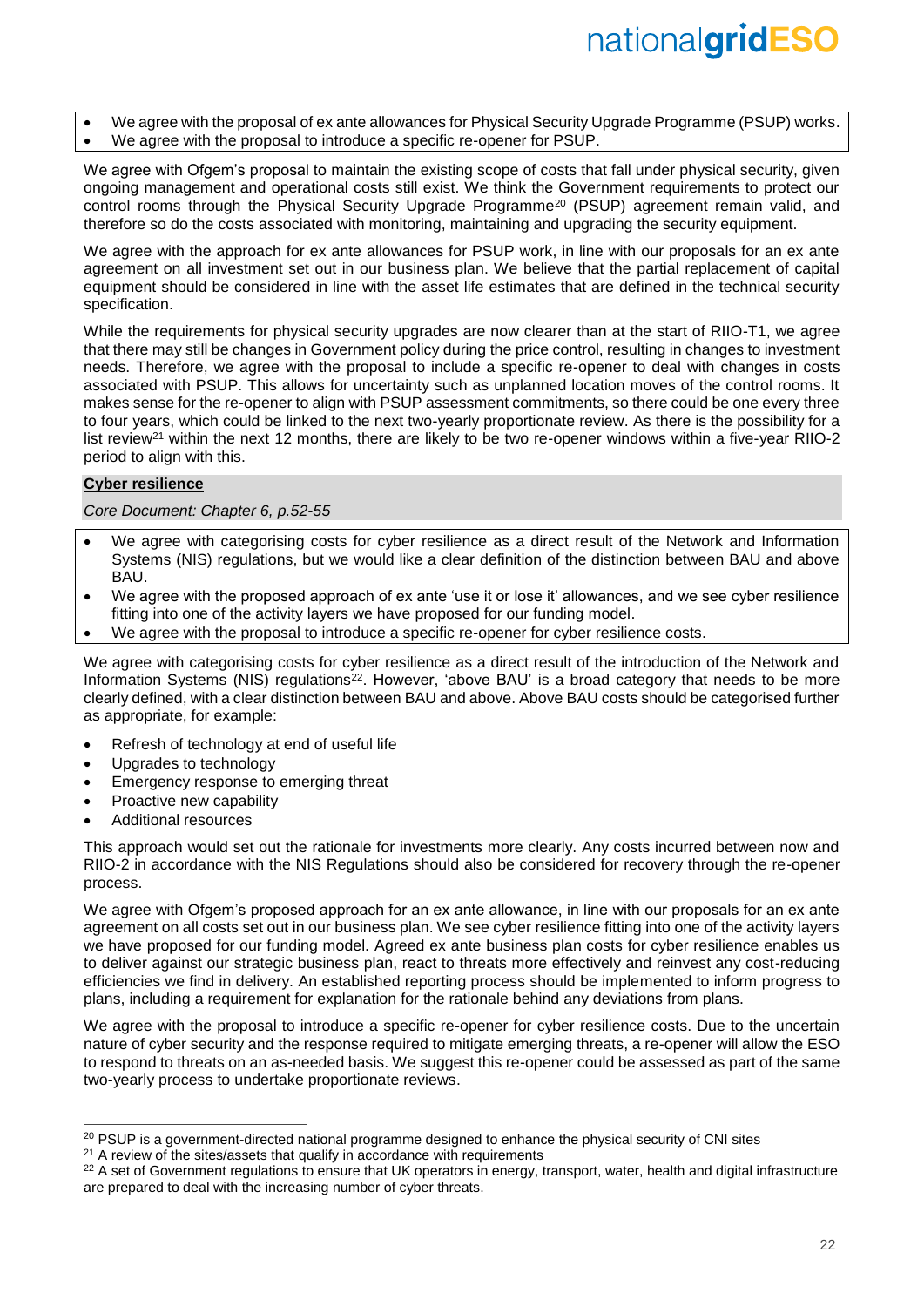## **Other finance proposals**

*Core Document: Chapter 10, p.98-124; and Finance Annex*

In the cost assessment and remuneration sections above we set out our position in relation to the proposed ESO remuneration model, including the principle that reasonably incurred costs should be recovered. These should include both the ESO's internal and external costs, as well as suitable provision for debt funding, tax and pension costs. Our key considerations in relation to these are outlined below, with further detail in Annex D.

# **Cost of Debt**

-

- The ESO has different financing requirements than the other RIIO-2 network companies, which should be taken into account when setting the ESO's cost of debt.
- Liquidity and long-term debt requirements need to be considered for the ESO.
- We agree with the principles Ofgem set out in its Framework consultation.
- We would like to work with Ofgem to develop bespoke arrangements for the ESO.

The ESO is structurally and operationally different to the other entities included in the RIIO-2 consultation. As such we have different financing requirements.

The ESO invests in the tools and systems needed to support the services we provide, and will continue to have to finance this ongoing investment. ESO assets are typically related to IT systems rather than tangible construction, and these have useful lives that range from 5-10 years.

It should also be acknowledged that the ESO's debt is not simply made up of the type of long-term debt that is traditionally the main focus of RAV-based price controls. The ESO will require more working capital facilities to fund the capital requirements of the business in relation to our role as Revenue Collection Agent for the TOs, under which we transact in excess of £3bn per annum. In our role as electricity system balancer we transact additional cash in excess of £1bn per annum. This significantly changes the balance of requirement for the ESO between the long-term debt traditionally used to finance a RAV (c.£220m in 2020/21<sup>23</sup>) and our much larger short-term liquidity requirements.

These different requirements need to be taken into consideration when designing a financing structure for the ESO that aims to ensure we are able to:

- deliver our licence obligations, including the maintenance of an investment grade credit rating
- be financeable over the long term as a standalone notional company able to absorb shock events
- deliver a cost-efficient financing solution that provides stability for the industry, and is in the interest of consumers

As a highly operationally-leveraged business, with more volatile cashflows, we do not expect to be able to support a large amount of long-term debt relative to the other RIIO companies. However, we expect that the ESO would wish to continue to access debt markets to service our needs as set out above.

Long-term debt taken by the ESO is likely to have a shorter tenor than typically seen in the asset-heavy network companies, better reflecting the shorter life of our asset base. As a smaller company with much more modest requirements for debt, this may be satisfied through a bank-sourced term loan or perhaps a private placement, rather than from the debt capital markets. The cost to obtain this debt is likely to be higher than the equivalent debt sought by an asset-heavy company, due to the more limited choices for financing available to us. This should be appropriately reflected in the cost of debt.

We note and welcome Ofgem's acknowledgement that there may be several options to support our liquidity requirements, i.e. through a Revolving Credit Facility (RCF), via a form of Industry Escrow, or a combination of both. Each option would significantly change our risk profile and debt requirement. We have set out our response to these in Annex C on remuneration. We will continue to develop our understanding of how each can work in practice, including the impact on ESO and industry.

The ESO will face other costs that need to be considered and included in any cost of debt. These include any costs and fees required to obtain debt financing, and to maintain a credit rating in line with our licence requirement. As well as this requirement, the credit rating is an important source of comfort and reassurance for counterparties who deal with the ESO, giving them confidence to agree longer-term, lower-cost contracts for the availability of balancing services than would otherwise be the case.

<sup>&</sup>lt;sup>23</sup> This figure represents closing RAV plus inflation, from source [https://www.ofgem.gov.uk/publications-and-updates/riio](https://www.ofgem.gov.uk/publications-and-updates/riio-et1-financial-model-following-annual-iteration-process-2018)[et1-financial-model-following-annual-iteration-process-2018](https://www.ofgem.gov.uk/publications-and-updates/riio-et1-financial-model-following-annual-iteration-process-2018)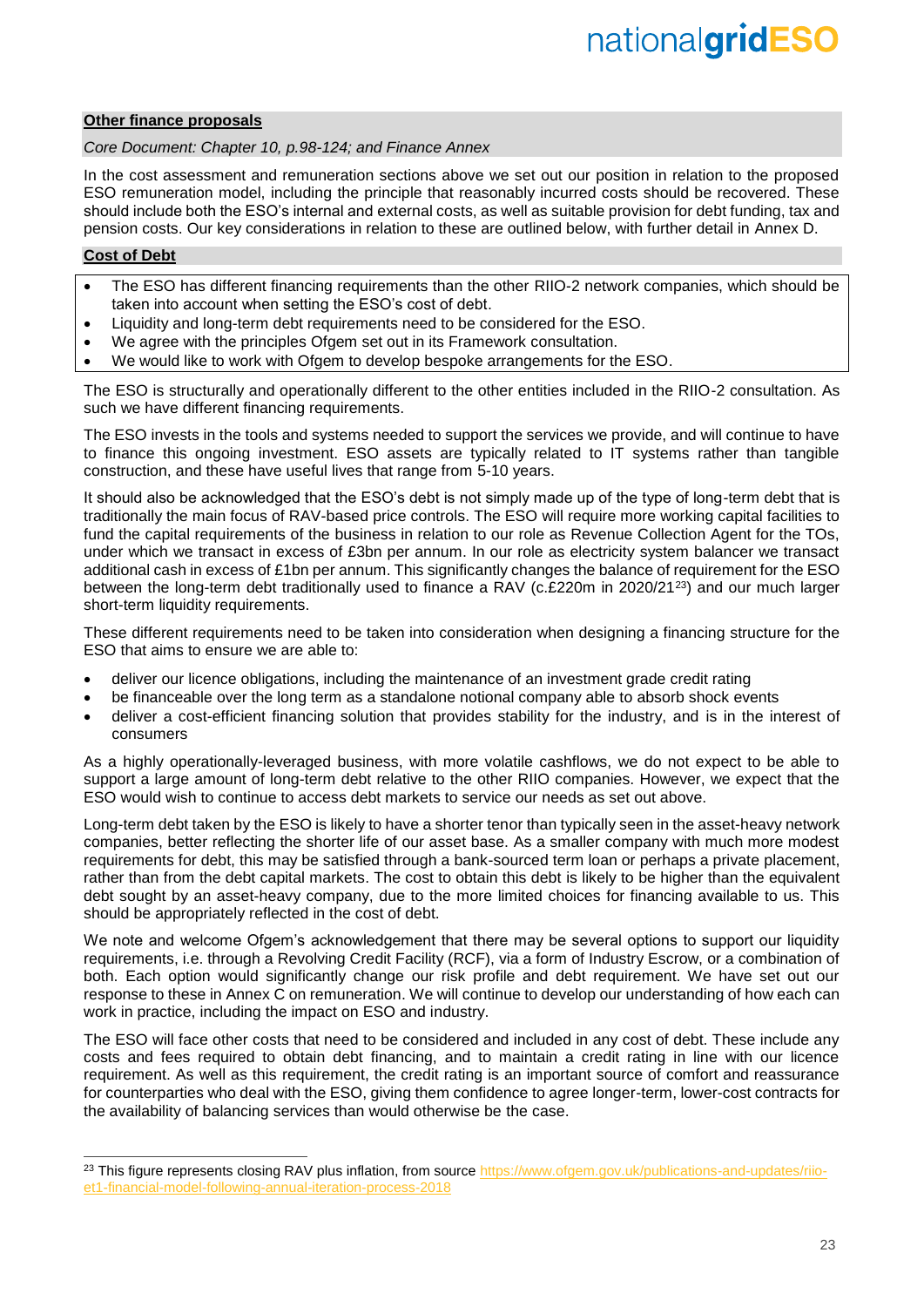We support the spirit of the principles set out in the Framework consultation that:

- Consumers should pay no more than an efficient cost of debt.
- The cost of debt allowance should be a fair and reasonable estimate of the actual cost of debt likely to be incurred by a notionally geared, efficient company.
- Companies should be incentivised to obtain lowest cost financing without incurring undue risk.
- The calculation of the allowance should be simple and transparent, while providing adequate protection for consumers.

While we agree with these principles, we need to understand how they would be applied within the context of the ESO's agreed funding model. We look forward to working with Ofgem to develop these bespoke arrangements.

## **Financeability**

**FQ22. What is your view on our proposed approach to assessing financeability? How should Ofgem approach quantitative and qualitative aspects of the financeability assessment? In your view, what are the relevant qualitative and quantitative aspects?**

**FQ23. Do you agree with the possible measures companies could take for addressing financeability? Are there any additional measures we should consider?**

- The ESO needs to achieve a strong investment grade credit rating.
- Financeability should be assessed on the notional company, and should be measured on qualitative and quantitative metrics.
- Rigorous stress-testing should be undertaken to take into account our significant cashflow risks.
- We do not see the value in introducing a cashflow floor mechanism.

Our main objective is to ensure that the ESO is financeable over the longer term so that we can perform our role on behalf of industry and consumers in an efficient manner. This needs to be assessed on a Notional Company level and cover both debt and equity.

As noted in the cost of debt section above, the ESO's financeability profile differs significantly from that of the other RIIO-2 companies. The high inherent profit volatility driven by the relative size of incentive / penalty schemes, as well as the large and uncertain liquidity requirement due to our revenue collection role, will all negatively impact on the ESO's financeability. This strongly indicates a need to stress-test financeability robustly against various scenarios to ensure that adequate headroom is included, especially considering the importance of the ESO to the wider system. This needs to explicitly include stress-testing the exposure we have to liquidity volatility as a result of our revenue collection role.

On the debt side, it is critical to aim for a strong standalone investment grade credit rating (at least A3/BBB+) – this is important for attracting external debt, and to provide counterparty confidence to our customers in relation to our balancing services and revenue collection roles. While credit ratings in the low BBB range (Baa3/BBBto Baa2/BBB) are still considered investment grade, they provide significantly less headroom to absorb external shocks, with potentially serious consequences for the industry.

Moody's published its initial rating of the ESO on 12 March 2019 with an outcome of Baa1 with a stable outlook. Moody's calls out the following as the key constraints to the ESO's rating:

- The ESO's exposure to temporary cash outflows due to our revenue collection role and the potential size of these relative to our regulatory asset base.
- Ongoing changes to the ESO's regulatory framework, including the transition to a margin-based funding model where no guidance has yet been provided by Ofgem on the margins.
- Subjective assessment of the ESO's performance through the existing incentive framework.

It is important to point out that Moody's Baa1 rating includes an uplift related to Moody's assigning a high likelihood of parental support should it become necessary to maintain the ESO credit quality. A clear implication of this is that the ESO standalone credit rating would not be strong investment grade (and possibly not even investment grade).

Moody's stable outlook for the ESO relies on the assumption of broadly stable cashflows for the remainder of the current regulatory period and, critically, that the RIIO-2 framework will not result in materially weaker cashflows or a deterioration in the ESO's business risk profile. The design of the future remuneration model,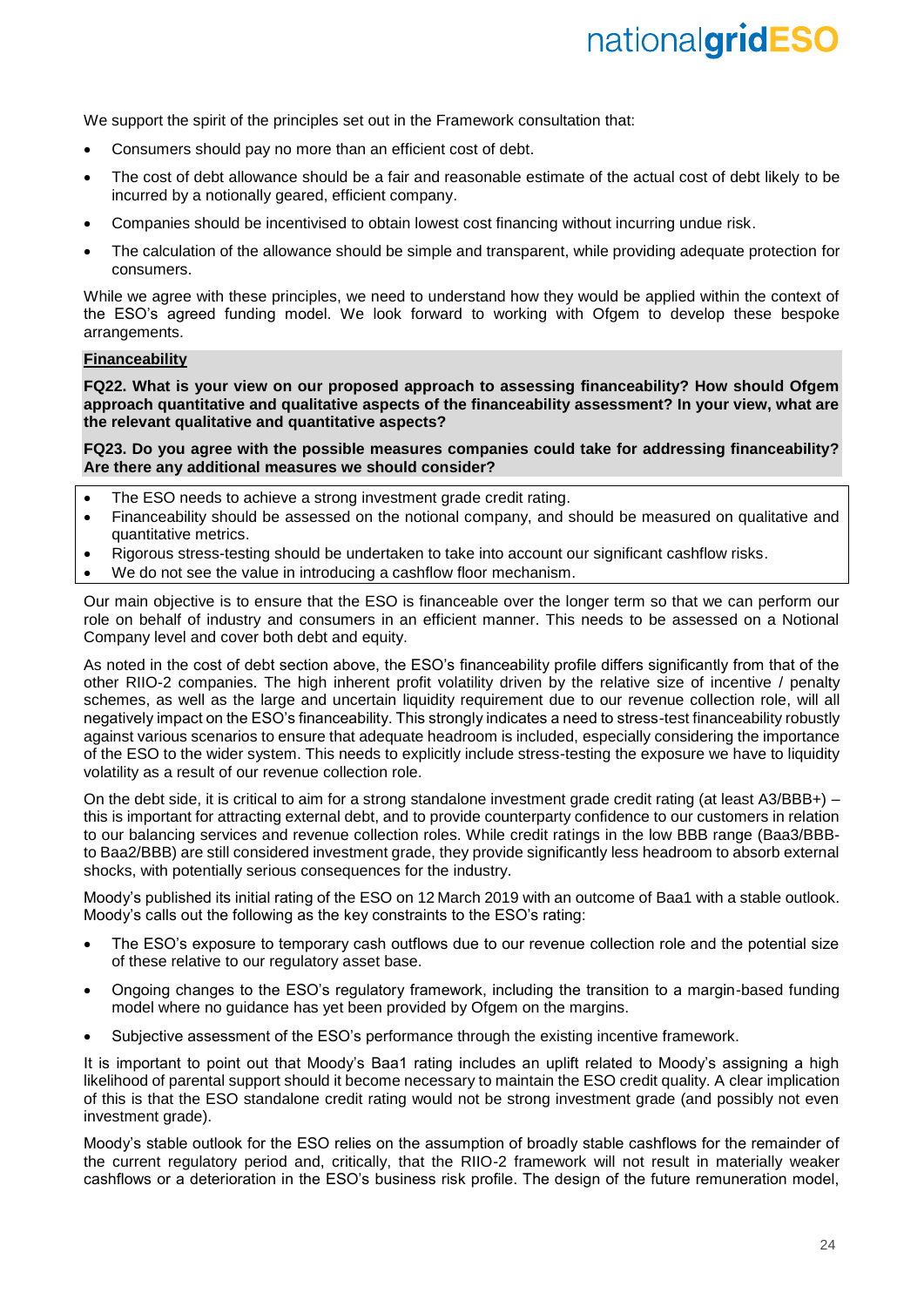including the ability of the ESO to recover costs and earn returns, the level and predictability of incentive schemes, as well as the arrangements around risk mitigation for the cashflow volatility related to the revenue collection role (and cost recovery thereof), will be key in determining future ratings. Moody's also points out in its press release that the ESO's rating could be downgraded if the regulatory framework appeared likely to become less stable and predictable.

It is important that financeability is assessed with respect to equity capital as well as debt, to ensure that the regulatory regime allows equity holders to earn a return reflecting the higher level of risk associated with an asset-light, high-volatility business model.

Ofgem has suggested a number of potential mechanisms for supporting / addressing financeability. We agree with Ofgem that ESO financeability considerations will need to be reviewed once the funding and return arrangements are finalised. Financeability will also need to be tested against any recommendations from the Charging Task Force review.

#### **FQ24. Do you agree with the objectives and principles set out for the design of a cashflow floor?**

The cashflow floor concept appears to have been created for a business with a smoother cashflow profile than that of the ESO, with the aim of providing support to companies should they become unable to service debt payments.

We suggest that this may not meet the objectives as set out in the consultation to:

- a) Strengthen the ringfence and support the creditworthiness of actual licensees in the current low cost equity environment.
- b) Protect consumers and debtholders from downside scenarios while leaving shareholders fully exposed to incentives on cost and quality of service.
- c) Preserve the incentive on licensees to manage their financial structures in a reasonable and prudent manner.

The mechanism appears to focus predominantly on financeability in the context of debt holders, thus creating an active bias to debt over equity which we would question. Although it appears to support short-term liquidity requirements by pulling forwards cash, this may lead to challenges in longer-term financeability as the cash injection is offset in future periods. We suggest that underlying financeability challenges could be masked through the existence of the floor, thus pushing issues into future periods and eroding the investor proposition. In recent sector reports, Moodys, Standard and Poors and Fitch have all raised potential limitations with the proposed mechanism. Standard and Poors stated that "the cashflow floor mechanism is of limited credit value<sup>24"</sup>, and Fitch go further to say: "the benefit of this mechanism in its proposed form is limited for companies with investment-grade ratings"; and "the cashflow floor appears to merely buy time rather than address the underlying issue causing the liquidity emergency in the first place"<sup>25</sup>.

Subsequent clarification from Ofgem has suggested that the cashflow floor concept would only apply to the company's ability to service debt in existence as at 31 March 2018; therefore, it would not apply to the ESO.

Should this change, and the floor would apply to the ESO, we believe it would do little to address financeability concerns. In addition, we do not believe the floor would be a helpful tool to address our liquidity concerns, as it is not expected to provide liquidity at the scale and speed required to address the key liquidity/recovery risk of the ESO (under-recovery of TNUoS charges).

In practice, we do not believe this will provide any financeability or ratings benefit to the ESO.

## **FQ25. Do you support our inclusion of and focus on Variant 3 of the cashflow floor as most likely to meet the main objectives?**

We do not believe the cashflow floor will meet Ofgem's objectives given the constraints identified above.

In addition, the proposal for the ESO to facilitate the floor mechanism would considerably increase the scope of our role and create greater volatility in electricity charges. This is counter to customer and stakeholders stated desire for greater stability and longer-term visibility of charges. Such a mechanism has the potential to significantly increase the cashflow risk in the ESO due to timing differences between collection and any potential payment of required funds to the licensee. This would negatively impact the ESO's own financeability

-

<sup>&</sup>lt;sup>24</sup> S&P Global Ratings: Ofgem's Proposed RIIO-2 Regulatory Framework Will Test U.K. Energy Networks, 20 February 2019

<sup>25</sup> <https://www.fitchratings.com/site/pr/10064354>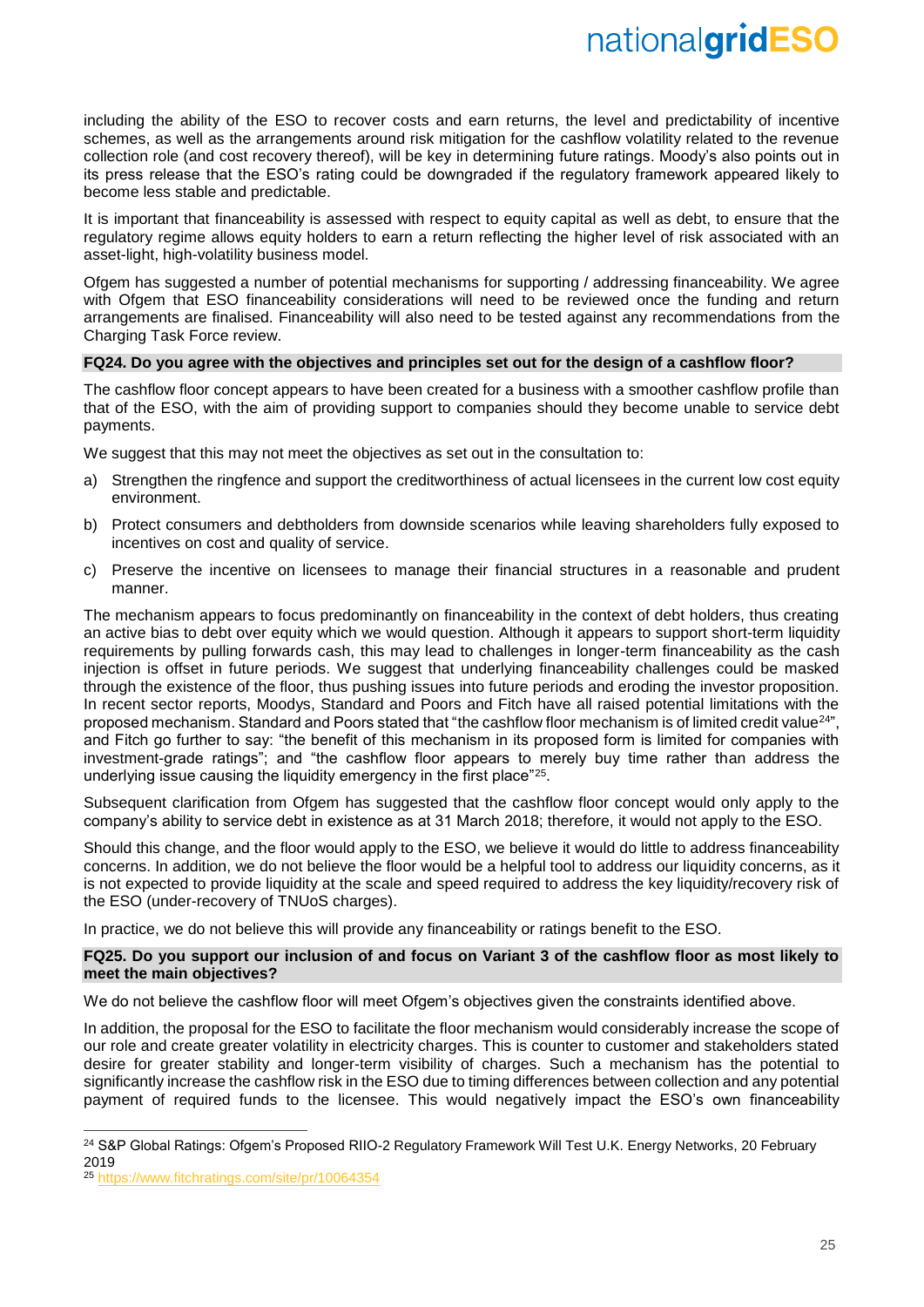considerations, as any network company support required is likely to be material in size in comparison to our asset base.

## **Corporation Tax**

- We support further exploration of Option A (notional allowance with added protections) and Option B (passthrough for payments to HMRC), with suitable adjustments.
- We believe Option A with adjustments is the best approach for consumers.
- We do not believe Option C (double-lock) is suitable, as it undermines the principle of sharing tax risks outside of the control of the licensee with consumers.

Tax proposals are not considered in the ESO section of the consultation; instead, Ofgem indicates that the proposals set out in the Core Document and Finance Annex will be reviewed to identify if any departure is required to deal with the ESO. The proposals Ofgem has set out for consideration in the Finance Annex are:

- Option A Notional allowance with added protections
- Option B Pass-through for payments to HMRC
- Option C The 'double-lock': the lower of notional (Option A) and actual (Option B)

In our view, Option C is not suitable. As we set out in our response to the Framework consultation, we believe this option undermines the principle of sharing tax risks that are outside of the control of the licensee between consumers and the licensee. This proposed mechanism is one-sided, with risk remaining with the licensee.

Of the remaining two options, we believe each has merits and would be worthy of further consideration, although our view is that Option A with adjustments would be best for consumers.

Option A (notional allowance with added protections) builds on the principle of providing a tax allowance to fund the notional company, similar to that applied during RIIO-T1. We recognise that this approach has worked well and has provided a good level of protection to consumers in RIIO-T1, and as a principle is well understood by all parties. However, we would suggest that incentive arrangements are also considered on a post-tax funding basis, ensuring consistency with the remainder of the regulatory framework.

Option A introduces the concept of added protections through a form of re-opener "should [they] find that allowances are materially greater than payments to HMRC". The existing RIIO-T1 framework includes a tax trigger mechanism that adjusts tax allowances for risks outside of the licensee's control, e.g. changes in tax rate. We do not believe that a re-opener should be introduced to manage the tax impact of risks within the licensee's control.

If Ofgem decides to introduce a re-opener in addition to the current tax trigger, we believe it should adjust for both outperformance and underperformance, and should include clear adjustment parameters to ensure the basis of calculation is not retrospectively changed.

As part of our revenue collection role, we are exposed to significant cashflow and profit volatility as incomes collected vary based on demand and generation volumes. Any tax liability resulting from this will require settlement within the tax year in question under the legislation being introduced from 1 April 2019.

Any mechanism developed should allow for this to be managed, both to ensure that the ESO receives appropriate tax allowances to cover this variation across time, and that we can manage the increased cash volatility this may bring.

This volatility suggests that Option B (tax pass-through) may be more appropriate for the ESO. However, this moves away from the regulatory principle of a notional, efficient licensee. It should also be noted that passthrough, as we understand it, would only take place via a true-up at a future point in time and may not therefore be a complete method of providing funding for any tax transactions that the ESO may face as set out above.

There are also practical challenges that would need to be considered, including potential complications associated with intra-group balances (e.g. Group Relief), which would need to be addressed to allow for an approximation of 'actual' tax associated with the licensee's regulated activities, as well as the consideration of factors that sit outside of the baseline revenue calculation.

Our suggested solution to the issues experienced by the ESO is to develop Option A further, providing a core tax allowance to the ESO that is adjusted for the impact of items driving significant tax volatility, e.g. profit volatility resulting from the Revenue Collection Agent role. To ensure a 'fair' and risk-balanced solution, this would include the funding of associated cashflow volatility.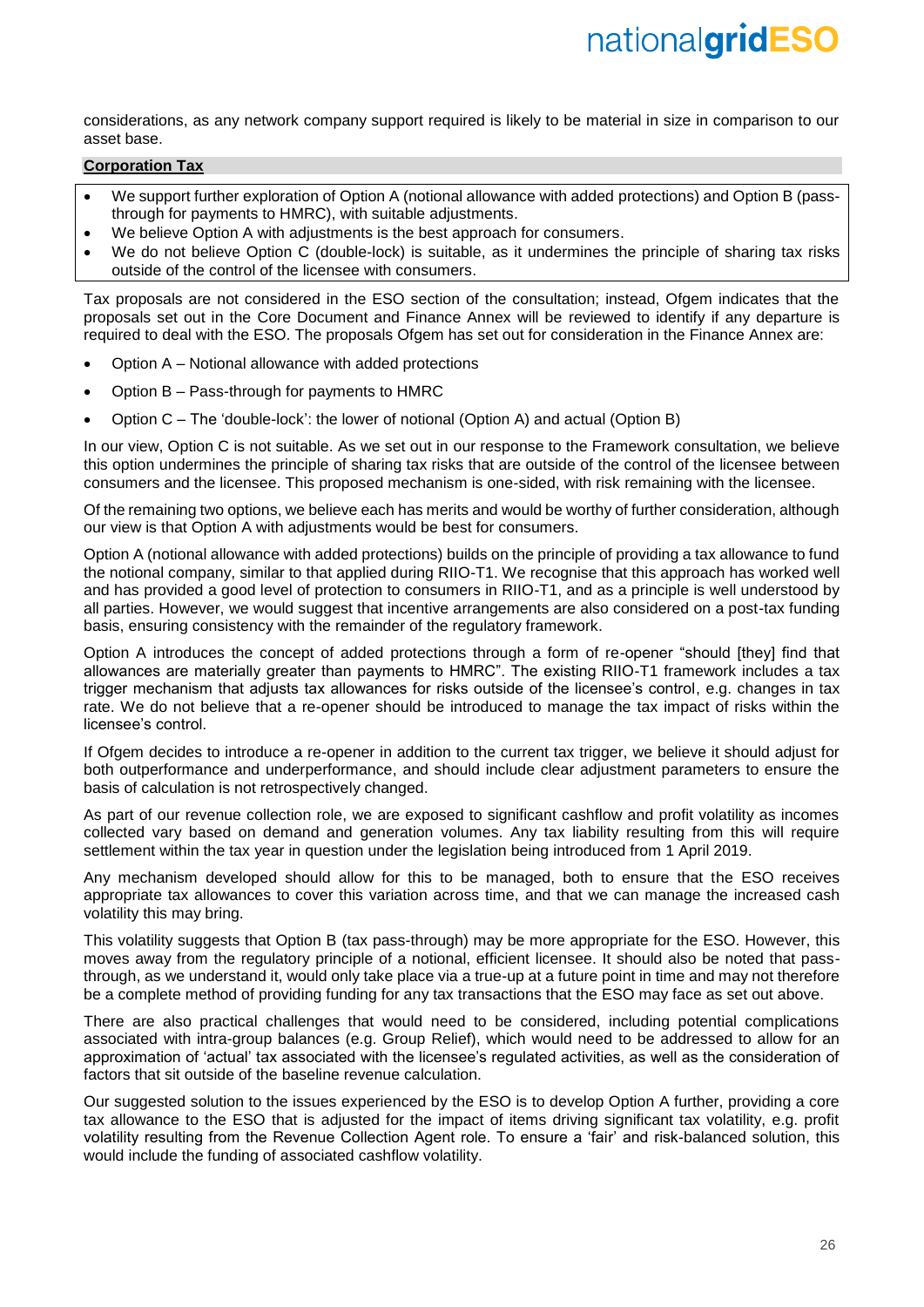Any final decision regarding tax allowances should balance the practicalities of implementation and the allocation of risk across the remuneration model.

## **Pension Funding**

-

- We do not agree with the proposal to align the treatment of Scheme Admin and Pension Protection Fund (PPF) with electricity distribution, or to include these costs as part of totex.
- We believe the existing RIIO-1 approach for Transmission and Gas Distribution should continue.

We welcome Ofgem's ongoing commitment to the funding of deficits in defined benefit pension schemes, as well as its confirmation that the next triennial review of the established deficit pension allowance will sit outside of the RIIO-2 price control review, due for completion in November 2020.

However, we do not agree with the proposal to align the treatment of Scheme Admin and Pension Protection Fund (PPF) costs with electricity distribution.

Retention of the current methodology allows for these costs to be directly reviewed and compared. We believe this has, to date, been successful in containing Admin and PPF costs to the extent that they are controllable, and is therefore in consumers' interests. This is evidenced by the per member Admin costs of the National Grid Electricity Group of the Electricity Supply Pension Scheme in the year to March 2016 being £36 lower than the RPI adjusted average running cost for very large schemes reported in The Pensions Regulator's DB Scheme Cost Comparison Report.<sup>26</sup>

There is limited ability to directly control significant parts of both Scheme Admin and PPF levy costs; they are set by external parties, e.g. the Pension Regulator, or are outside of the direct control of the ESO with responsibility resting with the Trustees, e.g. scheme administration costs. The level of costs will depend on the details of each individual scheme, including its size, investment and risk management strategies. We believe it is more appropriate to retain the existing pass-through mechanism with directly set allowances. This is also more in line with Ofgem's general approach to non-controllable costs and the spirit of the proposal for the new ESO funding model.

A movement away from the current treatment of Admin and PPF costs will lead to a reduction in information transparency, with significant risk of complex historic imbalances in cost between network companies being 'lost'. The current regime of setting specific Admin and PPF allowances separately for each licensed entity allows for individual scheme circumstances and history to be dealt with in a transparent and explicit way.

<sup>&</sup>lt;sup>26</sup> See "Table 3.4 – Total cost per member, by scheme size" in "Defined benefit (DB) scheme running cost research" of April 2014 prepared for The Pensions Regulator by IFF Research.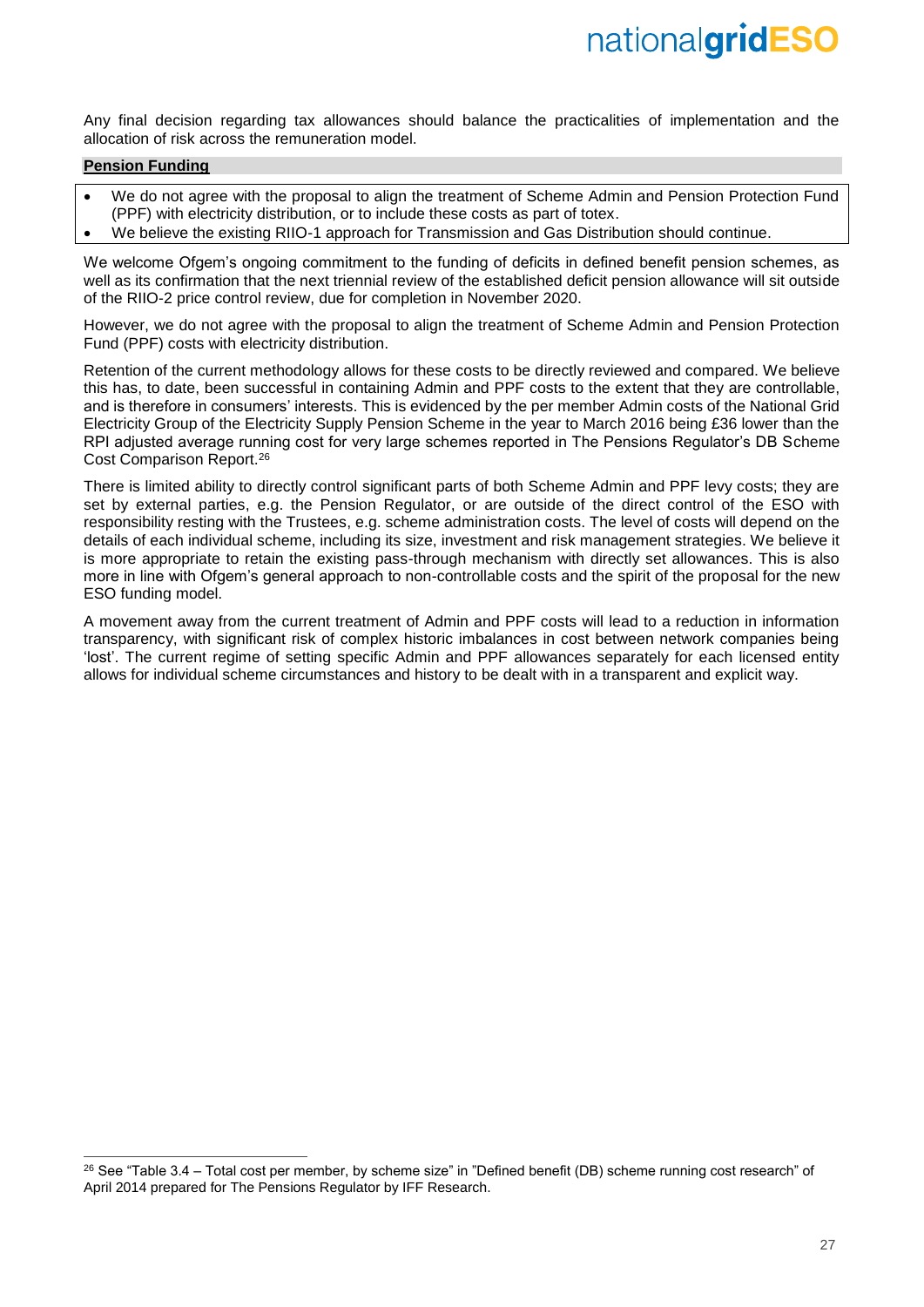#### **Annex A: Financial context on the ESO**

-

The ESO holds a unique role within the energy system and, although relatively small in terms of our internal costs, we have the ability to influence much greater sums of industry costs. We are an asset-light organisation with a Regulatory Asset Value of c£220m at 31 March 2021, giving us a very small balance sheet compared to the >£4bn cash which we transact as part of our revenue collection role.

While we are a relatively asset-light business, we rely on IT systems to deliver many of our activities, most notably in the control room to operate the electricity system in real time. Our IT systems have an asset life of between 5-10 years. We also invest heavily in people and have a directly employed workforce of c700, many of whom hold specialist skills. We take specialist support services from the wider National Grid entity (for example Tax, Treasury and Property Management Services).

The charts below<sup>27</sup> provide some context on the relative size of the ESO, the amounts we transact for the business and for others, as well as our costs – both internal and external.



The ESO's income, which is in the region of £4bn, is driven by the two main Use of System charge streams that exist in GB – Transmission Network Use of System (TNUoS) and Balancing Services Use of System (BSUoS). Most TNUoS charges are passed on to other entities while the Balancing Charges that the business incurs are passed on to our customers (suppliers and generators). The majority of the operational costs that we incur are recovered through BSUoS.

 $27$  The charts use an average of the results in the RIIO-T1 period to date, being 2013-14 to 2017-18, with adjustments as required to extract the items relevant to the ESO from the overall National Grid Electricity position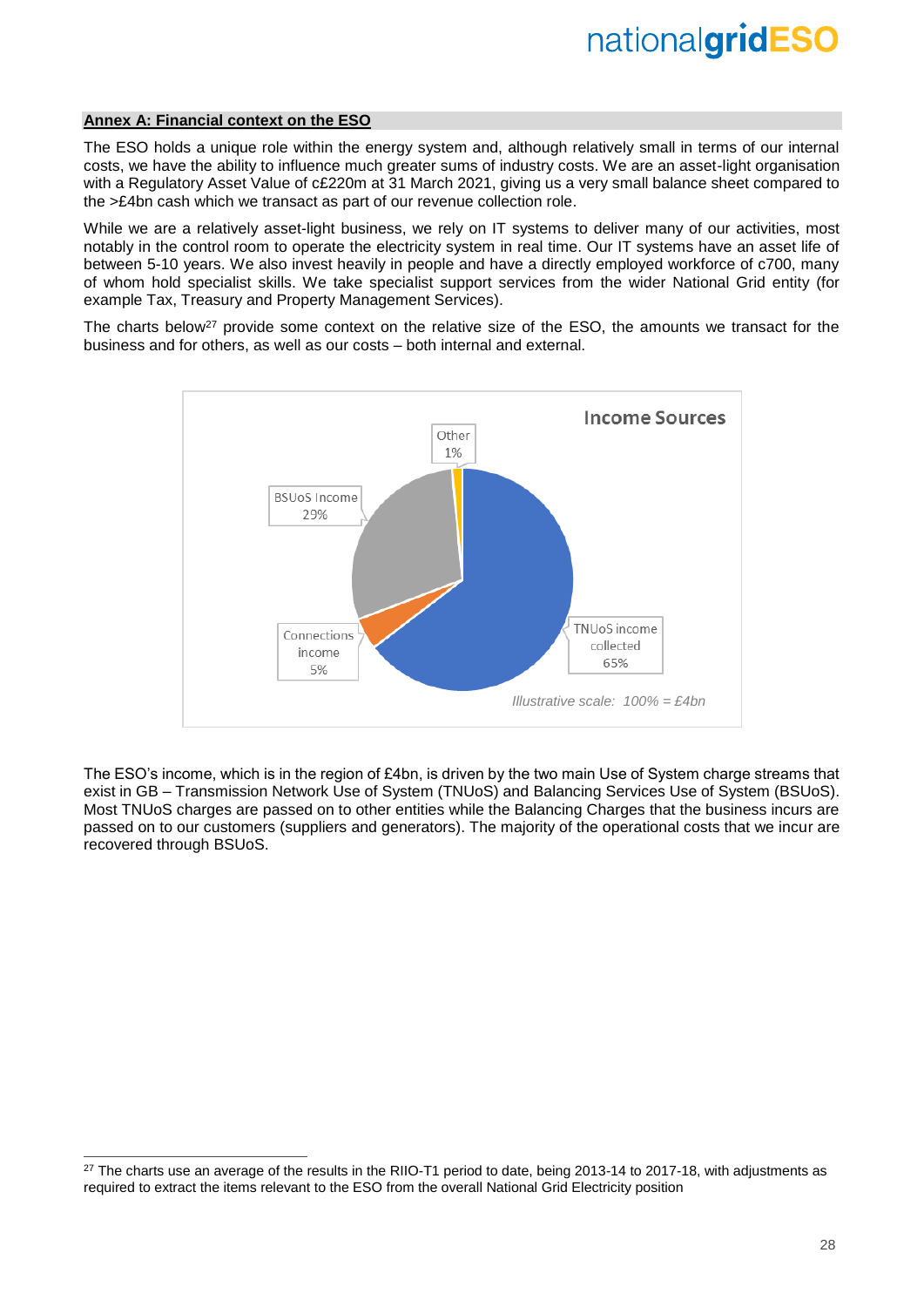

The effect of passing on the majority of the cash that we collect can be seen in this chart. Only a small proportion (5%) is retained within the business to pay for our internal operations. Around 50% of that provides funding for our operating expenditure, with a further 25% reimbursing our capital investment.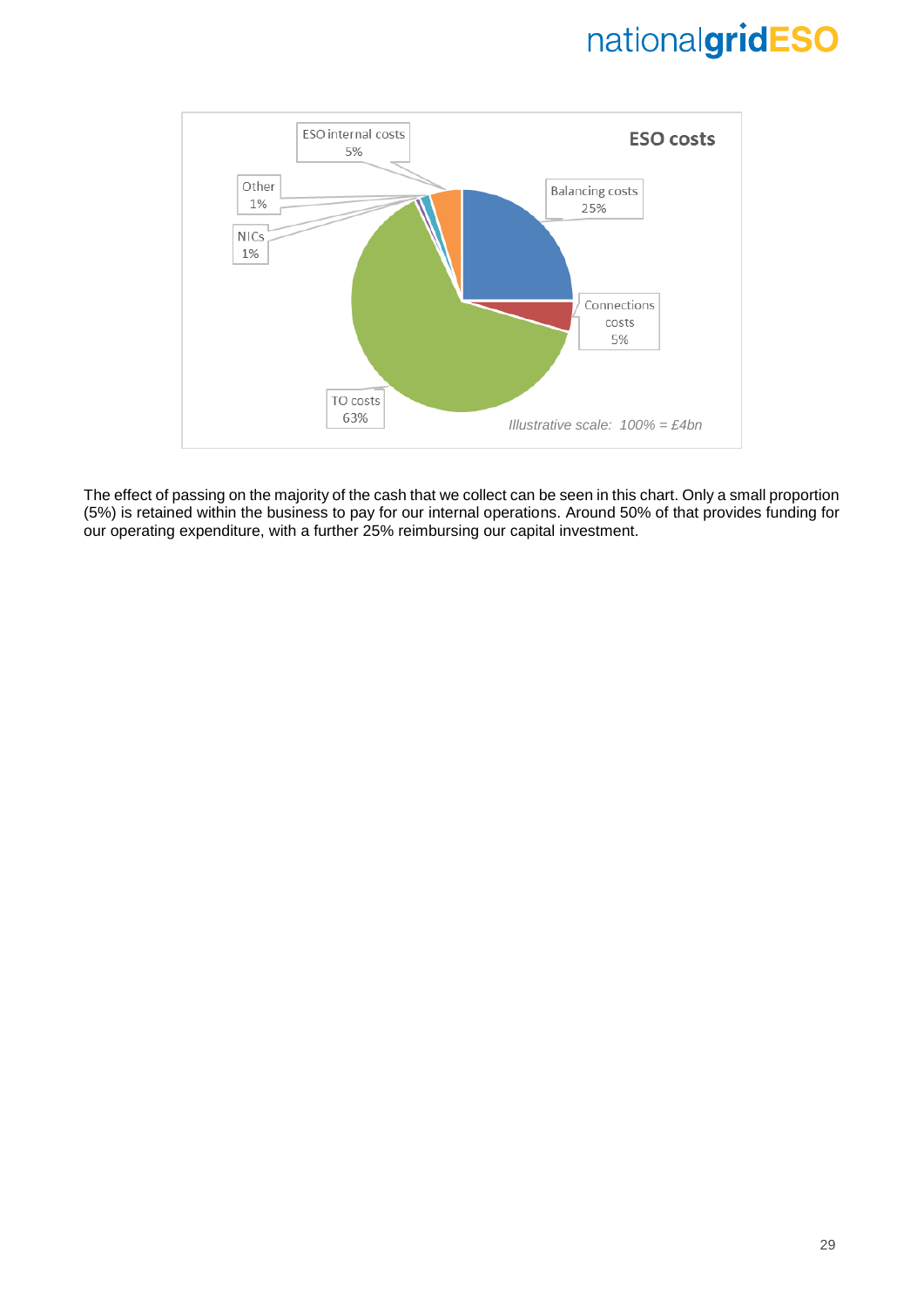#### **Annex B: Cost assessment**

#### **Activity-based cost assessment approach**

We welcome Ofgem's proposal to assess the ESO's costs on an activity-by-activity basis, and believe this should be limited to the eight activities outlined in the consultation. Breaking internal costs down beyond this level would require significant work in financial systems for capturing costs into the future, in addition to the effort to recreate historic costs on the same basis; the cost required to do this would need to be carefully considered against the likely benefits.

We consider the range of cost assessment activities proposed by Ofgem to be comprehensive and provide our views on each below. We believe that applying all of the proposed mechanisms together is wholly disproportionate to the size of the ESO's internal cost base; this is a view supported by stakeholders.

#### **Additional cost assessment tools**

-

**Benchmarking**: We agree with Ofgem that benchmarking is a useful tool and should be used where appropriate in our business plan as a broad indicator of costs. Developing benchmarks for ESO activities will require careful consideration of data availability and appropriate methods to make them robust and insightful.

For historical costs, we must be able to access past data at the agreed activity level, which may not be possible depending on how the activities are defined. For comparable benchmarking, some of our activities are not delivered elsewhere, or they are delivered by companies that are completely different in size and risk level. Even where it is possible, robust benchmarking may be hard to develop quickly due to the unique nature of the ESO business. We would like to work with Ofgem and the Challenge Group to discuss and identify appropriate benchmarking approaches and agree what is feasible and proportionate.

**Cost benefit analysis (CBA)**: We fully support the use of transparent CBA: the ESO should be able to demonstrate the consumer benefit for all proposed activities and options in our business plan, which may be qualitative for some activities. We are improving our capability in benefits assessment, setting out our view of the benefits we are looking to deliver through the current incentive arrangements in our Forward Plan. Where appropriate, our CBA assumptions and references should be aligned to other RIIO companies.

We are collaborating with Ofgem and stakeholders to identify an appropriate CBA methodology, and we want to continue these discussions, in particular with groups representing consumer interests. It is important to note that a CBA for the ESO will look and feel different from those for the other companies regulated under the RIIO framework, because of our very different role and the need to focus on the benefits we deliver across the energy system. There will continue to be areas where monetised quantification of benefits will be challenging, so we propose that an ESO CBA combines both quantitative and qualitative data, alongside stakeholder feedback and commercial judgement to justify a recommended position. We would also like to understand what Ofgem means by a "proportionate CBA"; we believe this is best defined around clear activities rather than financial levels, given the varying nature of ESO activities.

We understand Ofgem intends to publish a consultation on CBA in March; we look forward to seeing more detail on CBA for the ESO and engaging further on this.

**Third-party auditing**: We do not consider external audits of our internal costs to be proportionate and would like to understand the specific risk Ofgem is seeking to mitigate by their introduction. We also question the need for audits alongside the other tools proposed for assessing costs, as well as Ofgem's ability to take enforcement action through licence condition C16<sup>28</sup>.

**Stakeholder assessment and review**: It is essential that our plan is co-created with stakeholders, including those representing consumers and vulnerable consumers, so that we can ensure we are delivering what they need. We agree that there should be ongoing challenge and scrutiny of the ESO's performance, and we have outlined our view of the continued role of the Performance Panel in our response on the price control process on pages 8-9.

We will continue to engage with stakeholders through multiple channels as we develop our business plan. However, we are also conscious of a general concern across the industry over stakeholder fatigue. We must remain sensitive to that and look to ensure that we balance the importance of stakeholder input against desire to engage.

<sup>&</sup>lt;sup>28</sup> Standard Licence Condition C16 (Procurement and use of balancing services) of the National Grid Electricity Transmission licence says *"The licensee shall co-ordinate and direct the flow of electricity onto and over the national electricity transmission system in an efficient, economic and co-ordinated manner."*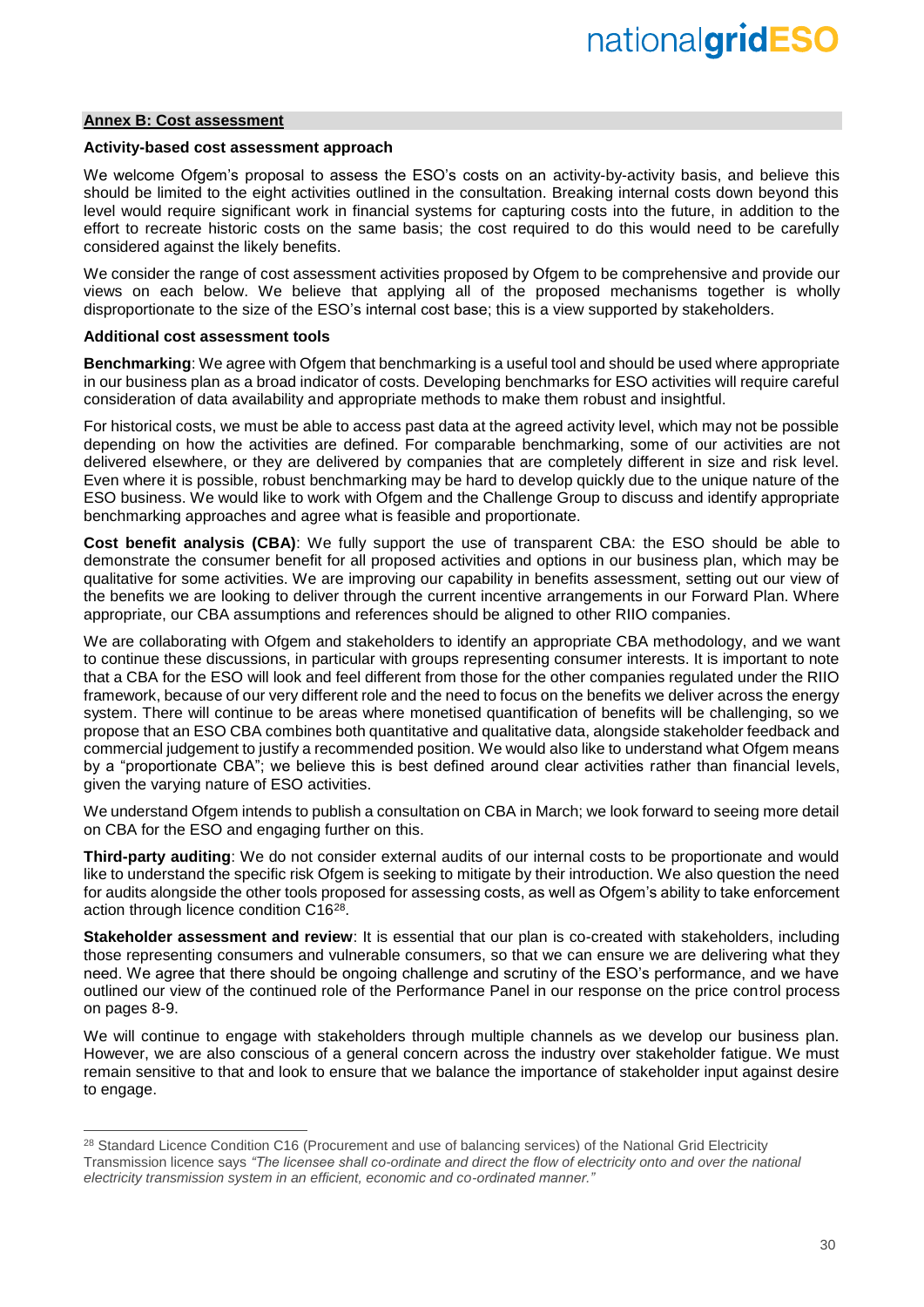# **Annex C: Remuneration**

-

The ESO undertakes a range of varied activities, each with different risks attached, which Ofgem has recognised. We agree that the best approach is to group together activities that have similar risks, and then consider the appropriate remuneration approach and level of return for that grouping or 'layer'. The number of layers must balance the need for simplicity and transparency, with the ability to remunerate different activities according to their risk.

In October last year we published a thought-piece outlining an example of what an activity-based funding model could look like<sup>29</sup>, with activities grouped into layers. We have been working with Ofgem this year to review this and come to a shared understanding of how the layers could be built up. An example is pictured below, and we would like to continue discussions with Ofgem to develop this in further detail.



This matrix form of the funding model<sup>30</sup> has the potential to become complex and administratively burdensome if many layers are introduced and different remuneration techniques are used. For simplicity, we have illustrated three activity layers:

1. Revenue Collection Agent Layer – the role the ESO plays as Revenue Collection Agent subjects us to a very different risk profile. This involves transacting >£4bn cash, the majority of which is passed on to other parties, which creates the potential for significant cashflow and profit volatility.

<sup>29</sup> <http://yourenergyfuture.nationalgrid.com/media/1587/exploring-how-the-eso-could-be-funded-in-riio-2-v1.pdf>

<sup>&</sup>lt;sup>30</sup> This illustration excludes other types of finance costs that are specifically covered in other sections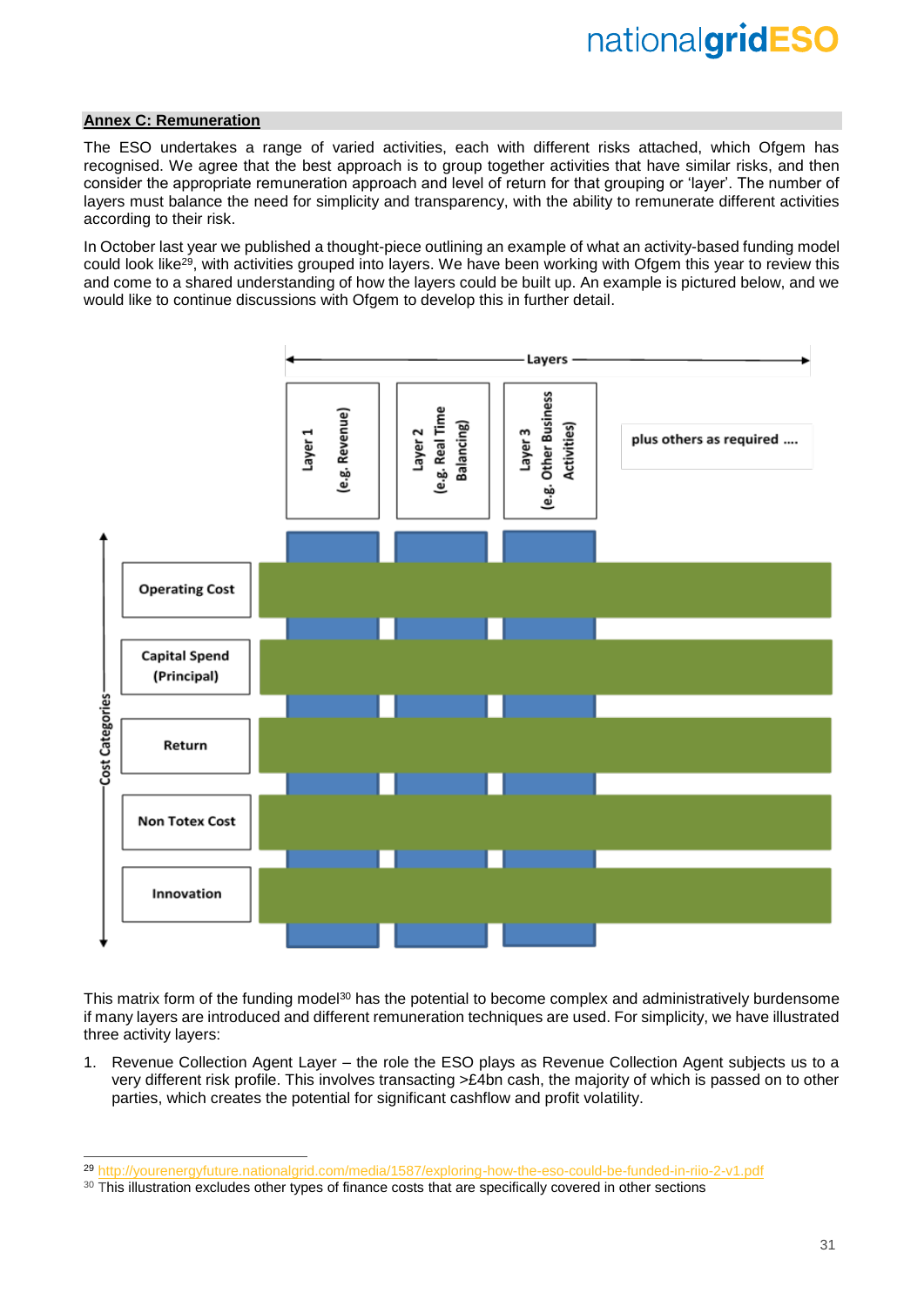- 2. Real Time Balancing Layer this includes the activities the ESO undertakes to balance the system in real time. This layer would contain significant operational and reputational risk, and would also drive the need for the majority of our large IT system investments.
- 3. Network Planning Layer this includes our Network Options Assessment (NOA), longer term planning on the network, our Future Energy Scenarios (FES) analysis, and is where any activities associated with competition in electricity transmission assets would be delivered.

Other activities we undertake, such as facilitating markets, Electricity Market Reform (EMR) and electricity network codes administration, as well as legacy RAV, should be reflected in the final model.

## **Remuneration of ESO costs**

We note that the consultation is silent on a range of costs that would need to be funded under any proposed arrangements. We describe below the costs that need to be considered:

- Operating cost (opex) we agree with Ofgem that there should be agreed business plan costs (ex ante) to ensure funding is available to match spend.
- Capital Investment cost (capex) the ESO will continue to invest in new IT systems and tools, but we note that the consultation does not propose how capex would be treated. There are two basic approaches: either to recover the full capex in the year that it is incurred or to spread the cost over the useful life of the asset.

We believe it is more appropriate to spread the return of the capital invested over the period of the assets' useful life, which would include a principal tracker that would act like a regulatory IOU and be subject to indexation.

- Non-totex costs the ESO incurs several types of costs today that are not classed as totex, such as business rates and licence fees. For simplicity, we suggest that these costs are allocated to one layer or dealt with at a licence level.
- Legacy the consultation is silent on how our existing RAV on 31 March 2021 would be treated. There are a number of options, set out at the end of this annex.
- External costs the consultation is silent on the treatment of external costs. The ESO manages large external costs that are ultimately passed on to consumers and we would suggest that they continue to be treated in RIIO-2 as in RIIO-T1, aside from our response in relation to Black Start costs.

Costs in relation to tax, pensions and debt funding are covered elsewhere in our response.

#### **Legacy items**

We note that the consultation does not provide any proposals on how legacy items are to be treated. The ESO has an existing RAV that will carry forward into RIIO-2. We believe it is right to assume that this amount should attract appropriate funding and return in line with the principles applied at the time that the RAV was created. We note that this should include the corresponding RAV for some items currently remunerated in an equivalent manner, but do not formally form part of the ESO RAV, e.g. Wokingham property.

There are multiple options for managing this legacy RAV, some of which we highlight below. Whichever methodology is applied it is expected that the following elements are taken into consideration: provision of an appropriate return on legacy RAV and continued indexation of legacy RAV; and that it is not subject to any form of disallowance. We highlight three ways in which legacy RAV could be handled:

- 1) Legacy RAV unwinds as a separate remuneration layer under the existing methodology.
- 2) Legacy RAV is allocated into the different layers agreed with Ofgem and unwinds as an allowance built into the corresponding layer's revenue calculation.
- 3) A bespoke settlement of the RAV across the RIIO-2 period is agreed.

We are keen to work with Ofgem to explore these options further. We would suggest that it is not in consumers' interests to look to transition the ESO's legacy RAV to a CPIH<sup>31</sup> indexation methodology given its limited value and life; the cost and complexity this would introduce would likely far outweigh any benefit.

We set out elsewhere in our response an expectation that ESO revenues will include the *return of* the capital invested as well as a *return on* this investment in the form of a margin. We have suggested that the return of the capital invested in longer term assets be via a depreciation allowance. To support this, we would envisage

 $\overline{a}$ 

<sup>&</sup>lt;sup>31</sup> Consumer Prices Index Housing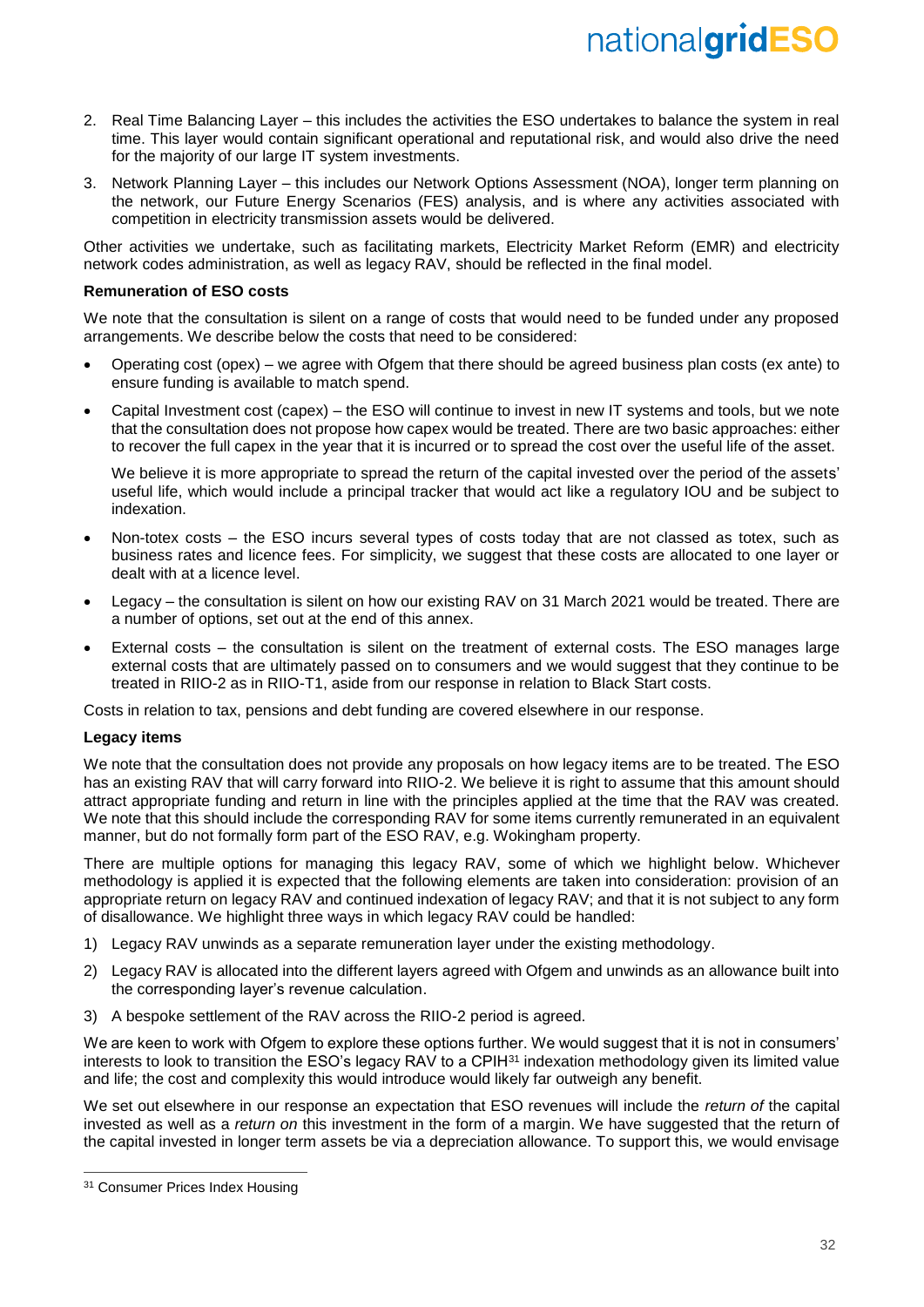maintaining a tracker for all costs not yet recovered via depreciation allowances. This principal tracker would act like a regulatory IOU and be subject to CPIH indexation. This allows the immediate move to CPIH.

We would like to work with Ofgem to agree an appropriate methodology to deliver the above aim.

## **Incentivising cost-efficiency**

Ofgem is proposing a disallowance mechanism that represents a 100% sharing factor for baseline revenues; an unbounded risk for the ESO. We propose amending this to an agreed sharing factor for variation of baseline costs versus the budget. We believe this will drive us to spend efficiently, sharing the risks and benefits of that spending with consumers.

We believe there are merits with continuing with a cost sharing factor that should be considered:

- Allows for the principles of RIIO to be maintained, through incentivisation.
- Allows for the balance of risk to be maintained between the ESO and consumers, rather than passing all risk onto consumers.
- Places a behavioural driver on us to appropriately manage our costs in a more efficient manner than significant ex-post review and audit, allowing the ESO to focus more on innovation and delivery to drive consumer benefits.
- Allows the ESO to make small-scale adjustments to spending during the planning cycle within the budget as set out at the start of the price control. This allows us to trade-off short-term decisions without the risk of disallowance.

We recognise the risk that this sharing mechanism could drive us to reduce our spending in order to increase our share of the benefits. With the scale of the current evaluative financial incentives (+/-£30m), this risk is largely mitigated by discretion available in the consideration of overall ESO performance. We also believe our historical performance has shown that we have not underspent to any significant level, as demonstrated by our totex performance over RIIO-T1 so far<sup>32</sup>; and the fact that we have taken on new activities at risk when there has been a need, such as Power Responsive.

Nevertheless, we would be happy to explore with Ofgem options for the application of appropriate sharing arrangements for ex ante set baseline costs, including considering a different calibration of sharing factor.

# **Building in flexibility**

Our baseline operational costs are typically stable and do not significantly change over more than a two-year period. We therefore do not see the benefit in re-opening these costs every two years. This is a view supported by our RIIO-2 Stakeholder Group. This is demonstrated in the small variations that flow through the current cost sharing incentive.<sup>33</sup>

We propose adopting a flexibility mechanism for new activities or investments that were unexpected when setting the business plan, building new agility to respond quickly to industry needs, with appropriate oversight. This could be provided by the Performance Panel, for example. We also agree with Ofgem's proposals for specific re-openers for cyber resilience and physical security as described in the relevant response sections on pages 21-22.

### **Risk**

-

We welcome Ofgem's recognition that we hold different risks across our activities, and that we should have different margins and mechanisms so the notional ESO is financially resilient. A number of the financial risks we hold are discussed below (although this is not an exhaustive list), with our views on margin and additional security mechanisms in the subsequent sections.

- **Cost disallowance**  the proposed cost disallowance mechanism in the consultation is discretionary up to 100% sharing factor for all costs – and presents an unbounded risk to the ESO. We propose to limit this to new investment or material changes in spend incurred through the flexibility mechanism.
- **Incentives downside**  Ofgem has proposed continuing the current symmetric, evaluative scheme as well as the downside-only Black Start arrangement into RIIO-2 (which does not currently operate as an

<sup>32</sup> [https://www.ofgem.gov.uk/publications-and-updates/riio-et1-financial-model-following-annual-iteration-process-2018:](https://www.ofgem.gov.uk/publications-and-updates/riio-et1-financial-model-following-annual-iteration-process-2018)

The SO element can be seen by selecting "NGET TO" on the User Interface sheet, and then looking at rows 136 to 138 of the System Operator sheet to see our historic totex performance <sup>33</sup> See footnote 4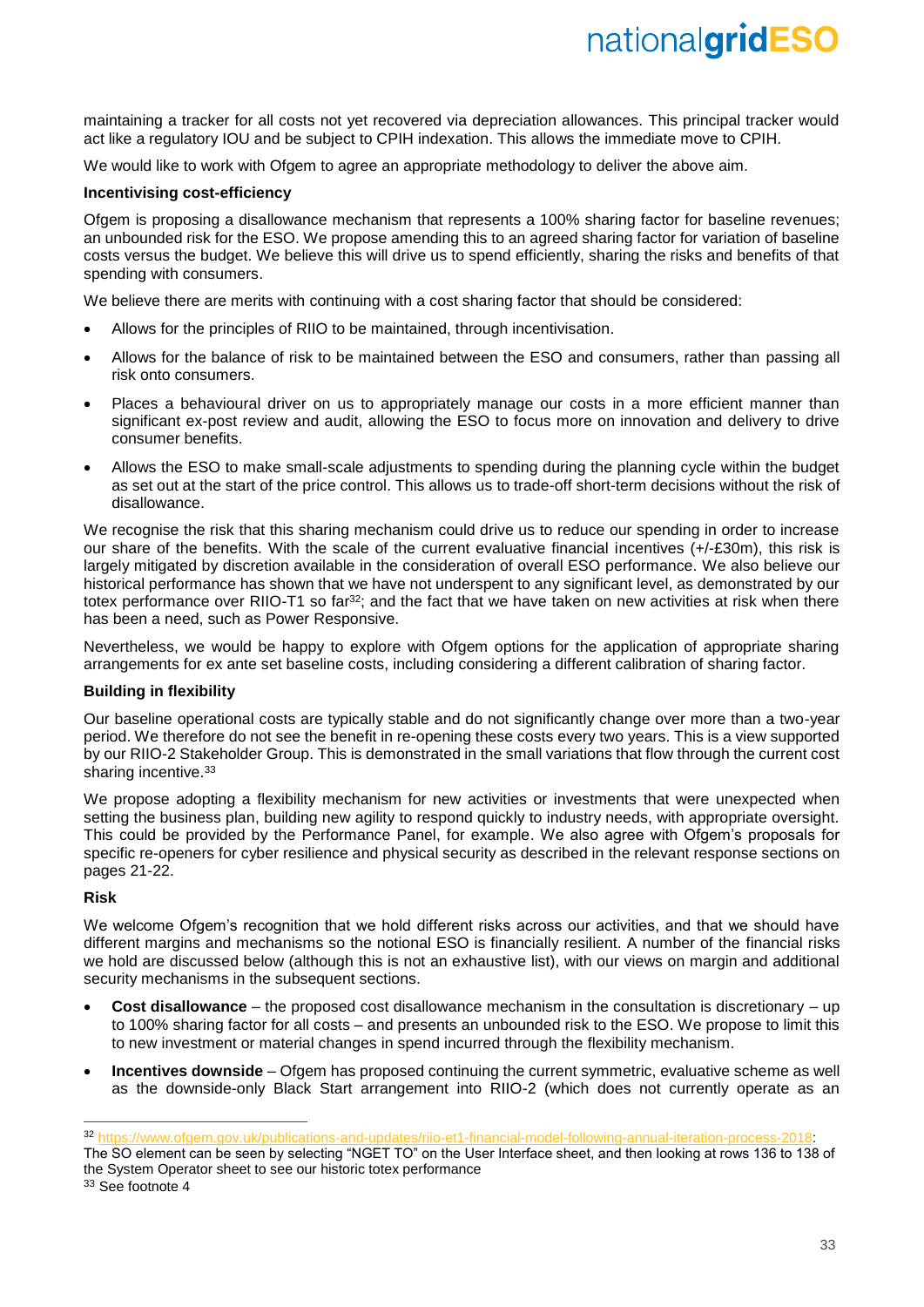incentive). Downside from the incentives represents a risk to the financeability of a standalone ESO – this has been specifically called out in the ESO's credit rating assessment, and therefore will need to be considered when designing an incentive scheme.

- **Business plan incentive**: We note that Ofgem has proposed a business plan incentive for the other RIIO companies, but not for the ESO. We agree that a separate incentive may not be appropriate for the ESO for RIIO-2, given this is a new framework and there is limited ability to assess what good looks like, although we are testing this as far as we can through stakeholder feedback. We would expect any future business planning cycles to allow for such an incentive.
- **Cost uncertainty** our proposal recognises the need to set ex ante revenues based on the agreed business plan for internal costs and seeks a cost variance sharing mechanism, rather than a discretionary ex post true-up. A sharing factor to incentivise the management of baseline costs is a risk that is well understood and we are used to taking. This is supplemented by re-openers for specific items, e.g. cyber resilience and physical security.
- **Risk of fine –** Any enforcement fine levied on the ESO would have a similar effect to cost disallowance and create an additional cash requirement.
- **Cash timing** One of the roles of the ESO is to act as Revenue Collection Agent of transmission charges for the TOs. We are required to pay a fixed, regular amount to the TOs, on whose behalf we collect money. Our collections are linked to system demand and therefore subject to variability beyond our direct control. Although we ultimately collect the money to cover our payments, there is the potential for short-term (monthly and annual) differences that the ESO needs to be able to cover.
- **Risk of customer non-payment** the risk of a customer failing to satisfactorily discharge their debts sits with the ESO. In these cases, the relevant amount still needs to be passed on to the relevant TO, but the ESO will be unable to recover the funds.

We hold additional operational and reputations risks that we have not listed here. Overall, the balance between how these are shared and remunerated should consider how well the ESO is placed to manage the risks within the layer and provide overall value for money for consumers. This will lead to choices between increasing the allowed margin and explicitly allowing recovery of costs associated with risks if they are realised.

# **Financeability**

Ofgem and stakeholders recognise that the separate ESO will be more susceptible to financial risks, and therefore the ESO may need to put in place additional financial security to protect the financeability of the notional ESO. Each of the options proposed by Ofgem are discussed below together with the implications on baseline costs.

The consultation document suggests four ways that additional security can be put in place. We note that all the options would require appropriate remuneration to cover the handling or administration costs of these options. We address each of these in turn:

- **Parent Company Guarantee (PCG).** A PCG is an undertaking from an entity's parent company that it will fulfil any payments the entity is unable to make on its own. We do not believe that a PCG should be required, or indeed would be appropriate, if the ESO is financeable as a standalone notional entity, where this financeability has been robustly tested against a number of scenarios.
- **Insurance Policy**. As with a PCG, an insurance policy would not offer any security on the cash timing risk. It is possible for an insurance policy to act as a bad debt mitigation, but this would typically involve some degree of debt factoring, with the debt becoming a tradeable commodity. While insurance may have a role in supporting the management of some of the ESO's risks, especially connected to non-payment, any premiums to provide reasonable coverage for the ESO are likely to be excessive and therefore may not be in the interest of consumers.
- **Industry Escrow**. An Escrow fund could provide mitigation for some of the risks outlined above. As we understand it, this would involve industry participants paying additional amounts into a ring-fenced fund that the ESO could access as required, and therefore involves passing the risk that the ESO faces onto other parties. Such a practice is followed elsewhere, especially for Storm Funds in the USA, but these are limited to exceptional circumstances that those jurisdictions may face rather than for regular events. We believe several funds would be required, separated by customer group, to prevent cross-subsidy between groups; which may be less efficient than if these risks were managed collectively. We are happy to work with Ofgem and industry to explore this, as well as linking to the output of the Charging Review work outlined in the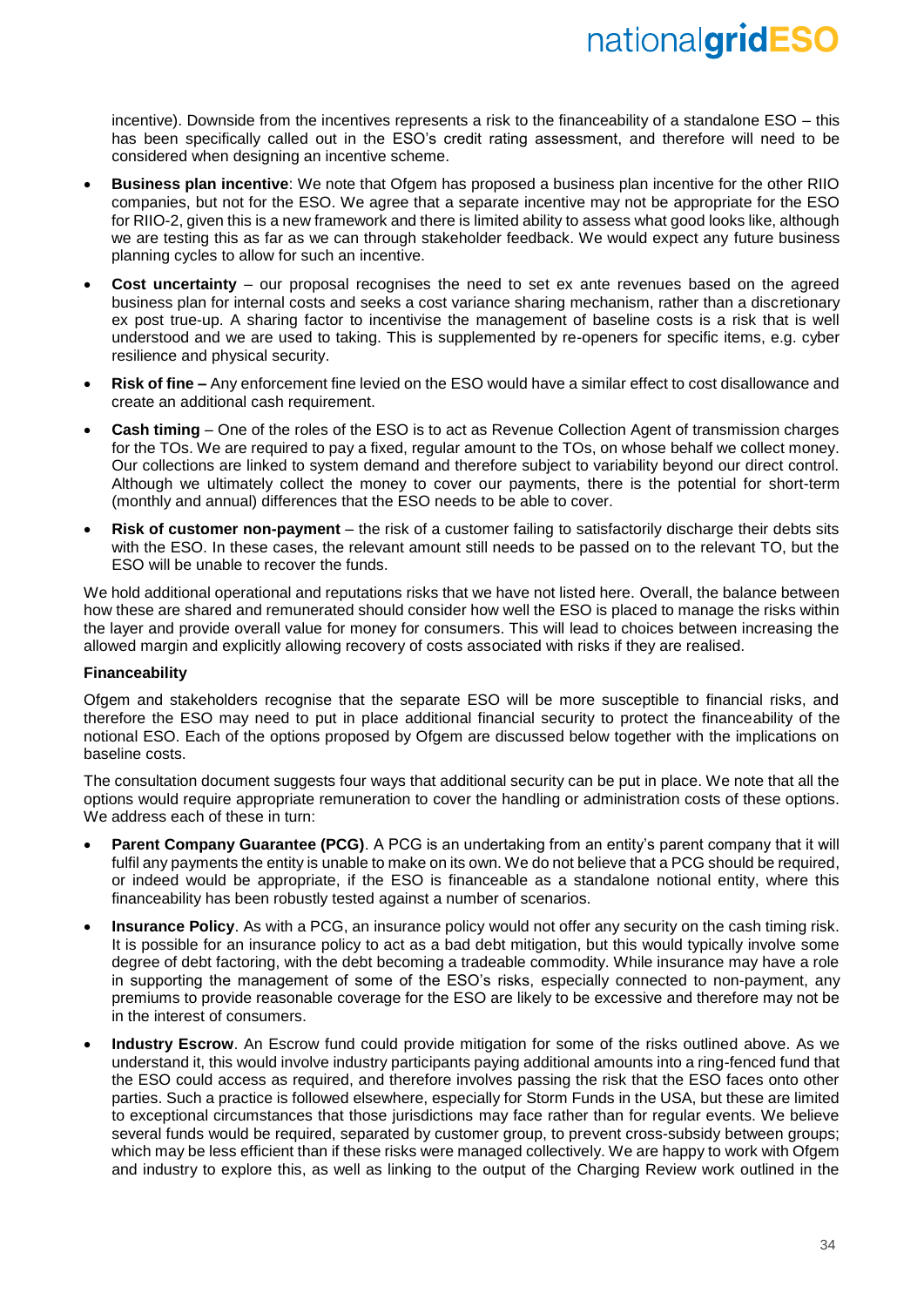consultation. Any review jointly carried out would need to provide a mutually agreeable solution; we are aware that an Escrow fund would place additional costs on customers who would need to raise the funds to pay.

• **Financial / capital facility**. This option involves creating a financial facility that the ESO can draw on as needed. This option would support many of the liquidity-based risks discussed above. Further work is needed to size such a facility appropriately to ensure that liquidity risk is covered under a robustly stresstested range of scenarios.

A security arrangement will be required to support the cash volatility risk of the ESO, and we believe there is merit in further exploring the use of an industry escrow and/or a financial facility. Both are capable of providing coverage for reasonably foreseeable liquidity risks. Each of these potential solutions would drive a different balance of risk held by the ESO, industry counterparties and consumers. In each case, the risk faced by the ESO cannot be entirely eliminated, and such residual risk would require calibration within margin returns and financeability assessments.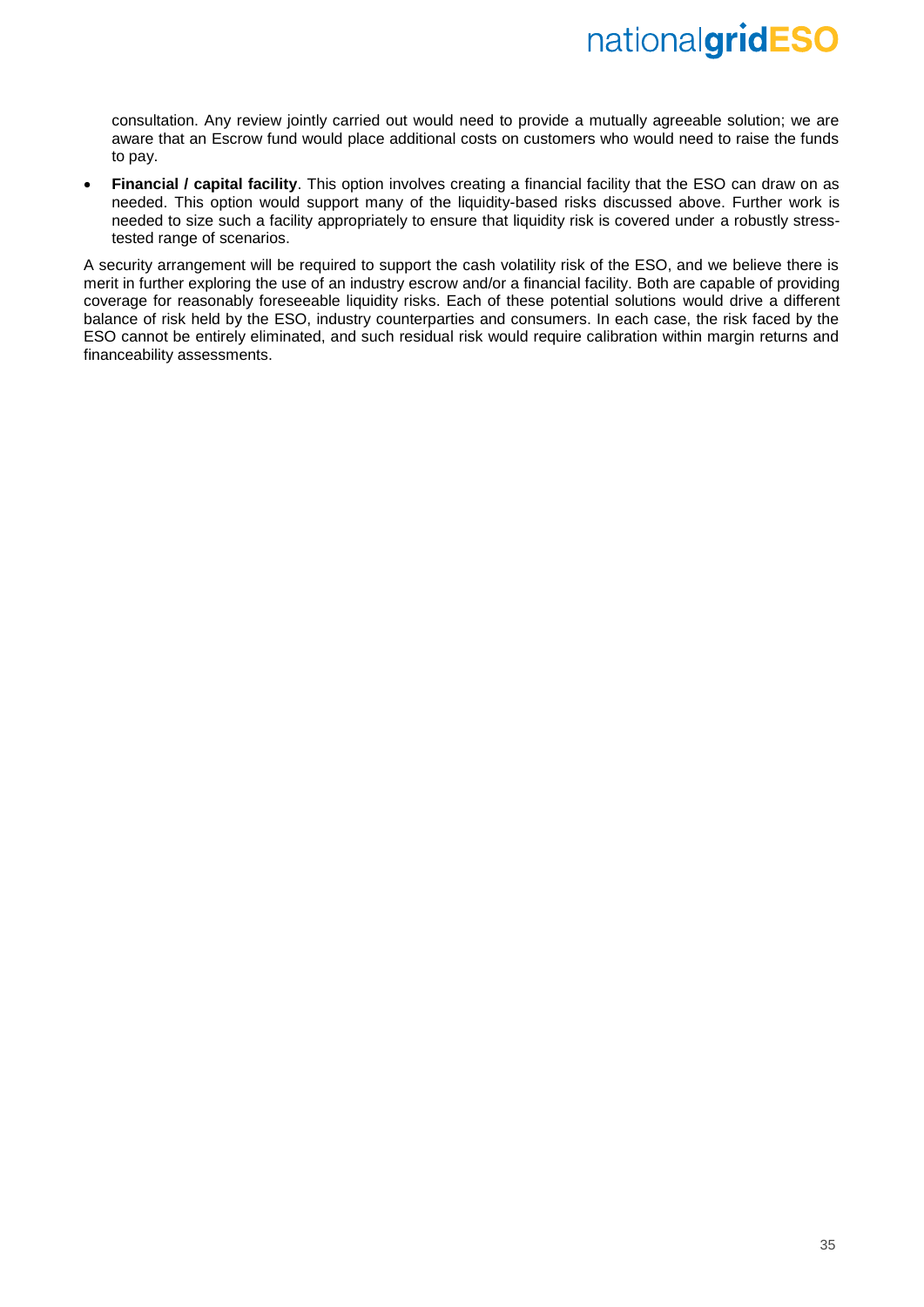## **Annex D: Other finance proposals**

# **Corporation Tax**

### **FQ26. Do you support our proposal that companies should seek to obtain the "Fair Tax Mark" certification?**

We support the suggestion in the consultation that companies should seek to achieve the Fair Tax Mark wherever possible.

However, we believe that the Mark is only applicable at Statutory Group level and is therefore of limited benefit when considering an individual entity such as the ESO (which is currently part of National Grid Group, a Group that extends over multiple jurisdictions undertaking both regulated and non-regulated activities).

As such, it is outwith the control of a licensee in many instances as to whether the Fair Tax Mark is available or achieved. We believe it is right to include the intention for a company to investigate the Fair Tax Mark where possible, but it is not appropriate for this to become a requirement subject to potential enforcement.

### **FQ27. Is there another method to secure tax legitimacy other than the "Fair Tax Mark" certification? Could we build upon the Finance Acts (2016 and 2009) with regards to the requirement for companies to publish a tax strategy and appoint a Senior Accounting Officer?**

As noted in the consultation, the Finance Act 2016 already requires companies to publish their tax strategies and monitor all tax activities through a Senior Accounting Officer. We are not aware of any further alternatives that would give additional benefit.

## **FQ28. For Option A, how should a tax re-opener mechanism be triggered? Is there a materiality threshold that we should use when considering the difference between allowances and taxes?**

The existing RIIO-T1 framework includes a tax trigger mechanism that adjusts tax allowances for risks outside of the licensee's control, e.g. changes in tax rate. We do not believe that a re-opener should be introduced to manage the tax impact of risks within the licensee's control.

If Ofgem decides to introduce a re-opener, in addition to the current tax trigger, we believe that it should:

- Adjust for both outperformance and underperformance
- Include clear adjustment parameters to ensure the basis of calculation is not retrospectively changed
- Support the timely funding of tax
- Work in union with the tax trigger mechanism
- Provide an appropriate balance between simplicity and improved accuracy

# **RAV indexation (CPIH)**

**FQ29. What is your view on our proposal for an immediate switch to CPIH from the beginning of RIIO-2 for the purposes of RAV indexation and calculation of allowed return?**

#### **FQ30. Is there a better way to secure NPV-neutrality in light of the difficulties we identify with a true up?**

The methodology Ofgem outlines for the ESO's new funding model does not mention the ongoing use of a RAV, and remains silent on how the RAV in existence at the start of the new price control period might be dealt with.

We have set out elsewhere in our response an expectation that ESO revenues will include the *return of* the capital invested as well as a *return on* this investment in the form of a margin. To support this, we would envisage maintaining a tracker for all investment costs not yet recovered via allowances. This principal tracker would act like a regulatory IOU and be subjected to indexation.

We agree that future investment tracked on this basis could be indexed using CPIH.

We disagree that the ESO legacy RAV should transition to CPIH. This RAV is likely to be in the region of £220 $m^{34}$  and under existing terms would unwind within seven years. We suggest that this is dealt with in a simple and transparent way, with potential options outlined on pages 32-33.

#### **Regulatory Depreciation**

**FQ31. Do you have any specific views or evidence relating to useful economic lives of network assets that may impact the assessment of appropriate depreciation rates?**

 $\overline{a}$ 

<sup>34</sup> See footnote 16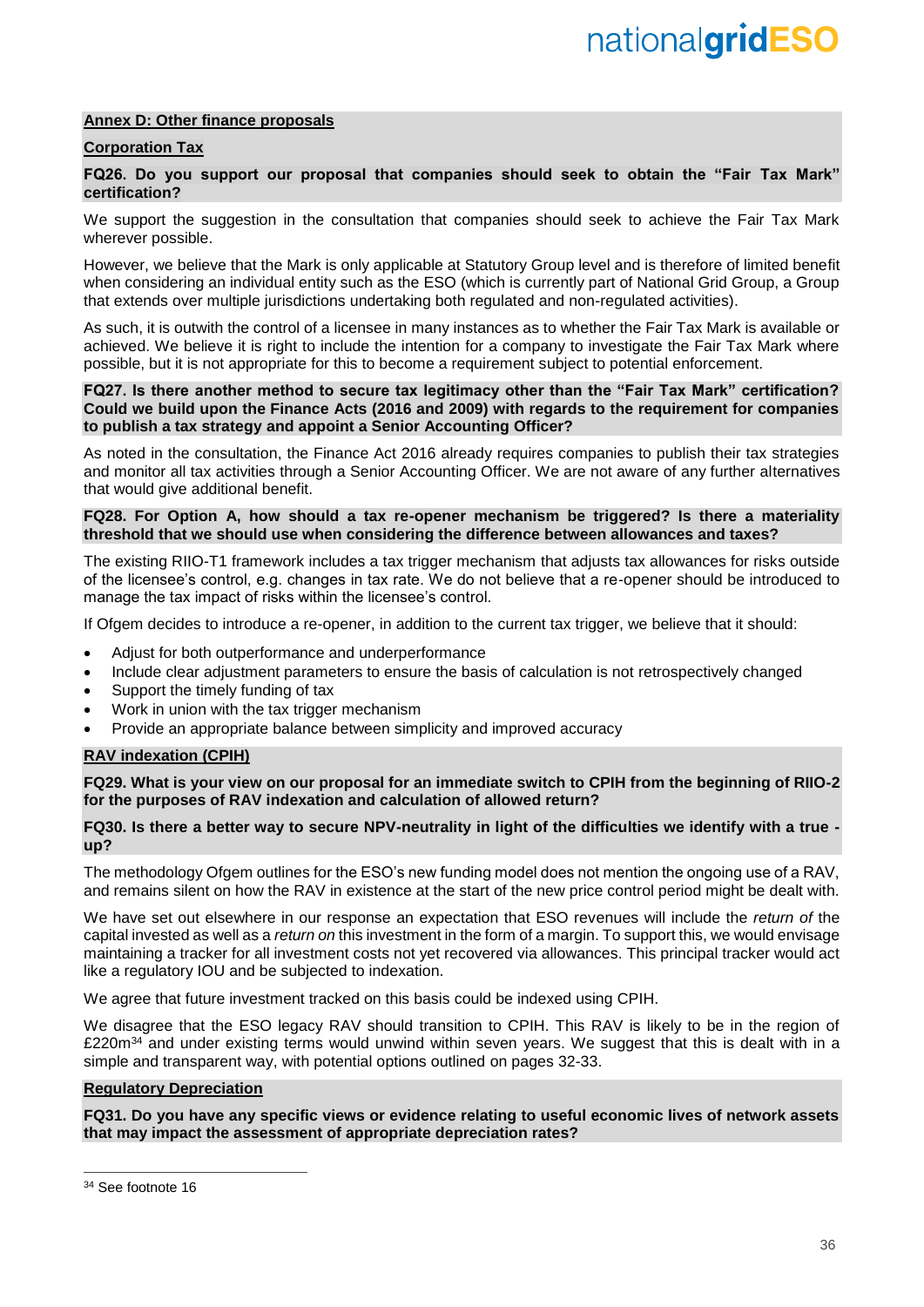We agree with Ofgem's framework principle of using economic assets lives as a basis for depreciating the RAV.

In the context of the ESO's price control framework, it is not clear whether regulatory depreciation has a direct role. However, capital investments made by the ESO would need to have their principal repaid as part of the base revenue calculation. We suggest this could be achieved based on a depreciation allowance.

The ESO tends to invest in assets with 5-10 years of useful economic life, with a current average of just over seven years. This aligns well with the current regulatory depreciation period of seven years.

In addition, we see the concept of the remuneration of regulatory deprecation as being an important factor in ensuring that the cost of investment is borne by those parties who benefit from the use of the asset, in line with the principle of intergenerational fairness.

#### **Capitalisation Rates**

#### **FQ32. Do you agree with our proposed approach to consider capitalisation rates following receipt of company business plans?**

We acknowledge Ofgem's plan to revisit capitalisation rates on business plan submission, and agree that this would be an appropriate timeframe to consider the impact of these on overall financeability.

We anticipate that capitalisation rates would continue to align to the principle of ensuring that business plans are adequately remunerated for operating and capital expenditure, and through assessing the timeframes over which these costs are returned in revenue. We do not advocate using capitalisation rates as a tool for bringing cash forwards, which would create longer-term financeability issues and potential intergenerational problems.

### **Notional Gearing**

#### **FQ33. Do you have any comments on the working assumption for notional gearing of 60%, or on the underlying issues we identify above?**

The concept of notional gearing as representing the assumed percentage of net debt to RAV, and being used to set the percentages of RAV that will attract debt and equity allowances, will need to be reviewed for the ESO. The ESO Annex specifically suggests that a RAV-based remuneration and cost assessment model may not be appropriate to apply to a relatively asset-light business.

Although asset-light, the ESO will continue to make significant investments into our IT infrastructure and supporting tools, for which a RAV model is a useful mechanism.

It should be noted that much of the ESO's debt may be in the form of short-term cash requirements due to the cash volatility and risk we manage in our revenue collection role, rather than to fund long-term investment in our asset base. The impact of this on our debt and equity return positions needs to be considered.

At this stage, without greater clarity on the complete cost assessment and remuneration model, we are unable to directly comment on the appropriateness of a notional gearing of 60% in the context of a differently remunerated ESO, and how this may be applied in practice.

#### **Notional equity issuance costs**

**FQ34. Do you agree with our proposed approach to consider notional equity issuance costs in light of RIIO-2 business plans and notional gearing?**

We support exploring mechanisms for providing allowed revenue to compensate for the raising of notional equity for the ESO.

### **Directly Remunerated Services**

#### **FQ36. Do you have any views on the categories of Directly Remunerated Services and their proposed treatment for RIIO-2?**

The ESO does not currently undertake any major directly remunerated services; however, given the need for the ESO to be flexible, we suggest it would be prudent to retain a miscellaneous category (as in the licence for the newly separated ESO that will come into effect on 1 April 2019) for RIIO-2 that would allow for additional categories or services to be introduced, should the need arise.

# **Disposal of assets**

**FQ37. Do you have any views on the potential treatment of financial proceeds or fair value transfers of assets (including land) disposals for RIIO-2?**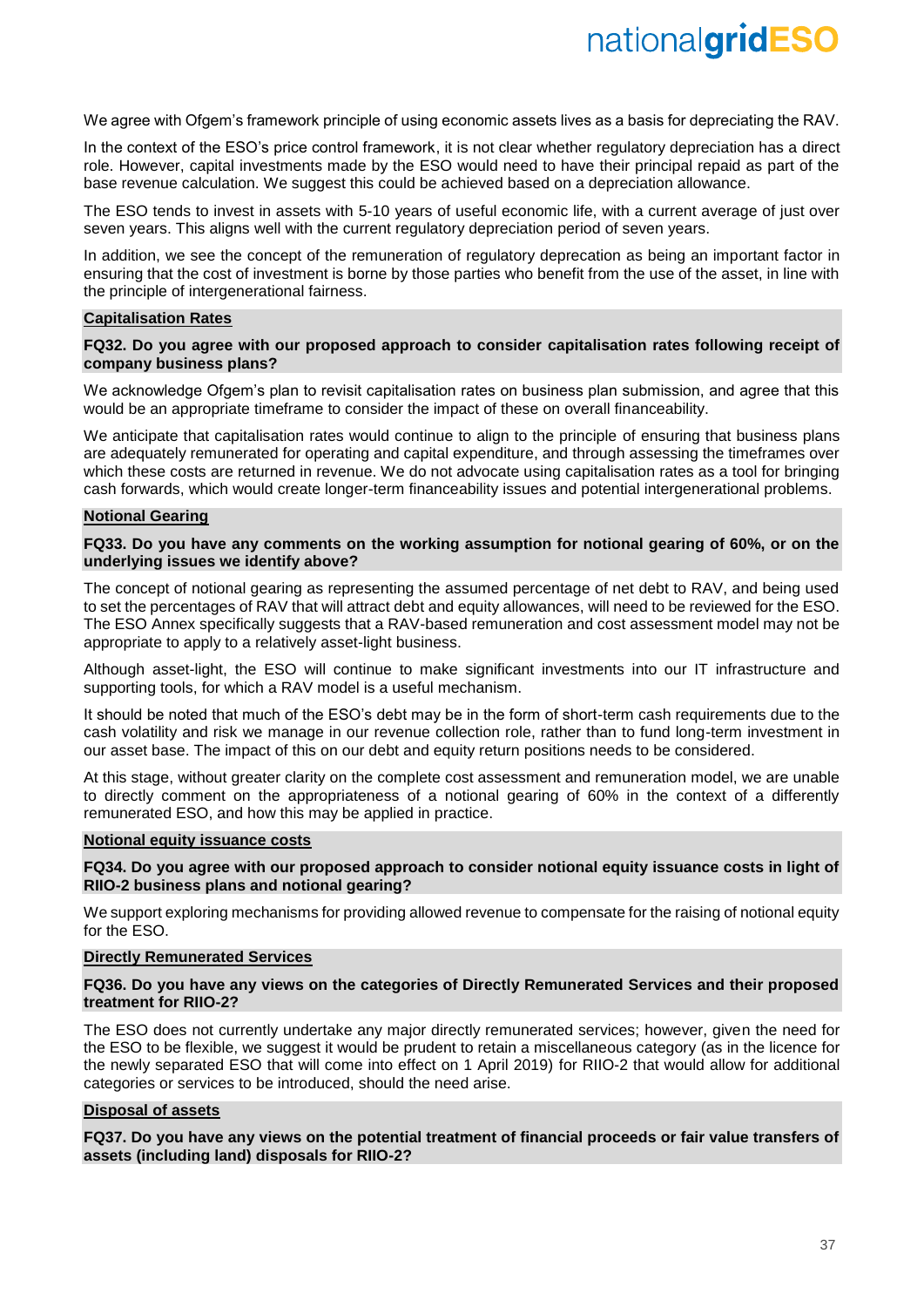We agree with the principle that profits resulting from the sale of assets completely funded under licence arrangements are returned to consumers.

We would ask for this to be considered separately for the ESO given our specific price control, and that this is reviewed as further detail of our funding arrangement is released.

# **Real Price Effects (RPEs)**

We note that, in relation to Real Price Effects, the consultation document states that "The indexation of RPEs does not apply to the ESO price control." However, we would highlight that the ESO will experience differences between general inflation and input price inflation across the business plan horizon. We are proposing a funding arrangement that has more of an ex ante approach, as we feel that better incentivises us to deliver efficiently for consumers. In our proposed arrangement, RPEs would apply to the ESO, and these factors will need to be considered, including any related indexation.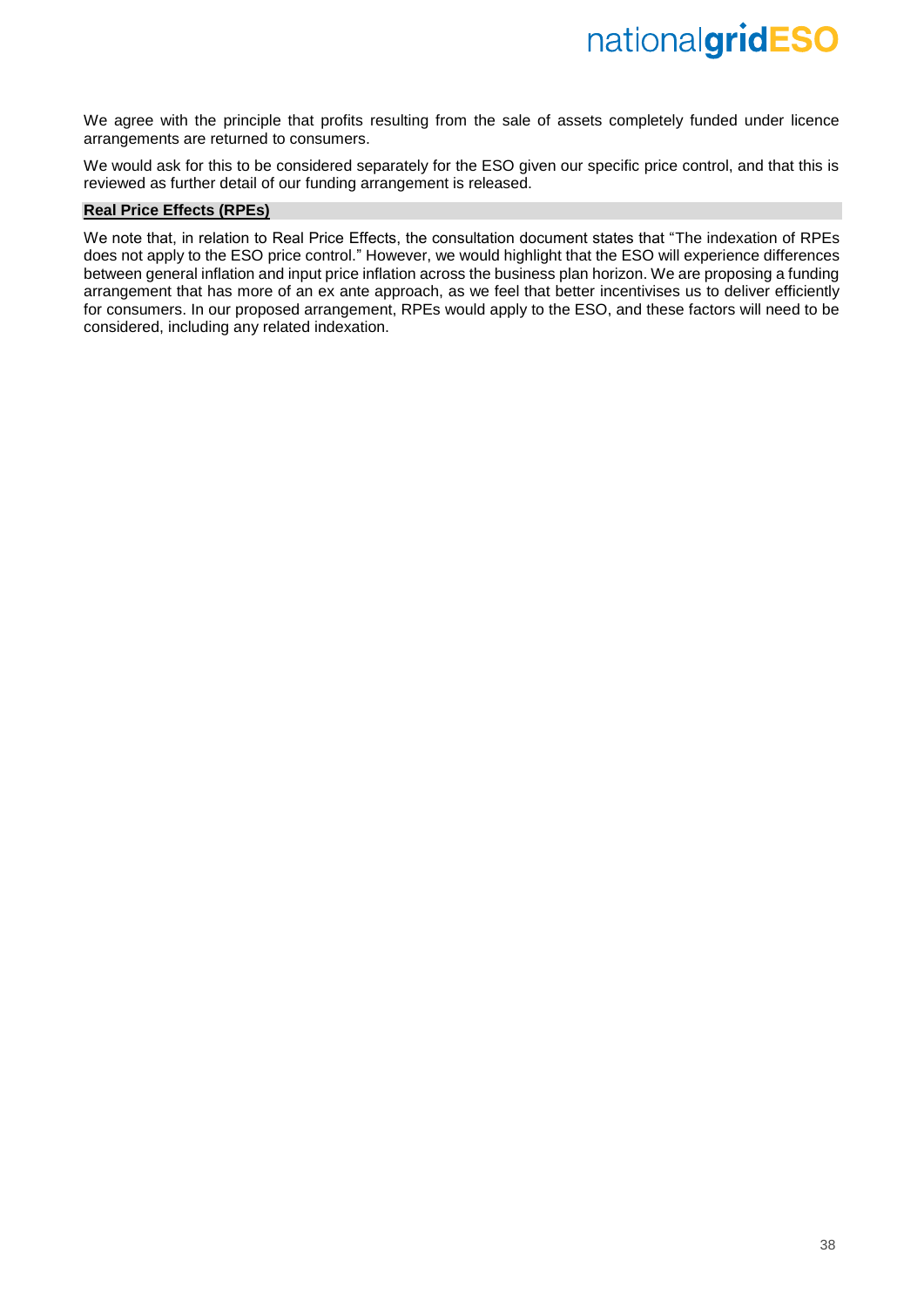# **Annex E: Responses to questions in the Electricity Transmission Sector Methodology document**

## **Timeliness of connection offer**

### **ETQ15. Do you have any views on whether we should retain the RIIO-ET1 Timely Connections Output (which applies to the connection offer stage) for RIIOET2, including the penalty rate, and extend it to NGET?**

We agree with Ofgem's proposal to retain the penalty incentive mechanism associated with the Scottish TOs' current licence obligation to produce a timely connections offer. We also agree with Ofgem's proposal to retain the current size of the penalty<sup>35</sup>, and extend the mechanism to cover NGET. We believe there should be a consistent approach across each TO. The current System Operator Transmission Owner Code procedure (STCP) requires the TO to provide an offer within 60 days, so that the ESO can provide customers with an offer.

# **Quality of connection offer**

**ETQ16. Do you have any views on options for capturing the quality of the overall connections process through our stakeholder engagement proposals, for example through the use of a survey?**

#### **ETQ17. Are there any alternative options for capturing the quality of the overall connection process, not identified in this consultation document, which we should be considering?**

### **ETQ18. How do you think we can ensure that transmission operators are not rewarded and/or penalised for actions actually undertaken by the System Operator?**

We agree with Ofgem's proposal that there should be a metric and incentive in place for TOs, to measure the quality of the connections process. It is important that customers receive good quality service and have a positive experience. We do not think this necessarily needs to be a financial reward or penalty; a well-designed reputational incentive could also drive the right behaviours. However, we are not convinced that a survey is the right method for gaining an accurate insight into a wide range of different customer experiences. Currently, the Customer Satisfaction survey (CSAT) measures quality, and as customers are not obliged to provide a response to this we have found it challenging to obtain a representative selection of responses.

The connections process involves the ESO and TOs working together to produce a customer offer. Through the Forward Plan, the ESO is incentivised to 'get it right first time', which drives us to offer customers high-quality connection contracts. While we realise it will be challenging to identify the licensee to reward / penalise, we agree that checks should be in place to ensure that the appropriate party is held to account, and that the ESO isn't penalised for actions undertaken by the TO and vice versa.

# **Network Access Policy**

 $\overline{a}$ 

# **ETQ54. Do you agree with our proposal to retain the NAP as a licence obligation?**

We support the proposal to retain the Network Access Policy (NAP) as a licence obligation. The NAP has delivered improved collaboration between the TOs and the ESO across all timescales, and supported decisionmaking for the benefit of consumers. The NAP forum provides an opportunity for issues to be identified and shared, for solutions to be proposed and for new ways of working to be agreed, such as STCP 11-4 Enhanced Service Provision. This new procedure allows the ESO to buy a service from a Scottish TO to minimise constraint costs on the GB Transmission network.

#### **ETQ55. Do you have any views on the potential risks and benefits of introducing a single, consolidated NAP, and of expanding the NAP to cover interactions with third parties?**

We support a single NAP covering all TOs. Having all TOs working with the ESO in the same way should streamline processes and procedures. A single NAP would also support greater competition, through having a single, pre-established process that a CATO would work to. We recognise the view of some TOs that separate NAPs may better reflect individual TO priorities and circumstances, but we believe these could be incorporated into a single NAP. One way to do this would be similar to the GB Security and Quality of Supply Standards (SQSS), where some provisions differ between TOs within a single overall framework.

We believe there would be benefits to expanding the NAP to cover third parties. This might help clarify guidance over and above existing frameworks, for example the Grid Code, on the exchange of information needed to deliver whole electricity system efficiencies and what different parties can agree between them. For example, while a generator and a TO should engage on certain topics, such as connections, the ESO should be involved in any discussions around agreeing network access.

<sup>&</sup>lt;sup>35</sup> The current incentive penalty size for the Timely Connections Output is 0.5% of base revenue.